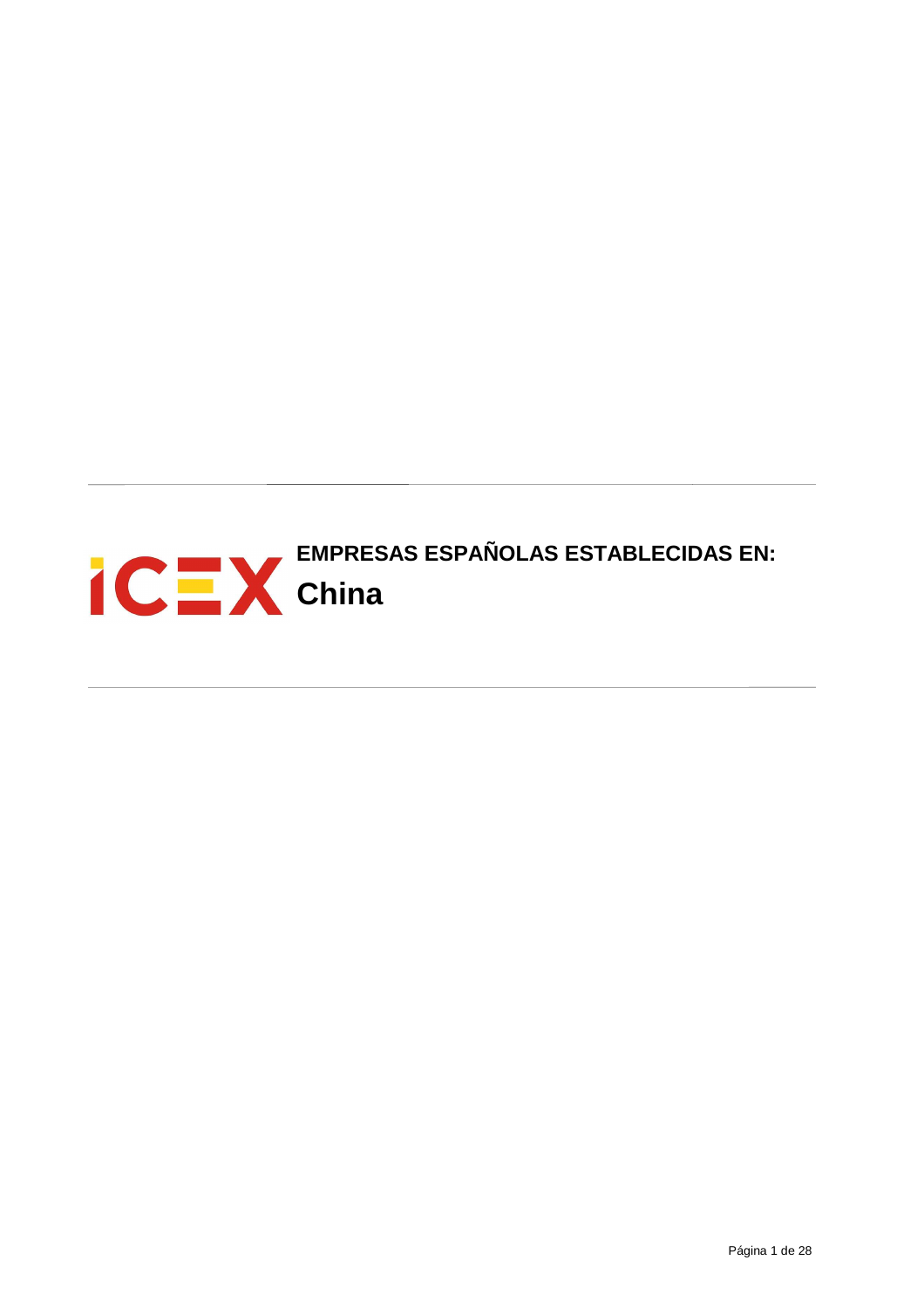

| <b>EMPRESA</b>                                                                                                        | <b>SECTOR DE ACTIVIDAD</b>                                     | <b>EMPRESA ESPAÑOLA</b>    |
|-----------------------------------------------------------------------------------------------------------------------|----------------------------------------------------------------|----------------------------|
| <b>ABENGOA SOLAR</b>                                                                                                  | - SERVICIOS INTEGRADOS DE<br><b>INGENIERÍA</b>                 | ABENGOA SOLAR SA           |
| 2 Jingyuanbeijie Beijing Development Area                                                                             |                                                                |                            |
| Building 18<br><b>BEIJING</b><br><b>BEIJING</b><br>100176<br>China                                                    |                                                                |                            |
| Tel.:<br>861067856298<br>861067885112<br>Fax:<br>E-mail: julian.lopezgarrido@solar.abengoa.com<br>www.abengoasolar.es |                                                                |                            |
| Web:<br>ADE INTERNACIONAL EXCAL JUNTA DE                                                                              |                                                                |                            |
| <b>CASTILLA Y LEON</b><br>Wulumuqi North Road                                                                         | - SERVICIOS SOCIALES Y PERSONALES                              | ADE INTERNACIONAL EXCAL SA |
| 616 Ju'An Business Center<br><b>SHANGHAI</b><br><b>SHANGHAI</b>                                                       |                                                                |                            |
| 200040<br>China                                                                                                       |                                                                |                            |
| Tel.:<br>862151696889, 86151696835                                                                                    |                                                                |                            |
| 00862151079779<br>Fax:<br>E-mail: china@excal.es                                                                      |                                                                |                            |
| www.excal.es<br>Web:                                                                                                  |                                                                |                            |
| TIANJIN SINO-SPANISH MACHINE TOOLS                                                                                    | - SERVICIOS DE ENSEÑANZA DE                                    | AFM-PROSCHOOLS             |
| <b>VOCATIONAL CENTER</b>                                                                                              | <b>IDIOMAS</b>                                                 |                            |
| 2 Ya Shen Road                                                                                                        | - OTROS SERVICIOS EDUCATIVOS<br>- SERVICIOS DE INVESTIGACIÓN Y |                            |
| Hai He Educational Park                                                                                               | <b>DESARROLLO</b>                                              |                            |
| <b>TIANJIN</b><br><b>TIANJIN</b>                                                                                      |                                                                |                            |
| 300500<br>China                                                                                                       |                                                                |                            |
| Tel.:<br>862223012776; 813821185025<br>862223012776<br>Fax:                                                           |                                                                |                            |
| E-mail: nartamendi@tj-csmc.com                                                                                        |                                                                |                            |
| www.tj-csmc.com<br>Web:                                                                                               |                                                                |                            |
| <b>AGENCIA EFE</b>                                                                                                    | - SERVICIOS DE AGENCIAS DE NOTICIAS                            | AGENCIA EFE SA             |
| Julong Garden 7/8D 68 Xinzhongjie Dongcheng<br><b>District</b>                                                        |                                                                |                            |
| <b>BEIJING</b><br><b>BEIJING</b>                                                                                      |                                                                |                            |
| 100027<br>China                                                                                                       |                                                                |                            |
| 861065531198<br>Tel.:                                                                                                 |                                                                |                            |
| Fax:<br>861065527861<br>E-mail: pekin@efe.com                                                                         |                                                                |                            |
| www.efe.com<br>Web:                                                                                                   |                                                                |                            |
| ZHONGSHAN BOWEI LIGHTING CO LTD                                                                                       | - ILUMINACIÓN                                                  | ALBEROLA VERDU SL          |
| 8 Guangle North Road                                                                                                  |                                                                |                            |
| Area A Liangfeng Zone                                                                                                 |                                                                |                            |
| ZHONGSHAN<br>ZHONGSHAN                                                                                                |                                                                |                            |
| 52841<br>China                                                                                                        |                                                                |                            |
| Tel.:<br>834962811002<br>Fax:<br>834962811993                                                                         |                                                                |                            |
| E-mail: info@alverlamp.es                                                                                             |                                                                |                            |
| www.alverlamp.com<br>Web:                                                                                             |                                                                |                            |
| <b>BEIJING XIANG LONG ALSA</b><br>PASSENGER TRANSPORT SERVICE CO                                                      | - SERVICIOS DE TRANSPORTE                                      | ALSA GRUPO SL              |
|                                                                                                                       |                                                                |                            |
| <b>BEIJING</b><br><b>BEIJING</b>                                                                                      |                                                                |                            |
| 100023<br>China                                                                                                       |                                                                |                            |
| Tel.:<br>8601067212748                                                                                                |                                                                |                            |
| 8601067212747<br>Fax:<br>E-mail: wangbo@alsa.com.cn                                                                   |                                                                |                            |
| Web:                                                                                                                  |                                                                |                            |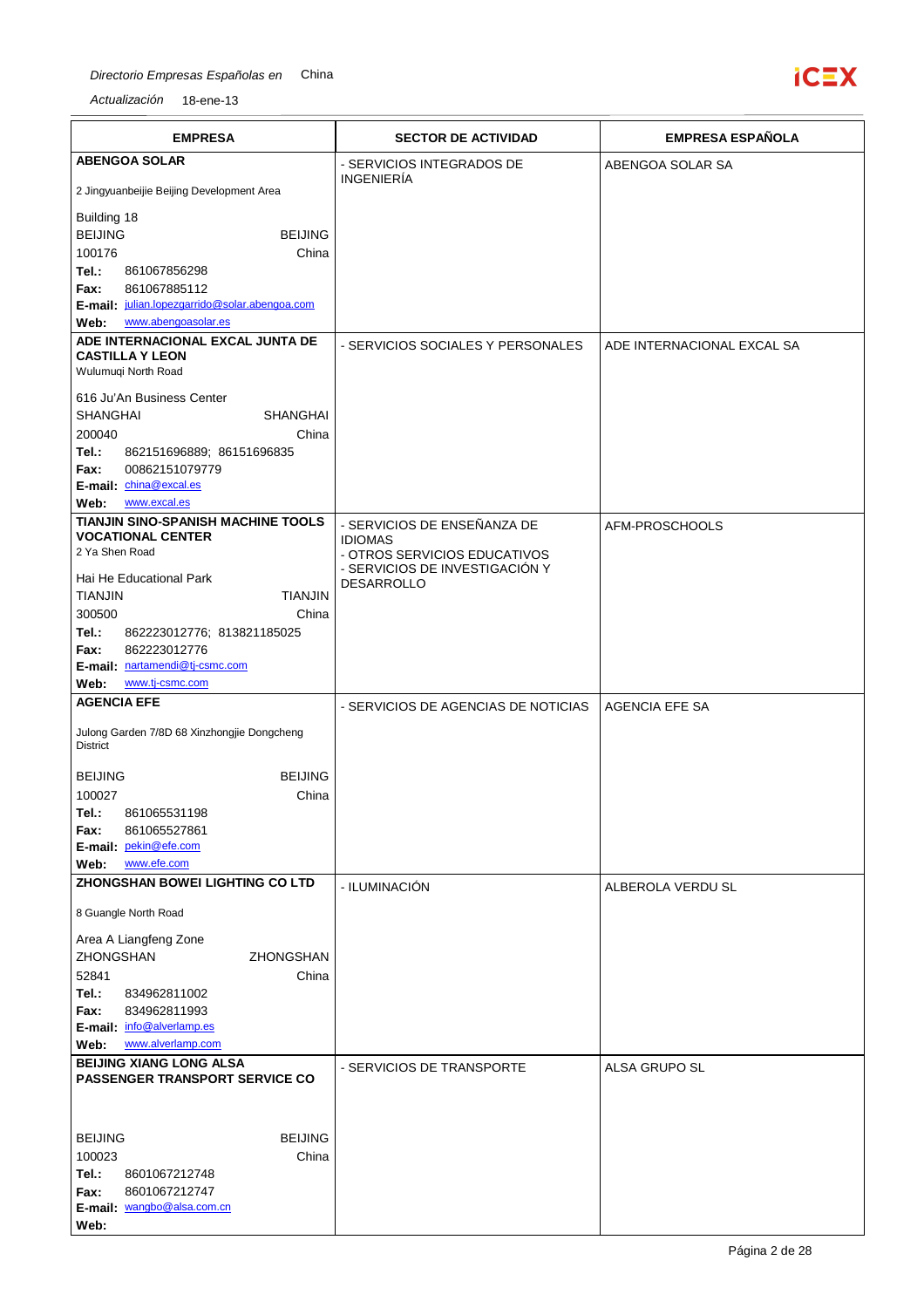

| <b>EMPRESA</b>                                               | <b>SECTOR DE ACTIVIDAD</b>     | <b>EMPRESA ESPAÑOLA</b> |
|--------------------------------------------------------------|--------------------------------|-------------------------|
| BEIJING ALSA PASSENGER TRANSPORT                             | - SERVICIOS DE TRANSPORTE      | ALSA GRUPO SL           |
| <b>COLTD</b><br>17 Xi Da Wang Road Chao Yang District        |                                |                         |
|                                                              |                                |                         |
| <b>BEIJING</b><br><b>BEIJING</b>                             |                                |                         |
| 100124<br>China                                              |                                |                         |
| Tel.:<br>860106783634                                        |                                |                         |
| 8601067711642<br>Fax:<br>E-mail: heruipeng@bjalsa.com.cn     |                                |                         |
| Web:<br>www.bjalsa.com.cn                                    |                                |                         |
| TIANJIN ALSA COACH CO LTD                                    | - SERVICIOS DE TRANSPORTE      | ALSA GRUPO SL           |
|                                                              |                                |                         |
| 43 Zhen Li Dao Road He Dong District                         |                                |                         |
| <b>TIANJIN</b><br>TIANJIN                                    |                                |                         |
| 300151<br>China                                              |                                |                         |
| Tel.:<br>8602260530688                                       |                                |                         |
| 8602260531823<br>Fax:                                        |                                |                         |
| E-mail: <b>Iv@alsa.com.cn</b><br>www.tjtongsha.com<br>Web:   |                                |                         |
| SHIJIAZHUANG ALSA AUTOMOVIL                                  | - SERVICIOS DE TRANSPORTE      | ALSA GRUPO SL           |
| <b>PASSENGER TRANSPORT CO LTD</b>                            |                                |                         |
| 1 Yuan Nan Road                                              |                                |                         |
| <b>HEBEI</b>                                                 |                                |                         |
| SHIJIAZHUANG<br>050021<br>China                              |                                |                         |
| Tel.:<br>86031186113589                                      |                                |                         |
| 86031186113389<br>Fax:                                       |                                |                         |
| E-mail: felipeliu@alsa.com.cn<br>Web:                        |                                |                         |
| <b>NANJING STARLEY TRANSPORTATION</b>                        | - SERVICIOS DE TRANSPORTE      | ALSA GRUPO SL           |
| <b>COLTD</b>                                                 |                                |                         |
| 17 Hua Yuan Road                                             |                                |                         |
| 3/FL. Yin Bin Lou                                            |                                |                         |
| <b>NANJING</b><br><b>JIANGSU</b><br>210042<br>China          |                                |                         |
| Tel.:<br>8602585477481                                       |                                |                         |
| Fax:                                                         |                                |                         |
| E-mail: carlosshen@alsa.com.cn<br>Web:                       |                                |                         |
| <b>ARAGON EXTERIOR SHANGHAI</b>                              | - SERVICIOS A EMPRESAS         | ARAGON EXTERIOR SA      |
| <b>REPRESENTATIVE OFFICE</b><br>831 Xinzha Road              |                                |                         |
| 7A Ladoll International City Building                        |                                |                         |
| <b>SHANGHAI</b><br>SHANGHAI                                  |                                |                         |
| 200041<br>China                                              |                                |                         |
| Tel.:<br>862162876178; 8618621556798<br>Fax:<br>862162876178 |                                |                         |
| E-mail: rafael.llopis@aragonexterior.es                      |                                |                         |
| Web:<br>www.aragonexterior.es                                |                                |                         |
| <b>ARFLU SHANGHAI LTD</b>                                    | - EQUIPOS PARA MANIPULACIÓN DE | <b>ARFLU SA</b>         |
| 97 North Xiangyang Road                                      | <b>FLUIDOS</b>                 |                         |
| 605 Xiang Yang Building                                      |                                |                         |
| <b>SHANGHAI</b><br><b>SHANGHAI</b>                           |                                |                         |
| 200001<br>China                                              |                                |                         |
| Tel.:<br>862161358378                                        |                                |                         |
| Fax:<br>E-mail: info@arflu.cn                                |                                |                         |
| www.arflu.com<br>Web:                                        |                                |                         |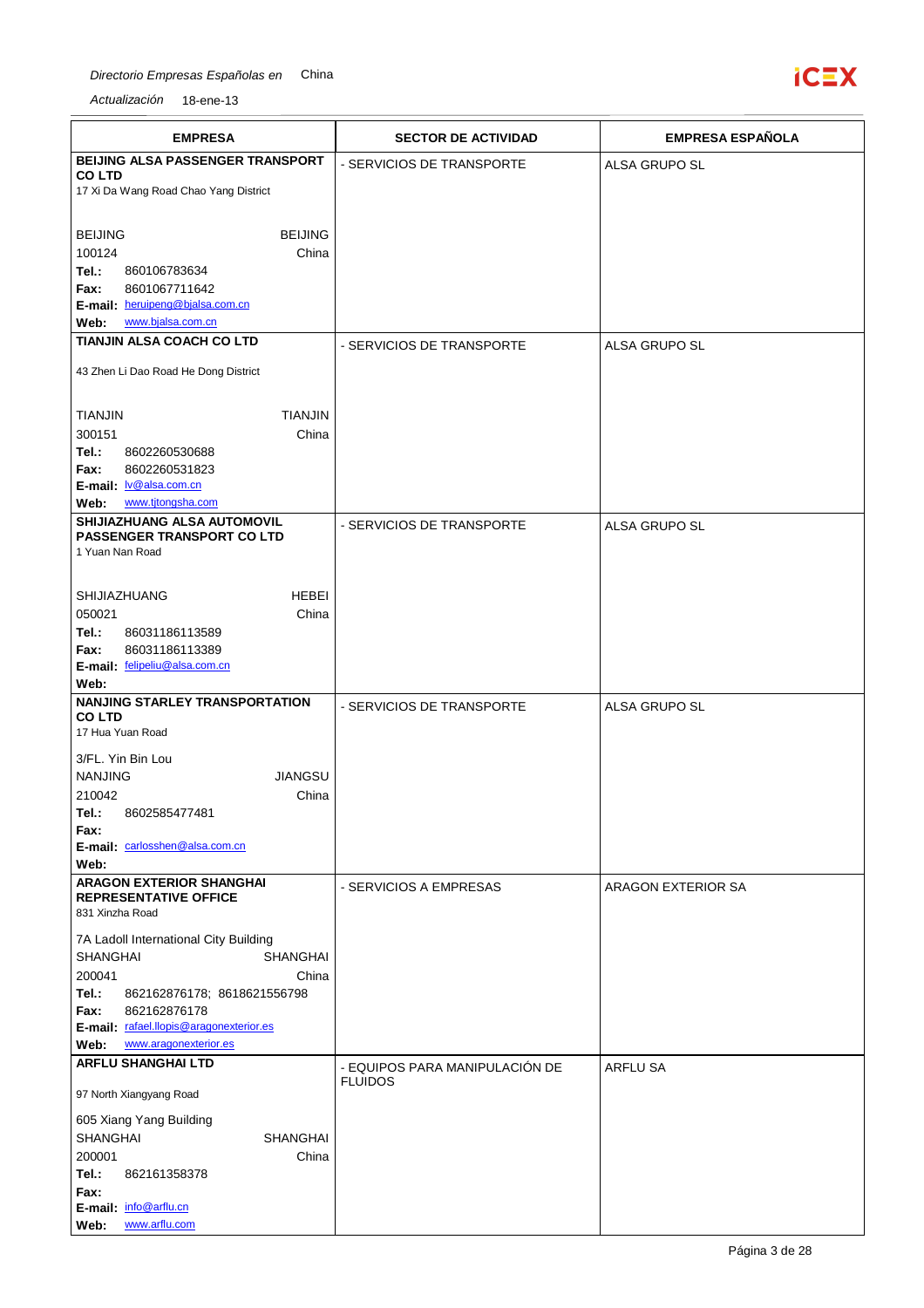## Directorio Empresas Españolas en China



| <b>EMPRESA</b>                                                     | <b>SECTOR DE ACTIVIDAD</b>         | <b>EMPRESA ESPAÑOLA</b>     |
|--------------------------------------------------------------------|------------------------------------|-----------------------------|
| ABC COMPRESSORS (SUZHOU) CO LTD                                    | - EQUIPOS PARA MANIPULACION DE     | ARIZAGA BASTARRICA Y CIA SA |
| 398 West Ganguan Road                                              | <b>FLUIDOS</b>                     |                             |
| Wujiang Economic Development Zone                                  |                                    |                             |
| <b>SUZHOU</b><br><b>JIANGSU</b>                                    |                                    |                             |
| 215200<br>China<br>Tel.:<br>8651282876232                          |                                    |                             |
| 8651282876226<br>Fax:                                              |                                    |                             |
| E-mail: abc-china@abc-compressors.com                              |                                    |                             |
| Web:<br>www.abc-compressors.com<br><b>LANDSEA ASIA CO LTD</b>      |                                    |                             |
|                                                                    | - PESCADOS CONGELADOS              | ARMADORA PEREIRA SA         |
| 1438 North Shanxi Road                                             |                                    |                             |
| 2317 Fortune Times<br><b>SHANGHAI</b><br><b>SHANGHAI</b>           |                                    |                             |
| 200060<br>China                                                    |                                    |                             |
| Tel.:<br>862162998190                                              |                                    |                             |
| 862162988689<br>Fax:                                               |                                    |                             |
| E-mail: shanghai@landseaasia.com<br>www.landseafood.com.cn<br>Web: |                                    |                             |
| <b>SHANGHAI XIYI GALLERY CO LTD</b>                                | - OBRAS DE ARTE                    |                             |
|                                                                    |                                    | ART IN CAPITALS SL          |
| 20 Donghu Road<br>2F                                               |                                    |                             |
| <b>SHANGHAI</b><br><b>SHANGHAI</b>                                 |                                    |                             |
| 200031<br>China                                                    |                                    |                             |
| Tel.:<br>862154047702; 8613482745827                               |                                    |                             |
| 862164155170<br>Fax:<br>E-mail: info@artincapitals.com             |                                    |                             |
| www.artincapitals.com<br>Web:                                      |                                    |                             |
| <b>CHENGDU ATIF CONSULTING</b>                                     | - SERVICIOS DE CONSULTORÍA Y       | ATIF CONSULTING SL          |
| 1480 Tianfu Avenue                                                 | ADMINISTRACIÓN DE GESTIÓN          |                             |
| 6F West Building La Defense                                        |                                    |                             |
| CHENGDU<br><b>SICHUAN</b>                                          |                                    |                             |
| 610041<br>China<br>862885336767; 8613881931827<br>Tel.:            |                                    |                             |
| Fax:                                                               |                                    |                             |
| E-mail: atifworld@atifworld.com                                    |                                    |                             |
| www.atifworld.com<br>Web:<br><b>AYB COSE CO</b>                    |                                    |                             |
|                                                                    | - MATERIAS TEXTILES<br>- BISUTERÍA | AYB HISLABOR DECOR SL       |
| 5 Beiyue New Street Xinshitou Road                                 |                                    |                             |
|                                                                    |                                    |                             |
| <b>GUANGZHOU</b><br><b>GUANGDONG</b><br>510310<br>China            |                                    |                             |
| Tel.:<br>862084214549; 862084266497                                |                                    |                             |
| Fax:<br>862084266497                                               |                                    |                             |
| E-mail: sales@aybcose.com                                          |                                    |                             |
| www.aybcose.com<br>Web:<br><b>BANCO DE SABADELL SA SHANGHAI</b>    |                                    |                             |
| <b>REPRESENTATIVE OFFICE</b><br>1038 Nanjing West Road             | - SERVICIOS FINANCIEROS            | BANCO DE SABADELL SA        |
| 1605A Westgate Mall                                                |                                    |                             |
| <b>SHANGHAI</b><br><b>SHANGHAI</b>                                 |                                    |                             |
| 200041<br>China                                                    |                                    |                             |
| Tel.:<br>862162718347<br>Fax:<br>862162717710                      |                                    |                             |
| E-mail: diazg@bancsabadell.com                                     |                                    |                             |
| www.bancosabadell.com<br>Web:                                      |                                    |                             |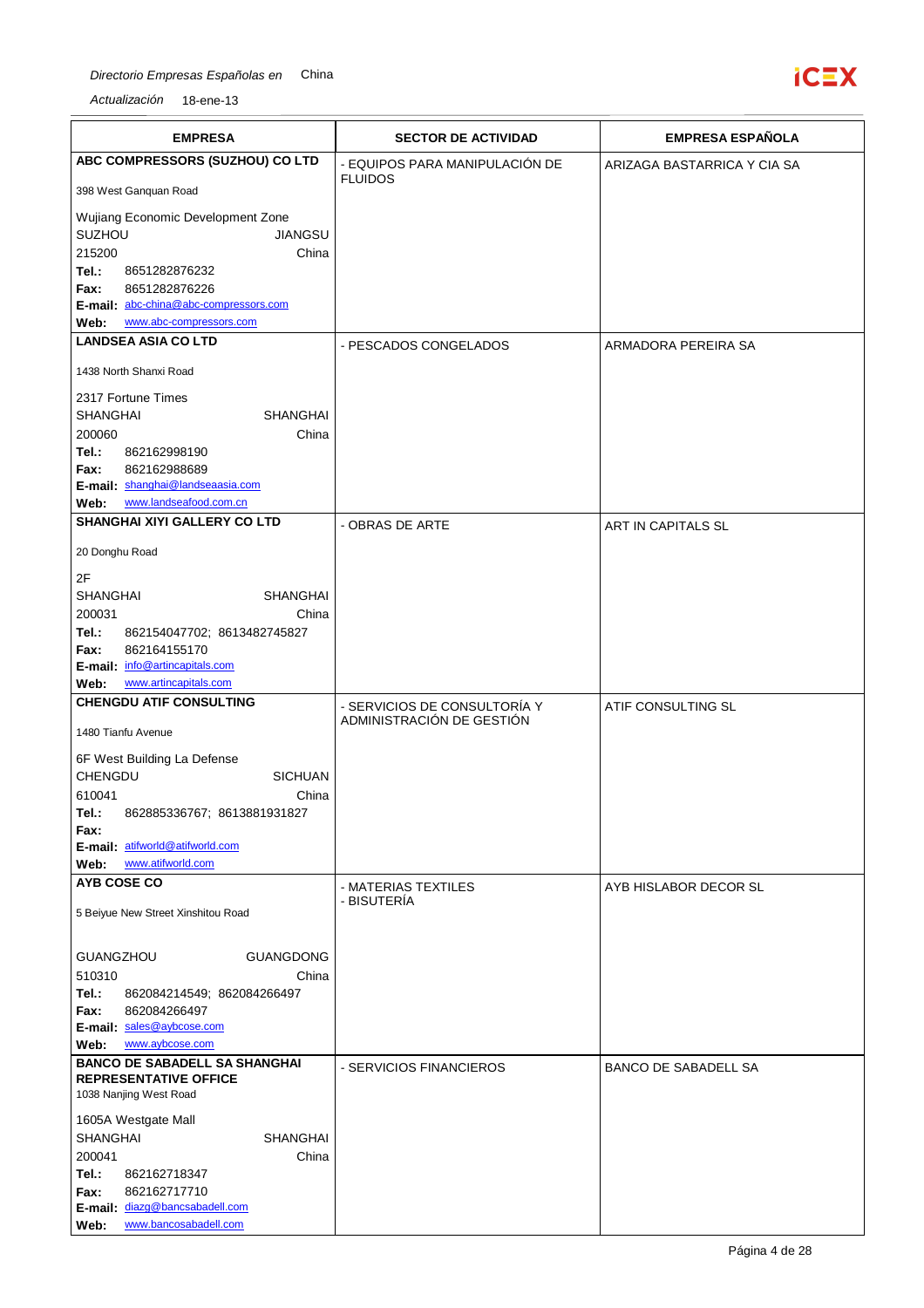

| <b>EMPRESA</b>                                                                     | <b>SECTOR DE ACTIVIDAD</b>                                    | <b>EMPRESA ESPAÑOLA</b>           |
|------------------------------------------------------------------------------------|---------------------------------------------------------------|-----------------------------------|
| <b>BANCO POPULAR ESPAÑOL SA</b><br><b>SHANGHAI REPRESENTATIVE OFFICE</b>           | - SERVICIOS FINANCIEROS                                       | BANCO POPULAR ESPAÑOL SA          |
| 1038 Nanjing West Road<br>2104 Westgate Mall<br><b>SHANGHAI</b><br><b>SHANGHAI</b> |                                                               |                                   |
| 200041<br>China                                                                    |                                                               |                                   |
| Tel.:<br>862152281543<br>862152281545<br>Fax:                                      |                                                               |                                   |
| E-mail: Imenendez@bancopopular.es<br>www.bancopopular.es<br>Web:                   |                                                               |                                   |
| <b>BD SPEEL &amp; ORE SL REPRESENTATIVE</b>                                        | - OTROS COMPONENTES DE                                        | BD SPEEL & ORE SL (BDSO)          |
| <b>OFFICE</b><br>8 Xibahe                                                          | CONJUNTOS INDUSTRIALES                                        |                                   |
| F02 Hengchuan Apartments                                                           | - PRODUCTOS SIDERÚRGICOS<br>- SUBCONTRATACIÓN METÁLICA, FORJA |                                   |
| <b>BEIJING</b><br><b>BEIJING</b>                                                   | Y FUNDICIÓN                                                   |                                   |
| 100028<br>China                                                                    |                                                               |                                   |
| Tel.:<br>861064473123; 8613501173719<br>Fax:<br>861064473911                       |                                                               |                                   |
| E-mail: mariochinaspain@yahoo.com.cn                                               |                                                               |                                   |
| Web:                                                                               |                                                               |                                   |
| <b>BD TEXTIL INTERNATIONAL SL-</b><br><b>NANJING OFFICE</b><br>228 Guangzhou Road  | - SERVICIOS PARA LA INDUSTRIA<br>TEXTIL, CONFECCIÓN Y CUERO   | <b>BD TEXTIL INTERNACIONAL SL</b> |
| Room 601 Yi Fa Science Building                                                    |                                                               |                                   |
| <b>NANJING</b><br>JIANGSU                                                          |                                                               |                                   |
| 210024<br>China<br>Tel.:<br>862583300077                                           |                                                               |                                   |
| 862586633844<br>Fax:                                                               |                                                               |                                   |
| E-mail: gerard@bdtex.com.cn<br>www.bdtex.es<br>Web:                                |                                                               |                                   |
| BEZARES HYDRAULICS (SHANGHAI) CO                                                   | - EQUIPOS PARA MANIPULACIÓN DE                                | <b>BEZARES SA</b>                 |
| <b>LTD</b><br>8228 Beiging Road                                                    | <b>FLUIDOS</b>                                                |                                   |
|                                                                                    | - EQUIPOS, COMPONENTES Y<br>ACCESORIOS DE AUTOMOCIÓN          |                                   |
| 1 Third Zone<br><b>SHANGHAI</b><br>SHANGHAI                                        |                                                               |                                   |
| 201707<br>China                                                                    |                                                               |                                   |
| Tel.:<br>862139278010; 8618616555608                                               |                                                               |                                   |
| 862139278010<br>Fax:<br>E-mail: china@bezares.com                                  |                                                               |                                   |
| www.bezares.com<br>Web:                                                            |                                                               |                                   |
| <b>UNIVOG LTD</b>                                                                  | - VINOS CON D.O. CALIFICADA                                   | BODEGAS LEZA GARCÍA SL            |
| Lane 222 Yehui Road                                                                |                                                               |                                   |
| 48 Zhaoxiang Town                                                                  |                                                               |                                   |
| <b>SHANGHAI</b><br><b>SHANGHAI</b><br>201703<br>China                              |                                                               |                                   |
| Tel.:<br>862131266038                                                              |                                                               |                                   |
| Fax:<br>862169756791                                                               |                                                               |                                   |
| E-mail: bodegasleza@bodegasleza.com<br>www.bodegasleza.com<br>Web:                 |                                                               |                                   |
| <b>BRALO INDUSTRIAL NINGBO CO LTD</b>                                              | - ELEMENTOS DE FIJACIÓN                                       | <b>BRALO SA</b>                   |
| 1st Binhai Road Hangzhou Bay New Zone                                              |                                                               |                                   |
| A2-1 European Industrial Park                                                      |                                                               |                                   |
| <b>CIXI</b><br>ZHEJIANG<br>315336<br>China                                         |                                                               |                                   |
| Tel.:<br>8657463077693; 8615858482006                                              |                                                               |                                   |
| Fax:<br>8657463077692                                                              |                                                               |                                   |
| E-mail: bralo@bralo.com<br>www.bralo.com<br>Web:                                   |                                                               |                                   |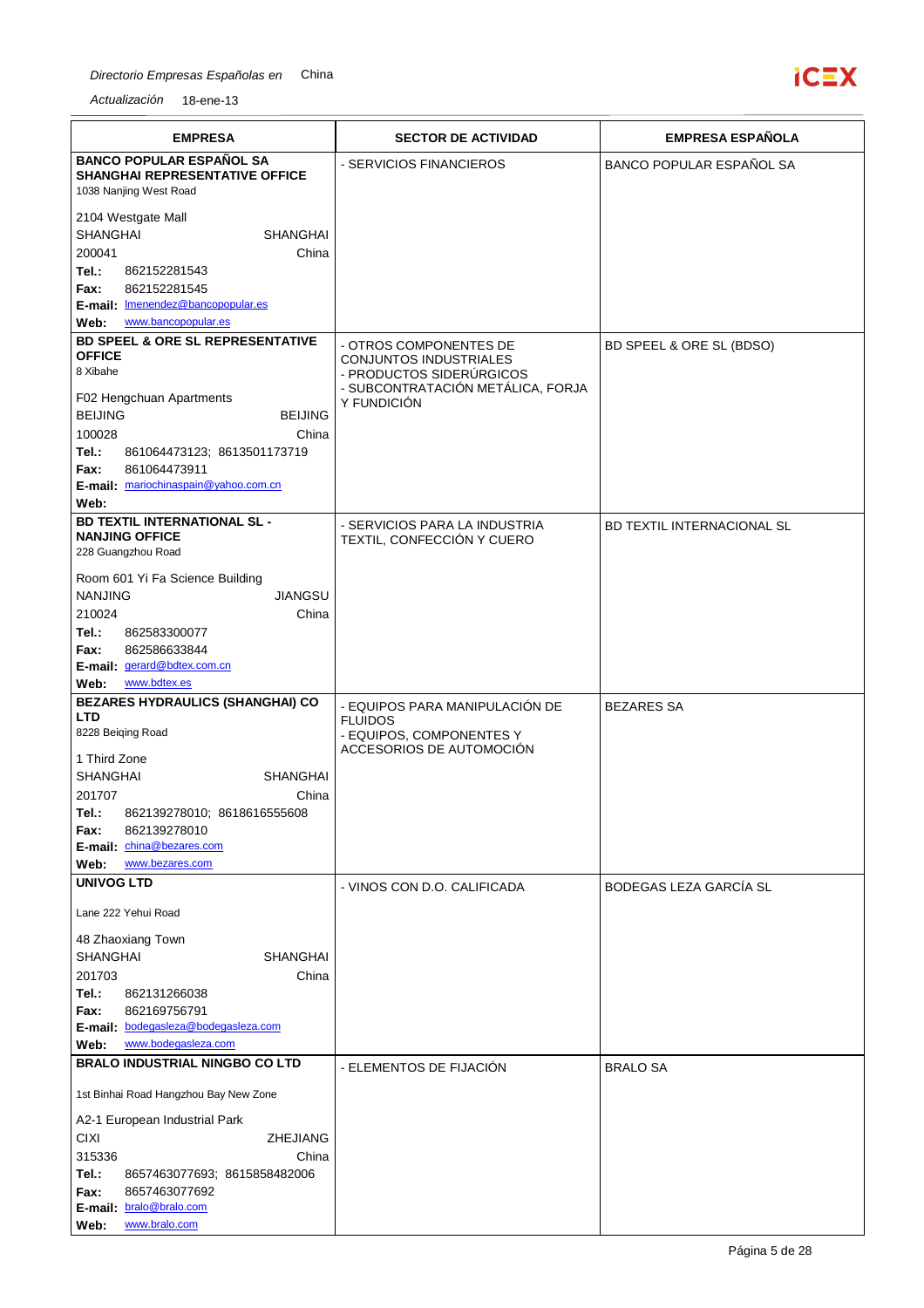

| <b>EMPRESA</b>                                                                                                                                                                                                                                                                               | <b>SECTOR DE ACTIVIDAD</b>                                                               | <b>EMPRESA ESPAÑOLA</b>      |
|----------------------------------------------------------------------------------------------------------------------------------------------------------------------------------------------------------------------------------------------------------------------------------------------|------------------------------------------------------------------------------------------|------------------------------|
| <b>BRUNNSCHWEILER SHANGHAI AIR</b><br><b>TECHNOLOGY CO LTD</b><br>998 Gongye Road                                                                                                                                                                                                            | - MAQUINARIA PARA FABRICAR PASTA,<br>PAPEL Y CARTÓN                                      | <b>BRB AIR TECHNOLOGY SL</b> |
| Jinhui Town<br><b>SHANGHAI</b><br>SHANGHAI<br>201404<br>China<br>Tel.:<br>862137561023; 862137566029<br>862137566025<br>Fax:<br>E-mail: jordan@brunnschweiler.com.cn<br>www.brunnschweiler.com<br>Web:                                                                                       |                                                                                          |                              |
| <b>BRONCES MESTRE SA SANGHAI REP</b><br><b>OFFICE</b>                                                                                                                                                                                                                                        | - ACCESORIOS DE BAÑO                                                                     | <b>BRONCES MESTRE SA</b>     |
| 1088 West Yan An Road<br>Room 821 Summit Centre<br><b>SHANGHAI</b><br><b>SHANGHAI</b><br>200052<br>China<br>Tel.:<br>862152382380<br>862152382381<br>Fax:<br>E-mail: richardcheng@broncesmestre.com<br>www.broncesmestre.com<br>Web:                                                         |                                                                                          |                              |
| <b>CAIXABANK SA BEIJING</b><br><b>REPRESENTATIVE OFFICE</b><br>7 Jianguomen Nei Street                                                                                                                                                                                                       | - OTROS SERVICIOS FINANCIEROS                                                            | <b>CAIXABANK SA</b>          |
| 611 Tower 1 Bright China Chang'an Building<br><b>BEIJING</b><br><b>BEIJING</b><br>100005<br>China<br>Tel.:<br>86108659111199<br>861059111118<br>Fax:<br>E-mail: beijing@lacaixa.net.cn<br>www.lacaixa.es<br>Web:                                                                             |                                                                                          |                              |
| <b>CAIXABANK SA SHANGHAI</b><br><b>REPRESENTATIVE OFFICE</b><br>689 Guangdong Road                                                                                                                                                                                                           | - SERVICIOS DE INTERMEDIACIÓN<br><b>FINANCIERA</b>                                       | <b>CAIXABANK SA</b>          |
| 1610 Haitong Securities Tower<br><b>SHANGHAI</b><br>SHANGHAI<br>200001<br>China<br>862163410055; 8613918697661<br>Tel.:<br>862163410166<br>Fax:<br>E-mail: shanghai@lacaixa.net.cn<br>www.lacaixa.es<br>Web:                                                                                 |                                                                                          |                              |
| <b>GRUPO EUROLIN</b>                                                                                                                                                                                                                                                                         | - CALZADO                                                                                | CALZADOS FUTURMODA SL        |
| Nan Pu Road<br>Room 602 Building Tian Li Jia Yuan<br><b>WEN ZHOU</b><br><b>ZHEJIANG</b><br>325000<br>China<br>Tel.:<br>8657788366598; 8657788366878<br>Fax:<br>E-mail: eurolin@eurolin.es<br>www.eurolin.es<br>Web:                                                                          |                                                                                          |                              |
| <b>DALIAN TECNIUM ENVIRONMENTAL</b><br><b>EQUIPMENT CO LTD</b><br>596 Huangpu Road<br>16-10 Shinedigital Tower<br><b>DALIAN</b><br><b>LIAONING</b><br>116023<br>China<br>Tel.:<br>8641184753946; 8641184753976<br>Fax:<br>8641184732226<br>E-mail: info@tecnium.cn<br>www.tecnium.es<br>Web: | - OTRAS INSTALACIONES COMPLETAS,<br>MAQUINARIA Y EQUIPOS DE<br>PROTECCION MEDIOAMBIENTAL | CASALS CARDONA INDUSTRIAL SA |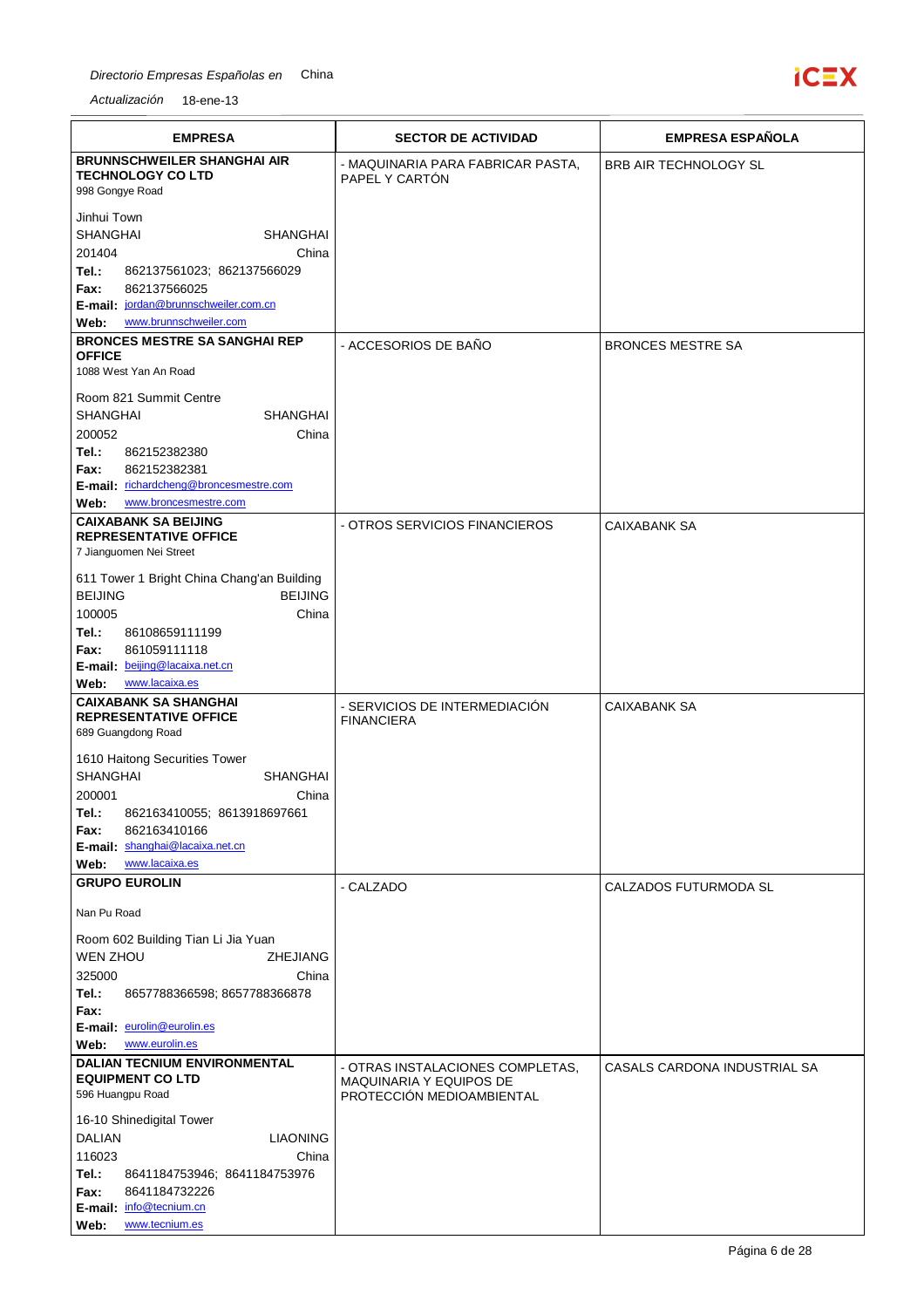

| <b>EMPRESA</b>                                                               | <b>SECTOR DE ACTIVIDAD</b>                                      | <b>EMPRESA ESPAÑOLA</b>                              |
|------------------------------------------------------------------------------|-----------------------------------------------------------------|------------------------------------------------------|
| <b>CASPIO TRADE SL NANJING OFFICE</b>                                        | - EQUIPOS MUNICIPALES                                           | <b>CASPIO TRADE SL</b>                               |
| 49 Yunnan North Road                                                         | - OTROS SERVICIOS COMERCIALES Y<br>MERCANTILES NO ESPECIFICADOS |                                                      |
| 1407G                                                                        | <b>ANTERIORMENTE</b>                                            |                                                      |
| <b>NANJING</b><br><b>JIANGSU</b>                                             | - SUBCONTRATACIÓN INDUSTRIAL                                    |                                                      |
| 210009<br>China                                                              |                                                                 |                                                      |
| Tel.:<br>862583318254; 862586703352                                          |                                                                 |                                                      |
| 862586703352<br>Fax:<br>E-mail: caspiospain@caspio.e.telefonica.net          |                                                                 |                                                      |
| www.caspiotrade.com<br>Web:                                                  |                                                                 |                                                      |
| <b>GR BEIJING GERSA RIVER TRADING CO</b>                                     | - MATERIAL ELECTRICO DE ALTA                                    | <b>CEDDEX CONSTRUCCIONES</b>                         |
| LTD                                                                          | <b>TENSIÓN</b>                                                  | INGENIERIA Y PROYECTOS SA                            |
| 36 North Ring Road East Dong Cheng                                           | - SERVICIOS DE ARQUITECTURA Y<br><b>DISEÑO</b>                  |                                                      |
| 1508 Building B Global Tradde Center                                         |                                                                 |                                                      |
| <b>BEIJING</b><br><b>BEIJING</b>                                             |                                                                 |                                                      |
| 100013<br>China<br>Tel.:<br>861058256725; 86058256727                        |                                                                 |                                                      |
| 861058256729<br>Fax:                                                         |                                                                 |                                                      |
| E-mail: dhp@gersariver.com                                                   |                                                                 |                                                      |
| www.gersariver.com<br>Web:                                                   |                                                                 |                                                      |
| EEE CENTRO SINO ESPAÑOL                                                      | - SERVICIOS DE ENSEÑANZA DE                                     | <b>CEFYNT SL</b>                                     |
| Laureate International School Hunan International                            | <b>IDIOMAS</b><br>- OTROS SERVICIOS EDUCATIVOS                  |                                                      |
| <b>Economics University</b>                                                  |                                                                 |                                                      |
| Lu Vaslley National High-Tech Development<br><b>CHANGSHA</b><br><b>HUNAN</b> |                                                                 |                                                      |
| 410205<br>China                                                              |                                                                 |                                                      |
| Tel.:<br>8613808485455; 8673188127025                                        |                                                                 |                                                      |
| Fax:                                                                         |                                                                 |                                                      |
| E-mail: jaume paris@telefonica.net                                           |                                                                 |                                                      |
| www.centrosino.com<br>Web:<br><b>CEGASA GROUP HONGKONG LTD</b>               |                                                                 |                                                      |
| <b>SHENZHEN REPRESENTATIVE OFFICE</b>                                        | - PEQUEÑOS ELECTRODOMÉSTICOS<br>- ENERGÍA                       | CELAYA EMPARANZA Y GALDOS<br><b>INTERNACIONAL SA</b> |
| Taizi Road                                                                   |                                                                 |                                                      |
| 13F 1 Times Plaza                                                            |                                                                 |                                                      |
| <b>SHENZHEN</b><br><b>GUANGDONG</b>                                          |                                                                 |                                                      |
| 518067<br>China                                                              |                                                                 |                                                      |
| 8675526812115<br>Tel.:<br>8675526812113                                      |                                                                 |                                                      |
| Fax:<br>E-mail: glafuente@cegasagroup.com                                    |                                                                 |                                                      |
| Web:<br>www.cegasagroup.com                                                  |                                                                 |                                                      |
| <b>CELO SUZHOU PRECISION FASTENERS</b>                                       | - ELEMENTOS DE FIJACIÓN                                         | <b>CELO SA</b>                                       |
| <b>COLTD</b><br>166 Ningbo Road                                              |                                                                 |                                                      |
|                                                                              |                                                                 |                                                      |
| Taichang Economic Development Area<br><b>JIANGSU</b><br><b>TAICANG</b>       |                                                                 |                                                      |
| 215400<br>China                                                              |                                                                 |                                                      |
| Tel.:<br>8651281602666                                                       |                                                                 |                                                      |
| 8651281602661<br>Fax:                                                        |                                                                 |                                                      |
| E-mail: jchaler@celo.com<br>www.celo.com<br>Web:                             |                                                                 |                                                      |
| <b>CHINA EUROPE INVESTMENT</b>                                               |                                                                 |                                                      |
| <b>CONSULTING SL</b>                                                         | - SERVICIOS DE GESTIÓN DE<br><b>PROYECTOS</b>                   | CHINA EUROPE INVESTMENT<br><b>CONSULTING SL</b>      |
| A8 Jianguomenwai Avenue                                                      | - OTROS SERVICIOS EDUCATIVOS                                    |                                                      |
| 1032 IFC East Tower                                                          |                                                                 |                                                      |
| <b>BEIJING</b><br><b>BEIJING</b>                                             |                                                                 |                                                      |
| 100022<br>China                                                              |                                                                 |                                                      |
| Tel.:<br>861056341527<br>Fax:<br>00861056341527                              |                                                                 |                                                      |
| E-mail: mgao@cheic.es                                                        |                                                                 |                                                      |
| www.cheic.es<br>Web:                                                         |                                                                 |                                                      |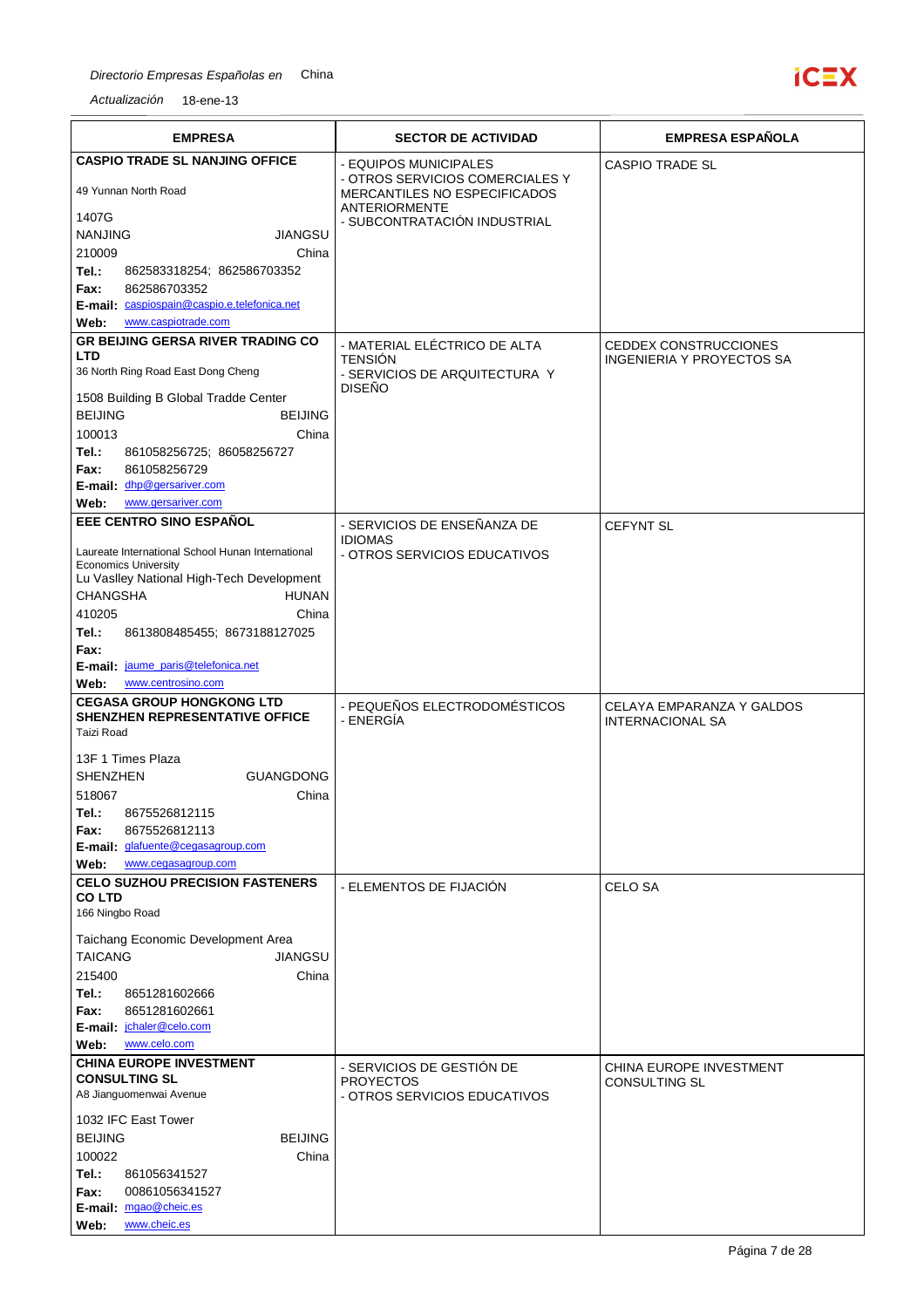

| <b>EMPRESA</b>                                                                | <b>SECTOR DE ACTIVIDAD</b>                                      | <b>EMPRESA ESPAÑOLA</b>          |
|-------------------------------------------------------------------------------|-----------------------------------------------------------------|----------------------------------|
| <b>CHINA GESTION</b>                                                          | - OTROS SERVICIOS COMERCIALES Y<br>MERCANTILES NO ESPECIFICADOS | <b>CHINA GESTION SL</b>          |
| 311 Guangganmennei Street                                                     | ANTERIORMENTE                                                   |                                  |
| 921 Xianglong Business Building                                               |                                                                 |                                  |
| <b>BEIJING</b><br><b>BEIJING</b><br>100053<br>China                           |                                                                 |                                  |
| Tel.:<br>8613701134410; 8613693149388                                         |                                                                 |                                  |
| Fax:<br>E-mail: dgeneral@chinagestion.com                                     |                                                                 |                                  |
| www.chinagestion.com<br>Web:                                                  |                                                                 |                                  |
| <b>CHINA SOF SL</b>                                                           | - SERVICIOS RELACIONADOS CON                                    | CHINA SOF SL                     |
| 73 Wukang Road                                                                | PROMOTORES Y "MANAGERS"<br><b>MUSICALES</b>                     |                                  |
| <b>SHANGHAI</b><br><b>SHANGHAI</b>                                            |                                                                 |                                  |
| 200031<br>China                                                               |                                                                 |                                  |
| Tel.:<br>8613774318817<br>Fax:                                                |                                                                 |                                  |
| E-mail: spons@soldout-fluge.com                                               |                                                                 |                                  |
| www.soldout.es:www.fluge.es<br>Web:<br><b>CIRCA SA BEIJING REPRESENTATIVE</b> |                                                                 |                                  |
| <b>OFFICE</b>                                                                 | - ARTÍCULOS DE HORMIGÓN, YESO Y<br><b>CEMENTO</b>               | <b>CIRCA SA</b>                  |
| 2 Kexueyuan South Road Haidian District                                       |                                                                 |                                  |
| Unit 306 South Building Tower C Raycom                                        |                                                                 |                                  |
| <b>BEIJING</b><br><b>BEIJING</b><br>100190<br>China                           |                                                                 |                                  |
| Tel.:<br>8615601258818; 861082861211                                          |                                                                 |                                  |
| 861082861211<br>Fax:                                                          |                                                                 |                                  |
| E-mail: yuan.fang@circasa.com.cn<br>www.panelomegazeta.com<br>Web:            |                                                                 |                                  |
| <b>NBBECO FEIHONG AUTO-PARTS</b>                                              | - EQUIPOS, COMPONENTES Y                                        | <b>COJINETES DE FRICCION SA</b>  |
| <b>SICHUAN CO LTD</b><br>6 South Ring Road Chuangxin Industry Garden          | ACCESORIOS DE AUTOMOCIÓN                                        |                                  |
|                                                                               |                                                                 |                                  |
| <b>SUINING</b><br><b>SICHUAN</b>                                              |                                                                 |                                  |
| 629000<br>China                                                               |                                                                 |                                  |
| Tel.:<br>8608252311475<br>8608252635663<br>Fax:                               |                                                                 |                                  |
| E-mail: joaquinlasso@nb-cofrisa.com                                           |                                                                 |                                  |
| www.nbfbearing.com<br>Web:                                                    |                                                                 |                                  |
| <b>MASSO GUANGZHOU TRADING</b><br><b>COMPANY</b>                              | - TECNOLOGÍA DE LA INFORMACIÓN Y<br>DE LAS TELECOMUNICACIONES   | COMERCIAL QUIMICA MASSO SA       |
| 9 Huaming Road                                                                | - INDUSTRIA QUÍMICA (PRODUCTOS<br>QUÍMICOS)                     |                                  |
| 801 West Tower Huapu Plaza                                                    | - DISTRIBUCIÓN COMERCIAL,                                       |                                  |
| <b>GUANGZHOU</b><br>GUANGDONG<br>510623<br>China                              | <b>FRANQUICIAS Y OTRAS</b><br>- MEDIO AMBIENTE                  |                                  |
| Tel.:<br>862022367011; 862022367012                                           |                                                                 |                                  |
| Fax:<br>00862022367013                                                        |                                                                 |                                  |
| E-mail: epol@cqmasso.com<br>Web:<br>www.cqm.es                                |                                                                 |                                  |
| <b>CIFRA COMPANIA INTERNACIONAL DE</b>                                        | - DISTRIBUCIÓN DEL COMERCIO                                     | COMPAÑIA INTERNACIONAL DE        |
| <b>FABRICANTES DE RECLAMOS Y AFINES</b><br>152 Lin He Zhong Lu Tian He        | <b>MAYORISTA</b>                                                | FABRICANTES RECLAMOS Y AFINES SL |
| 1103/1104 Edificio Gao Ya Tian Yu Garden                                      |                                                                 |                                  |
| <b>GUANGZHOU</b><br><b>GUANGDONG</b>                                          |                                                                 |                                  |
| 510610<br>China                                                               |                                                                 |                                  |
| Tel.:<br>862038840156<br>Fax:<br>862038840894                                 |                                                                 |                                  |
| E-mail: cifrasia@public.guangzhou.gd.cn                                       |                                                                 |                                  |
| www.cifra.es<br>Web:                                                          |                                                                 |                                  |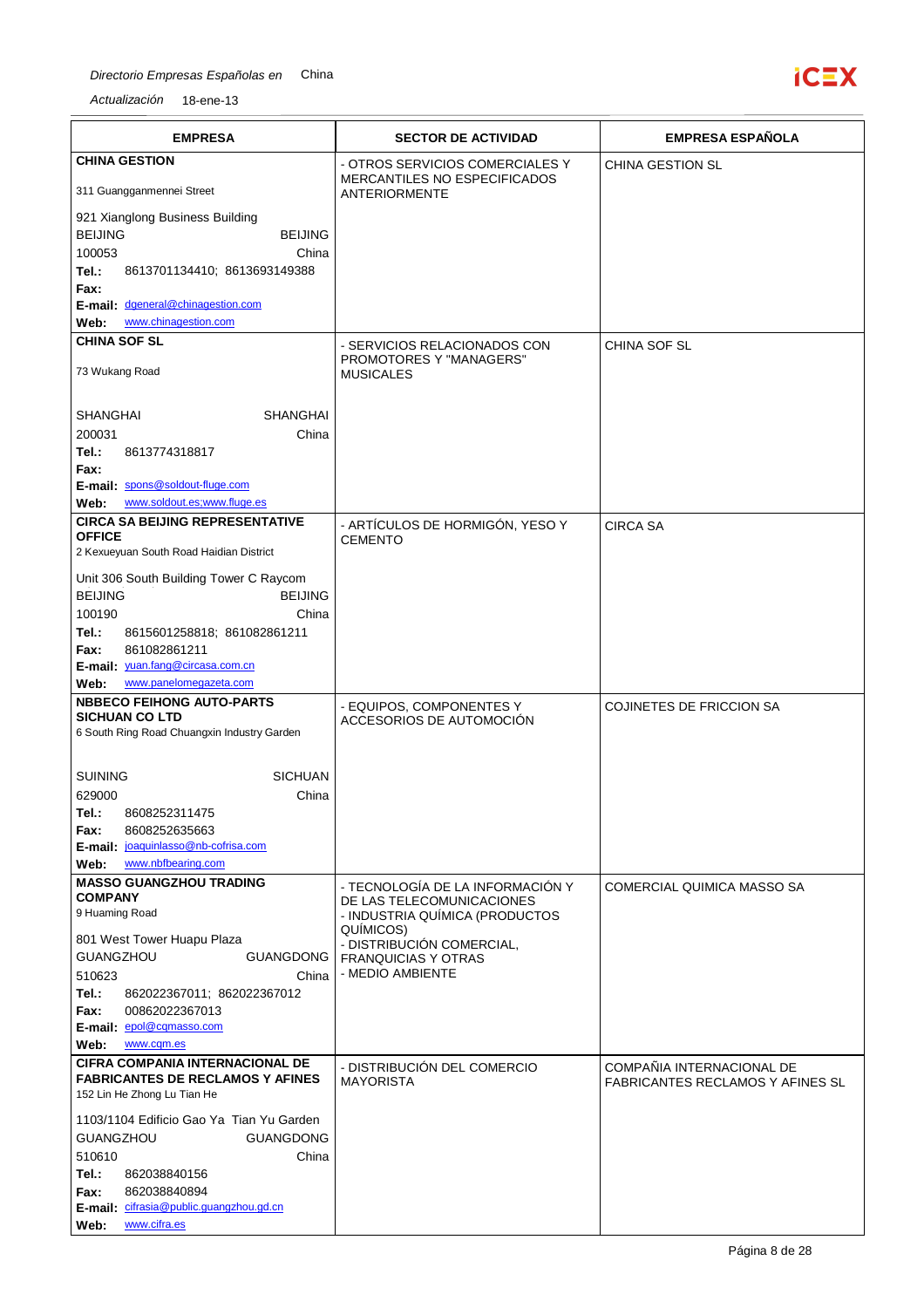

| <b>EMPRESA</b>                                                                                                                                                                                                                                                                        | <b>SECTOR DE ACTIVIDAD</b>                                                                                                                                                                               | <b>EMPRESA ESPAÑOLA</b>                                 |
|---------------------------------------------------------------------------------------------------------------------------------------------------------------------------------------------------------------------------------------------------------------------------------------|----------------------------------------------------------------------------------------------------------------------------------------------------------------------------------------------------------|---------------------------------------------------------|
| <b>SPAIN COMSA EMTE SL BEIJING</b><br><b>REPRESENTATIVE OFFICE</b><br>32 Liangmagiao Road<br>1117 Golden Land Building<br><b>BEIJING</b><br><b>BEIJING</b><br>100010<br>China<br>Tel.:<br>861084513356<br>Fax:                                                                        | - INFRAESTRUCTURAS, CONSTRUCCIÓN<br>CIVIL E INGENIERÍA<br>- SERVICIOS DE CONSTRUCCIÓN Y<br><b>CONEXOS</b><br>- SERVICIOS DE INSTALACIÓN,<br>MANTENIMIENTO Y DISTRIBUCIÓN DE<br><b>AGUA Y SANEAMIENTO</b> | <b>COMSA EMTE SL</b>                                    |
| E-mail ifaine@comsaemte.com;miao.chen@com<br>Web:<br>www.comsaemte.com<br><b>WEISHAN CIWAY FOOD CO LTD</b><br>Luqiao Town                                                                                                                                                             | - CONSERVAS HORTOFRUTÍCOLAS                                                                                                                                                                              | CONSERVAS EL CIDACOS SA                                 |
| <b>Weishan Country</b><br><b>SHANDONG</b><br>JINING<br>272195<br>China<br>Tel.:<br>865378681251<br>865378681604<br>Fax:<br>E-mail: info@ciwayfood.com<br>www.ciwayfood.com<br>Web:                                                                                                    |                                                                                                                                                                                                          |                                                         |
| <b>CONSTRUCCIONES Y AUXILIAR DE</b><br><b>FERROCARRILES SA</b><br>689 Guangdong Road<br>1512 Haitong Securities Tower<br><b>SHANGHAI</b><br><b>SHANGHAI</b><br>200001<br>China<br>Tel.:<br>862163410101; 8613795313050<br>Fax:<br>E-mail: susana.huang@caf.net<br>www.caf.net<br>Web: | - SERVICIOS DE TRANSPORTE                                                                                                                                                                                | CONSTRUCCIONES Y AUXILIAR DE<br><b>FERROCARRILES SA</b> |
| <b>QUANTUM PROPERTY CHONGQING LTD</b>                                                                                                                                                                                                                                                 | - PROMOCIÓN INMOBILIARIA                                                                                                                                                                                 | CONSTRUDRIVE SL GRUPO VILALLONGA                        |
| 25 Changjiang Side Road<br>2-2 Dongfeng Basai<br><b>CHONGQING</b><br><b>CHONGQING</b><br>400042<br>China<br>Tel.:<br>862363106385<br>862363106365<br>Fax:<br>E-mail: cremadesjose@qplcq.com<br>www.grupovilallonga.com<br>Web:                                                        |                                                                                                                                                                                                          |                                                         |
| <b>CORPORATION PATRICIO ECHEVERRIA</b><br><b>BEIJING REPRESENTATIVE OFFICE</b><br>99 Chaoyang North Road                                                                                                                                                                              | - MAQUINARIA AGRÍCOLA<br>- MAQUINARIA PARA SILVICULTURA                                                                                                                                                  | <b>CORPORACION PATRICIO ECHEVERRIA</b><br>SA            |
| 2508 2 Joy Mansion<br><b>BEIJING</b><br><b>BEIJING</b><br>100025<br>China<br>Tel.:<br>861085527688<br>Fax:<br>861085523668<br>E-mail: mkt@bellota.com<br>www.bellota.com<br>Web:                                                                                                      |                                                                                                                                                                                                          |                                                         |
| <b>CUATRECASAS GONÇALVES PEREIRA</b><br>381 Huaihai Middle Road<br>27F Shanghai Central Plaza<br><b>SHANGHAI</b><br><b>SHANGHAI</b><br>200020<br>China<br>Tel.:<br>862123277000<br>862123277007<br>Fax:<br>E-mail: shanghai@cuatrecasas.com<br>Web:<br>www.cuatrecasas.com            | - SERVICIOS JURÍDICOS                                                                                                                                                                                    | CUATRECASAS GONÇALVES PEREIRA<br><b>SLP</b>             |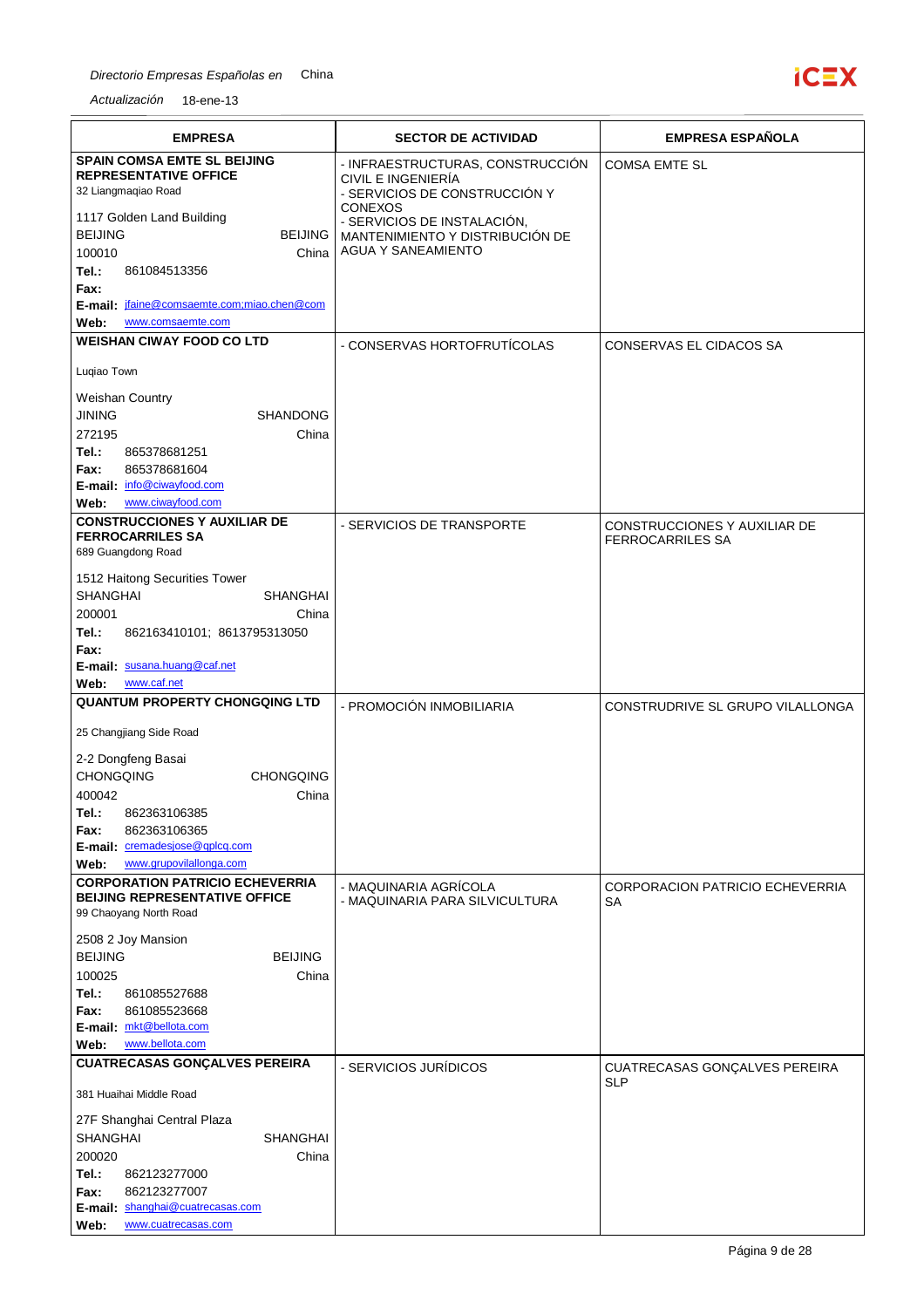

| <b>EMPRESA</b>                                                 | <b>SECTOR DE ACTIVIDAD</b>                         | <b>EMPRESA ESPAÑOLA</b>              |
|----------------------------------------------------------------|----------------------------------------------------|--------------------------------------|
| <b>DELAIBERIA GOLD SL</b>                                      | - ACEITUNAS                                        | DELAIBERIA GOLD SL                   |
| 88 Huichuan Road                                               | - CARNES Y DESPOJOS FRESCOS<br>- TABACO            |                                      |
| 3001 Lane 7                                                    |                                                    |                                      |
| <b>SHANGHAI</b><br><b>SHANGHAI</b>                             |                                                    |                                      |
| 200050<br>China<br>Tel.:<br>862152374102; 8615216679332        |                                                    |                                      |
| Fax:                                                           |                                                    |                                      |
| E-mail: delaiberia@gmail.com                                   |                                                    |                                      |
| www.delaiberiagold.com<br>Web:                                 |                                                    |                                      |
| <b>DECOEXSA SHANGHAI</b><br><b>REPRESENTATIVE OFFICE</b>       | - SERVICIOS DE TRANSPORTE                          | DEPOSITOS DE COMERCIO EXTERIOR<br>SA |
| 333 North Chengdu Road                                         |                                                    |                                      |
| 1606 China Merchants Plaza                                     |                                                    |                                      |
| <b>SHANGHAI</b><br><b>SHANGHAI</b><br>200041<br>China          |                                                    |                                      |
| Tel.:<br>862152980225                                          |                                                    |                                      |
| Fax:<br>862152980868                                           |                                                    |                                      |
| E-mail: emaristany.sha@decoexsa.com.cn                         |                                                    |                                      |
| www.decoexsa.com<br>Web:                                       |                                                    |                                      |
| <b>DEXTAL INTERNACIONAL</b>                                    | - SERVICIOS DE INVESTIGACIÓN DE<br><b>MERCADOS</b> | DEXTAL INTERNATIONAL TRADERS SL      |
| 199 Wulumuqi Road N                                            |                                                    |                                      |
| R <sub>1105</sub>                                              |                                                    |                                      |
| <b>SHANGHAI</b><br><b>SHANGHAI</b>                             |                                                    |                                      |
| 200040<br>China<br>Tel.:<br>862162488306; 8613916007301        |                                                    |                                      |
| Fax:                                                           |                                                    |                                      |
| E-mail: info@dextalinternational.com                           |                                                    |                                      |
| www.dextalinternational.com<br>Web:                            |                                                    |                                      |
| <b>DHL GLOBAL FORWARDING</b>                                   | - TRANSPORTE POR CARRETERA DE<br><b>MERCANCÍAS</b> | DHL EXPRESS SERVICIOS SL             |
| 318 Sourth Zhongshan Road                                      |                                                    |                                      |
| 19F Orient International Finance Plaza                         |                                                    |                                      |
| <b>SHANGHAI</b><br><b>SHANGHAI</b><br>200010                   |                                                    |                                      |
| China<br>Tel.:<br>862123067938                                 |                                                    |                                      |
| 862120201977<br>Fax:                                           |                                                    |                                      |
| E-mail: leonardo.stella@dhl.com                                |                                                    |                                      |
| www.dhl.com<br>Web:                                            |                                                    |                                      |
| <b>DIBAL TECHNOLOGY</b>                                        | - INSTRUMENTOS DE PRECISIÓN Y<br><b>MEDIDA</b>     | <b>DIBAL SA</b>                      |
| 26 Wapuhe Road                                                 |                                                    |                                      |
| Peng Lang Town                                                 |                                                    |                                      |
| <b>KUNSHAN</b><br><b>JIANGSU</b>                               |                                                    |                                      |
| 205330<br>China                                                |                                                    |                                      |
| Tel.:<br>8651282607770                                         |                                                    |                                      |
| Fax:<br>8651257867775<br>E-mail: apena@dibal.com               |                                                    |                                      |
| www.dibal.com.cn<br>Web:                                       |                                                    |                                      |
| <b>DLA PIPER</b>                                               | - SERVICIOS JURÍDICOS                              | DLA PIPER SPAIN SL                   |
| 100 Century Avenue Pudong                                      |                                                    |                                      |
| 36F Shanghai World Financial Centre                            |                                                    |                                      |
| <b>SHANGHAI</b><br><b>SHANGHAI</b>                             |                                                    |                                      |
| 200120<br>China                                                |                                                    |                                      |
| Tel.:<br>862138522111                                          |                                                    |                                      |
| Fax:<br>862138522000                                           |                                                    |                                      |
| E-mail: sandra.costas@dlapiper.com<br>www.dlapiper.com<br>Web: |                                                    |                                      |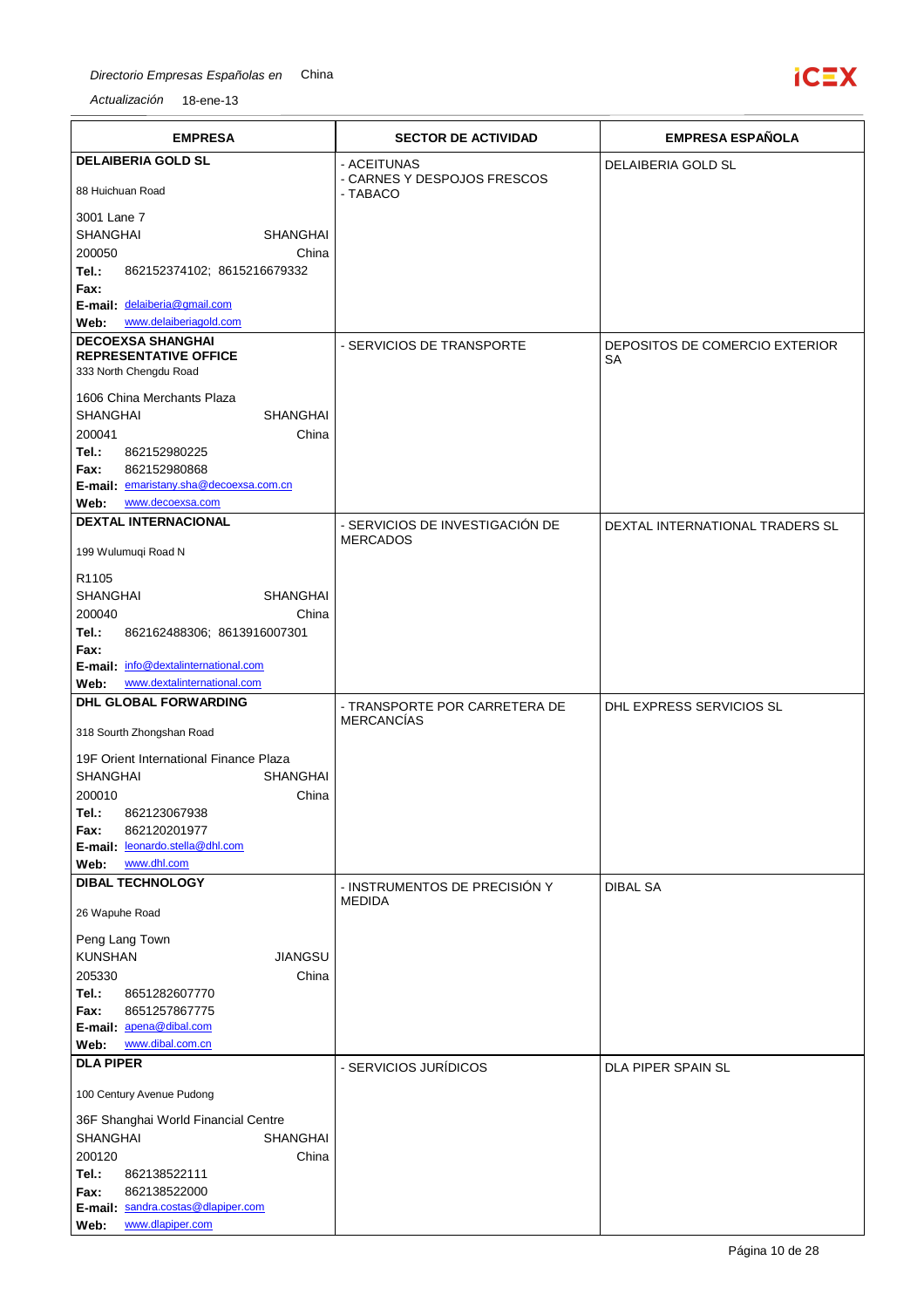

| <b>EMPRESA</b>                                                                                                                                                                                              | <b>SECTOR DE ACTIVIDAD</b>                          | <b>EMPRESA ESPAÑOLA</b>              |
|-------------------------------------------------------------------------------------------------------------------------------------------------------------------------------------------------------------|-----------------------------------------------------|--------------------------------------|
| <b>HISPANO BODEGAS DO5</b>                                                                                                                                                                                  | - VINOS CON D.O.                                    | <b>DO5 HISPANO BODEGAS SL</b>        |
| 33 Liede Avenue                                                                                                                                                                                             |                                                     |                                      |
| A2-2401 Zhonghai Jinghui Building<br>GUANGZHOU<br><b>GUANGDONG</b><br>510000<br>China<br>Tel.:<br>862038471813<br>Fax:<br>E-mail: luis.hispanobodegas@gmail.com<br>www.hispanobodegas.com<br>Web:           |                                                     |                                      |
| <b>DOGI FABRICS JIANGSU CO LTD</b>                                                                                                                                                                          | - TEJIDOS PARA CONFECCIÓN                           | <b>DOGI INTERNATIONAL FABRICS SA</b> |
| Tianpu Lu 3                                                                                                                                                                                                 |                                                     |                                      |
| Jingqiao New Development Zone<br><b>NANJING</b><br>JIANGSU<br>211800<br>China<br>Tel.:<br>862558286642; 862558286643<br>862552826271<br>Fax:<br>E-mail: ricard.prieto@dogichina.com<br>www.dogi.com<br>Web: |                                                     |                                      |
| <b>ENAR SHANGHAI MANUFACTURE CO LTD</b>                                                                                                                                                                     | - MAQUINARIA DE CONSTRUCCIÓN Y                      | <b>ENARCO SA</b>                     |
| Yuanzhong Road 533                                                                                                                                                                                          | OBRAS PÚBLICAS                                      |                                      |
| Building 4 Nanhui Industrial Zone<br><b>SHANGHAI</b><br><b>SHANGHAI</b><br>201300<br>China<br>Tel.:<br>862133895190<br>862133895194<br>Fax:<br>E-mail:<br>Web:<br>www.enar.es                               |                                                     |                                      |
| <b>ENDESA</b>                                                                                                                                                                                               | - SERVICIOS PARA LA FABRICACIÓN DE                  | <b>ENDESA SA</b>                     |
| 989 Changle Road<br>2052 The Center                                                                                                                                                                         | MAQUINARIA ELÉCTRICA E<br>INSTRUMENTOS DE PRECISIÓN |                                      |
| <b>SHANGHAI</b><br><b>SHANGHAI</b><br>200031<br>China<br>Tel.:<br>862151175872<br>Fax:<br>E-mail: santiago.diez@endesa.es                                                                                   |                                                     |                                      |
| www.endesa.es<br>Web:<br><b>ENBASA LAVAL NANTONG TEXTILE CO</b>                                                                                                                                             |                                                     |                                      |
| <b>LTD</b><br>Jinshajiang Road New District                                                                                                                                                                 | - TEJIDOS TÉCNICOS                                  | <b>ENRIQUE BALLUS SL</b>             |
| Rudong Economic Development Area<br><b>NANTONG</b><br>JIANGSU<br>226400<br>China<br>Tel.:<br>8651381991568<br>Fax:<br>8651381991559<br>E-mail: info@enbasalaval.com<br>www.enbasalaval.com<br>Web:          |                                                     |                                      |
| <b>ESBELT CONVEYING SYSTEMS</b><br>(YUNNAN) CO LTD<br>20 Chuangxin Road                                                                                                                                     | - OTROS PRODUCTOS QUÍMICOS                          | <b>ESBELT SA</b>                     |
| New & Hi-tech Industrial Zone<br><b>YUXI</b><br>YUNNAN<br>653100<br>China<br>Tel.:<br>868772661800; 868772665197<br>Fax:<br>868772661979<br>E-mail: etee@esbelt.com<br>www.esbelt.com.cn<br>Web:            |                                                     |                                      |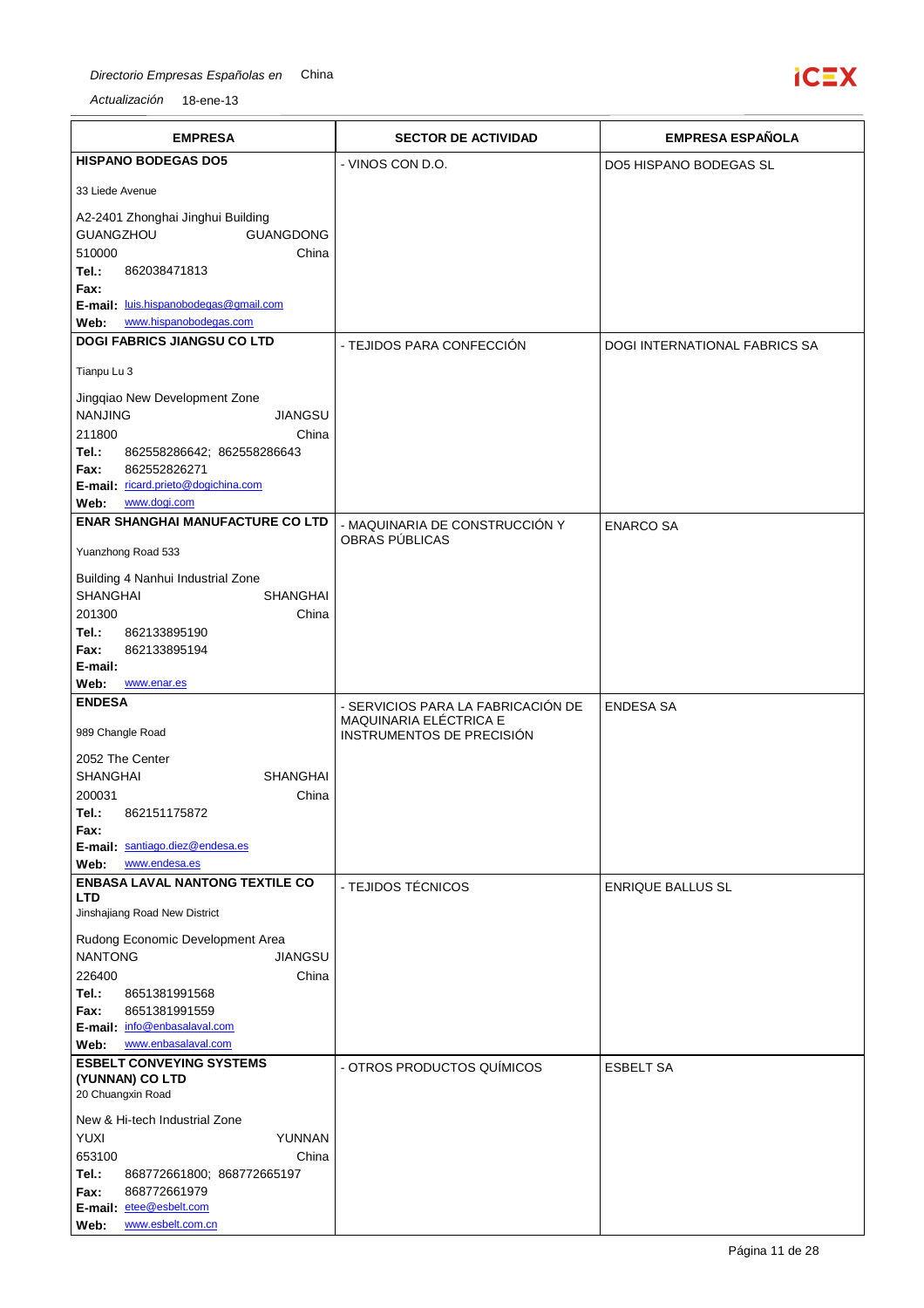

| <b>EMPRESA</b>                                                                         | <b>SECTOR DE ACTIVIDAD</b>                              | <b>EMPRESA ESPAÑOLA</b>                               |
|----------------------------------------------------------------------------------------|---------------------------------------------------------|-------------------------------------------------------|
| <b>MATAIX SPECIAL SPINNING (JIANGSU)</b>                                               | - HILADOS                                               | EVELIO MATAIX MOLINA SAU                              |
| <b>COLTD</b><br>2 Dongqu South Avenue                                                  |                                                         |                                                       |
|                                                                                        |                                                         |                                                       |
| Tangshi Zhangjiagang Economic<br>ZHANGJIAGANG<br>JIANGSU                               |                                                         |                                                       |
| 215600<br>China                                                                        |                                                         |                                                       |
| Tel.:<br>8651235003098; 8651235003099                                                  |                                                         |                                                       |
| 8651256326570<br>Fax:                                                                  |                                                         |                                                       |
| E-mail: imataix@mataixchina.com                                                        |                                                         |                                                       |
| www.mataixchina.com<br>Web:<br><b>EXCEM CHINA</b>                                      |                                                         |                                                       |
|                                                                                        | - SERVICIOS A EMPRESAS                                  | EXPORTADORA ESPAÑOLA DE<br>CEMENTOS PORTLAND EXCEM SA |
| 465 East Beijing Road                                                                  |                                                         | (EXCEM GROUP)                                         |
| 2009                                                                                   |                                                         |                                                       |
| <b>SHANGHAI</b><br>SHANGHAI                                                            |                                                         |                                                       |
| 200001<br>China                                                                        |                                                         |                                                       |
| Tel.:<br>862163521282<br>862163521282<br>Fax:                                          |                                                         |                                                       |
| E-mail: olga@excem.com                                                                 |                                                         |                                                       |
| Web:<br>www.excem.com                                                                  |                                                         |                                                       |
| <b>EXTENDA AGENCIA ANDALUZA DE</b>                                                     | - SERVICIOS A EMPRESAS                                  | EXTENDA AGENCIA ANDALUZA DE                           |
| <b>PROMOCION EXTERIOR</b><br>Hujialou                                                  |                                                         | PROMOCION EXTERIOR SA                                 |
|                                                                                        |                                                         |                                                       |
| 1107 Jingguang Centre Office Building<br><b>BEIJING</b><br><b>BEIJING</b>              |                                                         |                                                       |
| 100020<br>China                                                                        |                                                         |                                                       |
| Tel.:<br>861065974251; 861065974256                                                    |                                                         |                                                       |
| 861065974255<br>Fax:                                                                   |                                                         |                                                       |
| E-mail: china@extenda.es                                                               |                                                         |                                                       |
| www.extenda.es<br>Web:<br><b>BEIJING FAGOR AUTOMATION</b>                              |                                                         |                                                       |
| <b>EQUIPMENT CO LTD</b>                                                                | - ACCESORIOS Y COMPONENTES PARA<br>MÁQUINAS HERRAMIENTA | <b>FAGOR AUTOMATION SCOOP</b>                         |
| Wanhong Street Xibajianfang                                                            |                                                         |                                                       |
| 1-2F C Yandong Building                                                                |                                                         |                                                       |
| <b>BEIJING</b><br><b>BEIJING</b>                                                       |                                                         |                                                       |
| 100015<br>China                                                                        |                                                         |                                                       |
| Tel.:<br>861084505858<br>Fax:<br>861084505860                                          |                                                         |                                                       |
| E-mail: info@fagorautomation.com.cn                                                    |                                                         |                                                       |
| www.fagorautomation.com.cn<br>Web:                                                     |                                                         |                                                       |
| <b>FAGOR ELECTRODOMESTICOS S COOP</b>                                                  | - DEMÁS MAQUINARIA Y BIENES DE                          | <b>FAGOR ELECTRODOMESTICOS SCL</b>                    |
| <b>SHENZHEN OFFICE</b><br>Fuhua Road 3 Futian District                                 | <b>EQUIPO</b>                                           |                                                       |
|                                                                                        |                                                         |                                                       |
| Room 3110 International Chamber of<br><b>SHENZHEN</b><br><b>GUANGDONG</b>              |                                                         |                                                       |
| 518048<br>China                                                                        |                                                         |                                                       |
| Tel.:<br>8675588315662                                                                 |                                                         |                                                       |
| 8675588269527<br>Fax:                                                                  |                                                         |                                                       |
| E-mail: ajuaristi@fagorgroup-china.com<br>www.fagor.com; www.grupodelmueble.co<br>Web: |                                                         |                                                       |
| <b>FICOSA</b>                                                                          |                                                         |                                                       |
|                                                                                        | - EQUIPOS, COMPONENTES Y<br>ACCESORIOS DE AUTOMOCIÓN    | <b>FICOSA SA</b>                                      |
| 55 North Dongting Road Taicang Ecomomy<br>Developing Area                              |                                                         |                                                       |
| Building 13                                                                            |                                                         |                                                       |
| <b>TAICANG</b><br>JIANGSU                                                              |                                                         |                                                       |
| 215400<br>China<br>Tel.:                                                               |                                                         |                                                       |
| 86051253121118; 8605125312110<br>Fax:<br>86051253121115                                |                                                         |                                                       |
| E-mail: joseluis.delrey@ficosa.com                                                     |                                                         |                                                       |
| www.ficosa.com<br>Web:                                                                 |                                                         |                                                       |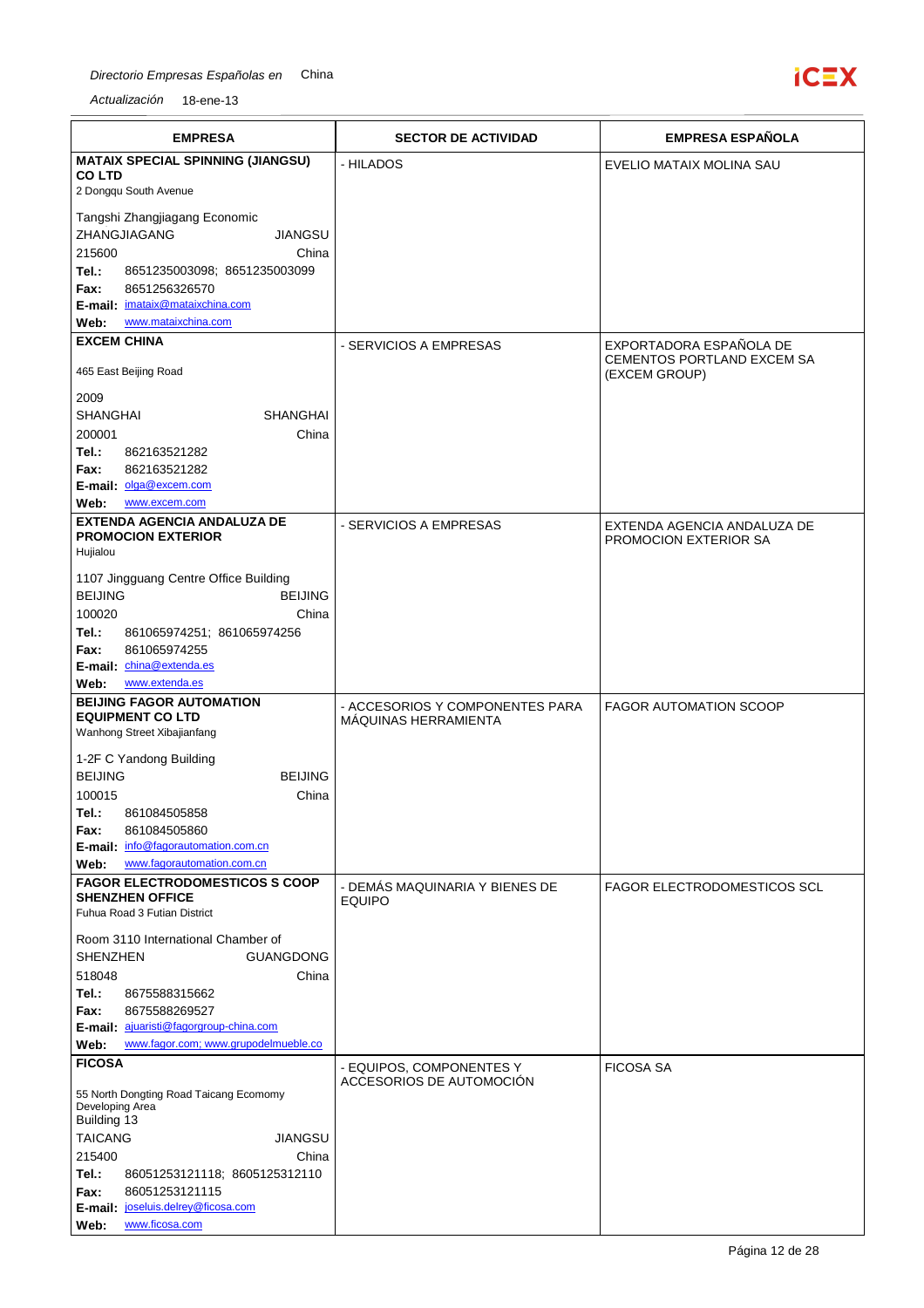

| <b>FREIXENET SHANGHAI INTERNATIONAL</b><br>- VINOS<br><b>FREIXENET SA</b><br><b>TRADING CO LTD</b><br>813<br>SHANGHAI<br><b>SHANGHAI</b><br>200031<br>China<br>Tel.:<br>862134010907<br>862134010902<br>Fax:<br>E-mail: info.china@freixenet.es<br>www.freixenet.es;www.freixenet.cn<br>Web:<br><b>RPM POWER TRANSMISSIONS</b><br>- SUBCONTRATACIÓN METÁLICA, FORJA<br>FRENOS, LIMITADORES Y<br>(CHANGZHOU) LTD<br>Y FUNDICIÓN<br><b>TRANSMISIONES RPM SL</b><br>Fengming Road<br>Wujin Hi-Tech Industrial Zone<br><b>JIANGSU</b><br>CHANGZHOU<br>213164<br>China<br>Tel.:<br>8651986223322<br>8651986223233<br>Fax:<br>E-mail: china@frenosrpm.com<br>www.frenosrpm.com<br>Web:<br>FUDE DEVELOPMENT ENGINEERING SL<br>- SERVICIOS DE GESTIÓN DE<br>FUDE DEVELOPMENT ENGINEERING SL<br><b>FUDE</b><br><b>PROYECTOS</b><br><b>FUDE</b><br>311 Guanganmennei Road<br>620 Xianglong Commercial Building<br><b>BEIJING</b><br><b>BEIJING</b><br>100053<br>China<br>Tel.:<br>861059797678<br>861083131900<br>Fax:<br>E-mail: fude@fude.es<br>www.fude.es<br>Web:<br><b>GENEBRE NINGBO REPRESENTATIVE</b><br>- APARATOS SANITARIOS Y GRIFERÍA<br><b>GENEBRE SA</b><br><b>OFFICE</b><br>- EQUIPOS, COMPONENTES Y<br>255 Lingqiao Road<br>ACCESORIOS DE AUTOMOCIÓN<br>- MAQUINARIA PARA LA ELABORACIÓN<br>803 Zhongning Building<br>DE ACEITES<br><b>NINGBO</b><br><b>ZHEJIANG</b><br>China<br>315010<br>8657487076458<br>Tel.:<br>8657487076455<br>Fax:<br>E-mail: gin@genebre.com.cn<br>www.genebre.com.cn<br>Web:<br><b>RUBI TECHNOLOGIES GERMAN BOADA</b><br>- MAQUINARIA DE OBRAS PÚBLICAS,<br><b>GERMANS BOADA SA</b><br><b>GROUP</b><br>CONSTRUCCIÓN Y MINERÍA<br>21 Lou Yang Road Suzhou Industry Park 215122 |
|---------------------------------------------------------------------------------------------------------------------------------------------------------------------------------------------------------------------------------------------------------------------------------------------------------------------------------------------------------------------------------------------------------------------------------------------------------------------------------------------------------------------------------------------------------------------------------------------------------------------------------------------------------------------------------------------------------------------------------------------------------------------------------------------------------------------------------------------------------------------------------------------------------------------------------------------------------------------------------------------------------------------------------------------------------------------------------------------------------------------------------------------------------------------------------------------------------------------------------------------------------------------------------------------------------------------------------------------------------------------------------------------------------------------------------------------------------------------------------------------------------------------------------------------------------------------------------------------------------------------------------------------------------------------------------------------------------------|
|                                                                                                                                                                                                                                                                                                                                                                                                                                                                                                                                                                                                                                                                                                                                                                                                                                                                                                                                                                                                                                                                                                                                                                                                                                                                                                                                                                                                                                                                                                                                                                                                                                                                                                               |
|                                                                                                                                                                                                                                                                                                                                                                                                                                                                                                                                                                                                                                                                                                                                                                                                                                                                                                                                                                                                                                                                                                                                                                                                                                                                                                                                                                                                                                                                                                                                                                                                                                                                                                               |
|                                                                                                                                                                                                                                                                                                                                                                                                                                                                                                                                                                                                                                                                                                                                                                                                                                                                                                                                                                                                                                                                                                                                                                                                                                                                                                                                                                                                                                                                                                                                                                                                                                                                                                               |
|                                                                                                                                                                                                                                                                                                                                                                                                                                                                                                                                                                                                                                                                                                                                                                                                                                                                                                                                                                                                                                                                                                                                                                                                                                                                                                                                                                                                                                                                                                                                                                                                                                                                                                               |
|                                                                                                                                                                                                                                                                                                                                                                                                                                                                                                                                                                                                                                                                                                                                                                                                                                                                                                                                                                                                                                                                                                                                                                                                                                                                                                                                                                                                                                                                                                                                                                                                                                                                                                               |
|                                                                                                                                                                                                                                                                                                                                                                                                                                                                                                                                                                                                                                                                                                                                                                                                                                                                                                                                                                                                                                                                                                                                                                                                                                                                                                                                                                                                                                                                                                                                                                                                                                                                                                               |
|                                                                                                                                                                                                                                                                                                                                                                                                                                                                                                                                                                                                                                                                                                                                                                                                                                                                                                                                                                                                                                                                                                                                                                                                                                                                                                                                                                                                                                                                                                                                                                                                                                                                                                               |
|                                                                                                                                                                                                                                                                                                                                                                                                                                                                                                                                                                                                                                                                                                                                                                                                                                                                                                                                                                                                                                                                                                                                                                                                                                                                                                                                                                                                                                                                                                                                                                                                                                                                                                               |
|                                                                                                                                                                                                                                                                                                                                                                                                                                                                                                                                                                                                                                                                                                                                                                                                                                                                                                                                                                                                                                                                                                                                                                                                                                                                                                                                                                                                                                                                                                                                                                                                                                                                                                               |
|                                                                                                                                                                                                                                                                                                                                                                                                                                                                                                                                                                                                                                                                                                                                                                                                                                                                                                                                                                                                                                                                                                                                                                                                                                                                                                                                                                                                                                                                                                                                                                                                                                                                                                               |
|                                                                                                                                                                                                                                                                                                                                                                                                                                                                                                                                                                                                                                                                                                                                                                                                                                                                                                                                                                                                                                                                                                                                                                                                                                                                                                                                                                                                                                                                                                                                                                                                                                                                                                               |
|                                                                                                                                                                                                                                                                                                                                                                                                                                                                                                                                                                                                                                                                                                                                                                                                                                                                                                                                                                                                                                                                                                                                                                                                                                                                                                                                                                                                                                                                                                                                                                                                                                                                                                               |
|                                                                                                                                                                                                                                                                                                                                                                                                                                                                                                                                                                                                                                                                                                                                                                                                                                                                                                                                                                                                                                                                                                                                                                                                                                                                                                                                                                                                                                                                                                                                                                                                                                                                                                               |
|                                                                                                                                                                                                                                                                                                                                                                                                                                                                                                                                                                                                                                                                                                                                                                                                                                                                                                                                                                                                                                                                                                                                                                                                                                                                                                                                                                                                                                                                                                                                                                                                                                                                                                               |
|                                                                                                                                                                                                                                                                                                                                                                                                                                                                                                                                                                                                                                                                                                                                                                                                                                                                                                                                                                                                                                                                                                                                                                                                                                                                                                                                                                                                                                                                                                                                                                                                                                                                                                               |
|                                                                                                                                                                                                                                                                                                                                                                                                                                                                                                                                                                                                                                                                                                                                                                                                                                                                                                                                                                                                                                                                                                                                                                                                                                                                                                                                                                                                                                                                                                                                                                                                                                                                                                               |
|                                                                                                                                                                                                                                                                                                                                                                                                                                                                                                                                                                                                                                                                                                                                                                                                                                                                                                                                                                                                                                                                                                                                                                                                                                                                                                                                                                                                                                                                                                                                                                                                                                                                                                               |
|                                                                                                                                                                                                                                                                                                                                                                                                                                                                                                                                                                                                                                                                                                                                                                                                                                                                                                                                                                                                                                                                                                                                                                                                                                                                                                                                                                                                                                                                                                                                                                                                                                                                                                               |
|                                                                                                                                                                                                                                                                                                                                                                                                                                                                                                                                                                                                                                                                                                                                                                                                                                                                                                                                                                                                                                                                                                                                                                                                                                                                                                                                                                                                                                                                                                                                                                                                                                                                                                               |
|                                                                                                                                                                                                                                                                                                                                                                                                                                                                                                                                                                                                                                                                                                                                                                                                                                                                                                                                                                                                                                                                                                                                                                                                                                                                                                                                                                                                                                                                                                                                                                                                                                                                                                               |
|                                                                                                                                                                                                                                                                                                                                                                                                                                                                                                                                                                                                                                                                                                                                                                                                                                                                                                                                                                                                                                                                                                                                                                                                                                                                                                                                                                                                                                                                                                                                                                                                                                                                                                               |
|                                                                                                                                                                                                                                                                                                                                                                                                                                                                                                                                                                                                                                                                                                                                                                                                                                                                                                                                                                                                                                                                                                                                                                                                                                                                                                                                                                                                                                                                                                                                                                                                                                                                                                               |
|                                                                                                                                                                                                                                                                                                                                                                                                                                                                                                                                                                                                                                                                                                                                                                                                                                                                                                                                                                                                                                                                                                                                                                                                                                                                                                                                                                                                                                                                                                                                                                                                                                                                                                               |
|                                                                                                                                                                                                                                                                                                                                                                                                                                                                                                                                                                                                                                                                                                                                                                                                                                                                                                                                                                                                                                                                                                                                                                                                                                                                                                                                                                                                                                                                                                                                                                                                                                                                                                               |
|                                                                                                                                                                                                                                                                                                                                                                                                                                                                                                                                                                                                                                                                                                                                                                                                                                                                                                                                                                                                                                                                                                                                                                                                                                                                                                                                                                                                                                                                                                                                                                                                                                                                                                               |
|                                                                                                                                                                                                                                                                                                                                                                                                                                                                                                                                                                                                                                                                                                                                                                                                                                                                                                                                                                                                                                                                                                                                                                                                                                                                                                                                                                                                                                                                                                                                                                                                                                                                                                               |
|                                                                                                                                                                                                                                                                                                                                                                                                                                                                                                                                                                                                                                                                                                                                                                                                                                                                                                                                                                                                                                                                                                                                                                                                                                                                                                                                                                                                                                                                                                                                                                                                                                                                                                               |
|                                                                                                                                                                                                                                                                                                                                                                                                                                                                                                                                                                                                                                                                                                                                                                                                                                                                                                                                                                                                                                                                                                                                                                                                                                                                                                                                                                                                                                                                                                                                                                                                                                                                                                               |
|                                                                                                                                                                                                                                                                                                                                                                                                                                                                                                                                                                                                                                                                                                                                                                                                                                                                                                                                                                                                                                                                                                                                                                                                                                                                                                                                                                                                                                                                                                                                                                                                                                                                                                               |
|                                                                                                                                                                                                                                                                                                                                                                                                                                                                                                                                                                                                                                                                                                                                                                                                                                                                                                                                                                                                                                                                                                                                                                                                                                                                                                                                                                                                                                                                                                                                                                                                                                                                                                               |
|                                                                                                                                                                                                                                                                                                                                                                                                                                                                                                                                                                                                                                                                                                                                                                                                                                                                                                                                                                                                                                                                                                                                                                                                                                                                                                                                                                                                                                                                                                                                                                                                                                                                                                               |
|                                                                                                                                                                                                                                                                                                                                                                                                                                                                                                                                                                                                                                                                                                                                                                                                                                                                                                                                                                                                                                                                                                                                                                                                                                                                                                                                                                                                                                                                                                                                                                                                                                                                                                               |
|                                                                                                                                                                                                                                                                                                                                                                                                                                                                                                                                                                                                                                                                                                                                                                                                                                                                                                                                                                                                                                                                                                                                                                                                                                                                                                                                                                                                                                                                                                                                                                                                                                                                                                               |
|                                                                                                                                                                                                                                                                                                                                                                                                                                                                                                                                                                                                                                                                                                                                                                                                                                                                                                                                                                                                                                                                                                                                                                                                                                                                                                                                                                                                                                                                                                                                                                                                                                                                                                               |
| <b>SUZHOU</b><br><b>JIANGSU</b>                                                                                                                                                                                                                                                                                                                                                                                                                                                                                                                                                                                                                                                                                                                                                                                                                                                                                                                                                                                                                                                                                                                                                                                                                                                                                                                                                                                                                                                                                                                                                                                                                                                                               |
| 215011<br>China                                                                                                                                                                                                                                                                                                                                                                                                                                                                                                                                                                                                                                                                                                                                                                                                                                                                                                                                                                                                                                                                                                                                                                                                                                                                                                                                                                                                                                                                                                                                                                                                                                                                                               |
| Tel.:<br>8651266626100; 8613656212298<br>8651266626101<br>Fax:                                                                                                                                                                                                                                                                                                                                                                                                                                                                                                                                                                                                                                                                                                                                                                                                                                                                                                                                                                                                                                                                                                                                                                                                                                                                                                                                                                                                                                                                                                                                                                                                                                                |
| E-mail: rubitechnologies@rubi.com                                                                                                                                                                                                                                                                                                                                                                                                                                                                                                                                                                                                                                                                                                                                                                                                                                                                                                                                                                                                                                                                                                                                                                                                                                                                                                                                                                                                                                                                                                                                                                                                                                                                             |
| Web:<br>www.rubi.com                                                                                                                                                                                                                                                                                                                                                                                                                                                                                                                                                                                                                                                                                                                                                                                                                                                                                                                                                                                                                                                                                                                                                                                                                                                                                                                                                                                                                                                                                                                                                                                                                                                                                          |
| <b>FALCON HARDWARE MANUFACTURING</b><br>- MAQUINARIA DE CONSTRUCCIÓN Y<br><b>GLOBAL PIPING SYSTEMS SL</b><br>(NINGBO) CO LTD<br>OBRAS PÚBLICAS                                                                                                                                                                                                                                                                                                                                                                                                                                                                                                                                                                                                                                                                                                                                                                                                                                                                                                                                                                                                                                                                                                                                                                                                                                                                                                                                                                                                                                                                                                                                                                |
| <b>First Seashore Road</b><br>- DISTRIBUCIÓN DEL COMERCIO                                                                                                                                                                                                                                                                                                                                                                                                                                                                                                                                                                                                                                                                                                                                                                                                                                                                                                                                                                                                                                                                                                                                                                                                                                                                                                                                                                                                                                                                                                                                                                                                                                                     |
| <b>MAYORISTA</b><br>Building A 2 Workshop Ningbo European                                                                                                                                                                                                                                                                                                                                                                                                                                                                                                                                                                                                                                                                                                                                                                                                                                                                                                                                                                                                                                                                                                                                                                                                                                                                                                                                                                                                                                                                                                                                                                                                                                                     |
| <b>CIXI</b><br><b>ZHEJIANG</b>                                                                                                                                                                                                                                                                                                                                                                                                                                                                                                                                                                                                                                                                                                                                                                                                                                                                                                                                                                                                                                                                                                                                                                                                                                                                                                                                                                                                                                                                                                                                                                                                                                                                                |
| 315336<br>China<br>Tel.:<br>8657463079610                                                                                                                                                                                                                                                                                                                                                                                                                                                                                                                                                                                                                                                                                                                                                                                                                                                                                                                                                                                                                                                                                                                                                                                                                                                                                                                                                                                                                                                                                                                                                                                                                                                                     |
| Fax:<br>8657463079348                                                                                                                                                                                                                                                                                                                                                                                                                                                                                                                                                                                                                                                                                                                                                                                                                                                                                                                                                                                                                                                                                                                                                                                                                                                                                                                                                                                                                                                                                                                                                                                                                                                                                         |
| E-mail: zlj@ac-fix.com<br>www.ac-fix.com<br>Web:                                                                                                                                                                                                                                                                                                                                                                                                                                                                                                                                                                                                                                                                                                                                                                                                                                                                                                                                                                                                                                                                                                                                                                                                                                                                                                                                                                                                                                                                                                                                                                                                                                                              |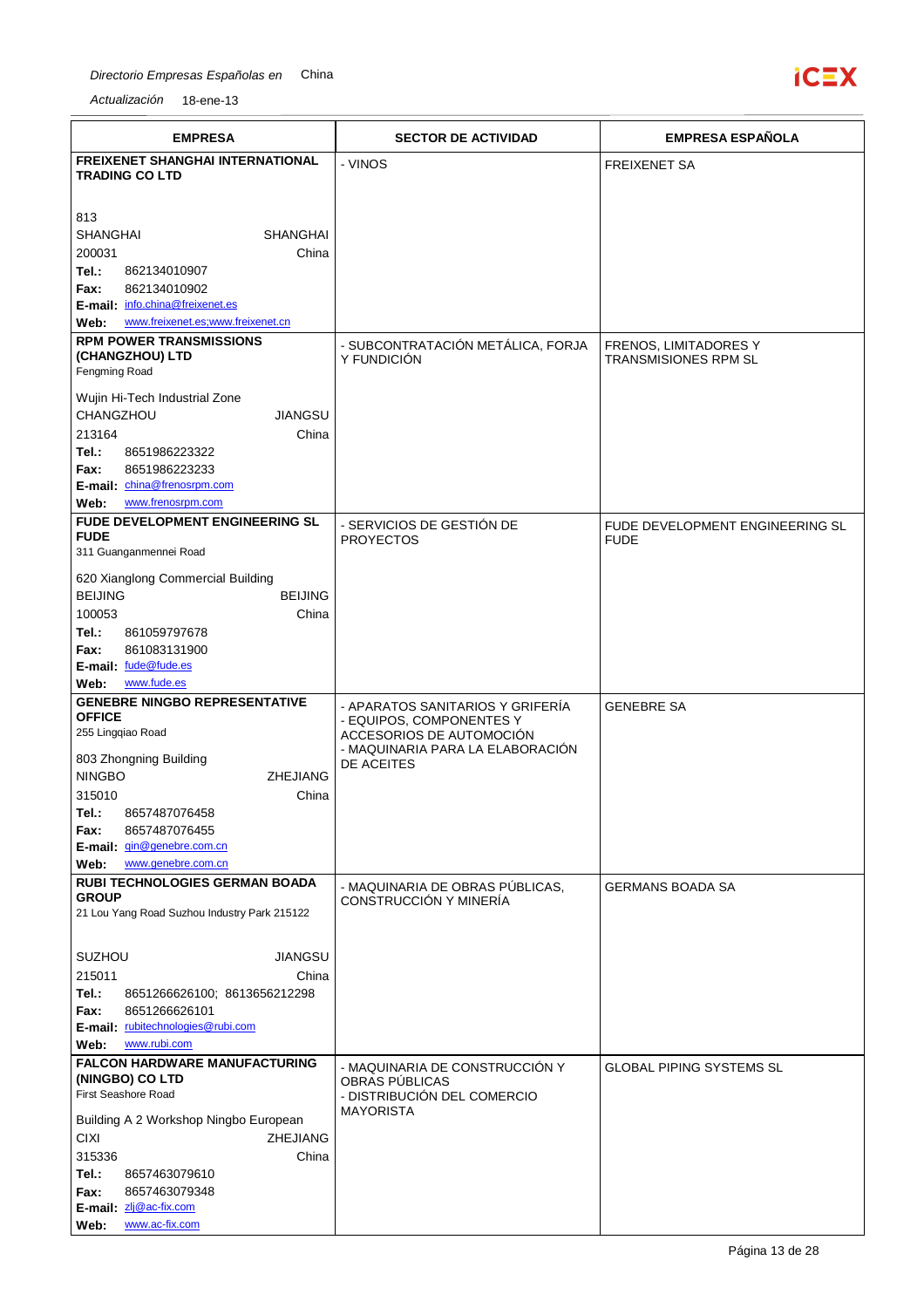## Directorio Empresas Españolas en China



| <b>EMPRESA</b>                                                           | <b>SECTOR DE ACTIVIDAD</b>       | <b>EMPRESA ESPAÑOLA</b>                                        |
|--------------------------------------------------------------------------|----------------------------------|----------------------------------------------------------------|
| <b>GLUAL HYDRAULICS CHINA CO LTD</b>                                     | - OTRAS INSTALACIONES COMPLETAS. | <b>GLUAL HIDRAULICA SL</b>                                     |
|                                                                          | MAQUINARIA Y EQUIPOS PARA        |                                                                |
| 18 Fengming Road                                                         | <b>GENERAR ENERGIA</b>           |                                                                |
| 16B Zhise Hi-Tech Industrial Park                                        |                                  |                                                                |
| CHANGZHOU<br><b>JIANGSU</b>                                              |                                  |                                                                |
| 213164<br>China                                                          |                                  |                                                                |
| Tel.:<br>8651986220288; 8651986220210<br>8651986221122<br>Fax:           |                                  |                                                                |
| E-mail: larraza@glual.es                                                 |                                  |                                                                |
| www.glual.com<br>Web:                                                    |                                  |                                                                |
| <b>GMS (BEIJING) MANAGEMENT</b>                                          | - SERVICIOS DE CONSULTORÍA Y     | <b>GMS MANAGEMENT SOLUTIONS SL</b>                             |
| <b>SOLUTIONS CO LTD</b><br>1 Jianguomenwai Avenue                        | ADMINISTRACIÓN DE GESTIÓN        |                                                                |
|                                                                          |                                  |                                                                |
| 1925 China World Tower 1                                                 |                                  |                                                                |
| <b>BEIJING</b><br><b>BEIJING</b>                                         |                                  |                                                                |
| 100004<br>China<br>Tel.:<br>861065050018; 8618211099538                  |                                  |                                                                |
| Fax:                                                                     |                                  |                                                                |
| E-mail: marc.puig@ms-asia.com                                            |                                  |                                                                |
| www.ms-asia.com<br>Web:                                                  |                                  |                                                                |
| <b>JAEROD TRADING SHANGHAI LTD</b>                                       | - EMPRESAS COMERCIALIZADORAS     | <b>GRUPO JAEROD SL</b>                                         |
| 877 Dongfang Road                                                        |                                  |                                                                |
|                                                                          |                                  |                                                                |
| 1503<br><b>SHANGHAI</b><br>SHANGHAI                                      |                                  |                                                                |
| 200122<br>China                                                          |                                  |                                                                |
| Tel.:<br>862161005160; 862161005168                                      |                                  |                                                                |
| Fax:<br>862161005166                                                     |                                  |                                                                |
| E-mail: ahurtado@jaerodshanghai.com                                      |                                  |                                                                |
| www.jaerodshanghai.com<br>Web:                                           |                                  |                                                                |
| <b>GYMCOL ADHESIVES (PINGHU) CO LTD</b>                                  | - OTROS PRODUCTOS QUÍMICOS       | <b>GYMCOL SA</b>                                               |
| 2008 Xinqun Road                                                         |                                  |                                                                |
| Pinghu Economic Development Zone                                         |                                  |                                                                |
| PINGHU<br>ZHEJIANG                                                       |                                  |                                                                |
| China<br>314200                                                          |                                  |                                                                |
| 8657385210555<br>Tel.:                                                   |                                  |                                                                |
| 8657385211998<br>Fax:                                                    |                                  |                                                                |
| E-mail: pablo.garcia@gymcol.com<br>www.gymcol.com<br>Web:                |                                  |                                                                |
| SANZ TECHNOLOGY SUZHOU CO LTD                                            |                                  |                                                                |
| 41 Yanghe Road                                                           | - EMPRESAS COMERCIALIZADORAS     | <b>HERMANOS ALFONSO Y JOSE SANZ</b><br><b>EXPORTACIONES SL</b> |
|                                                                          |                                  |                                                                |
| 1F Undertaking Investment&Development<br><b>SUZHOU</b><br><b>JIANGSU</b> |                                  |                                                                |
| 215122<br>China                                                          |                                  |                                                                |
| Tel.:<br>8651262957011                                                   |                                  |                                                                |
| Fax:<br>8651262957012                                                    |                                  |                                                                |
| E-mail: fiona.liu@sanzchina.com                                          |                                  |                                                                |
| www.sanzhermanos.com<br>Web:                                             |                                  |                                                                |
| <b>IBERCONDOR BARCELONA SA</b><br><b>REPRESENTATIVE OFFICE</b>           | - SERVICIOS DE TRANSITARIOS Y    | <b>IBERCONDOR BARCELONA SA</b>                                 |
| 800 Shangcheng Road                                                      | AGENCIAS DE TRANSPORTE           |                                                                |
| 1412B Cimic Tower                                                        |                                  |                                                                |
| <b>SHANGHAI</b><br>SHANGHAI                                              |                                  |                                                                |
| 200120<br>China                                                          |                                  |                                                                |
| Tel.:<br>86212215774                                                     |                                  |                                                                |
| Fax:                                                                     |                                  |                                                                |
| E-mail: china@ibercondorbcn.com                                          |                                  |                                                                |
| www.ibercondor.com<br>Web:                                               |                                  |                                                                |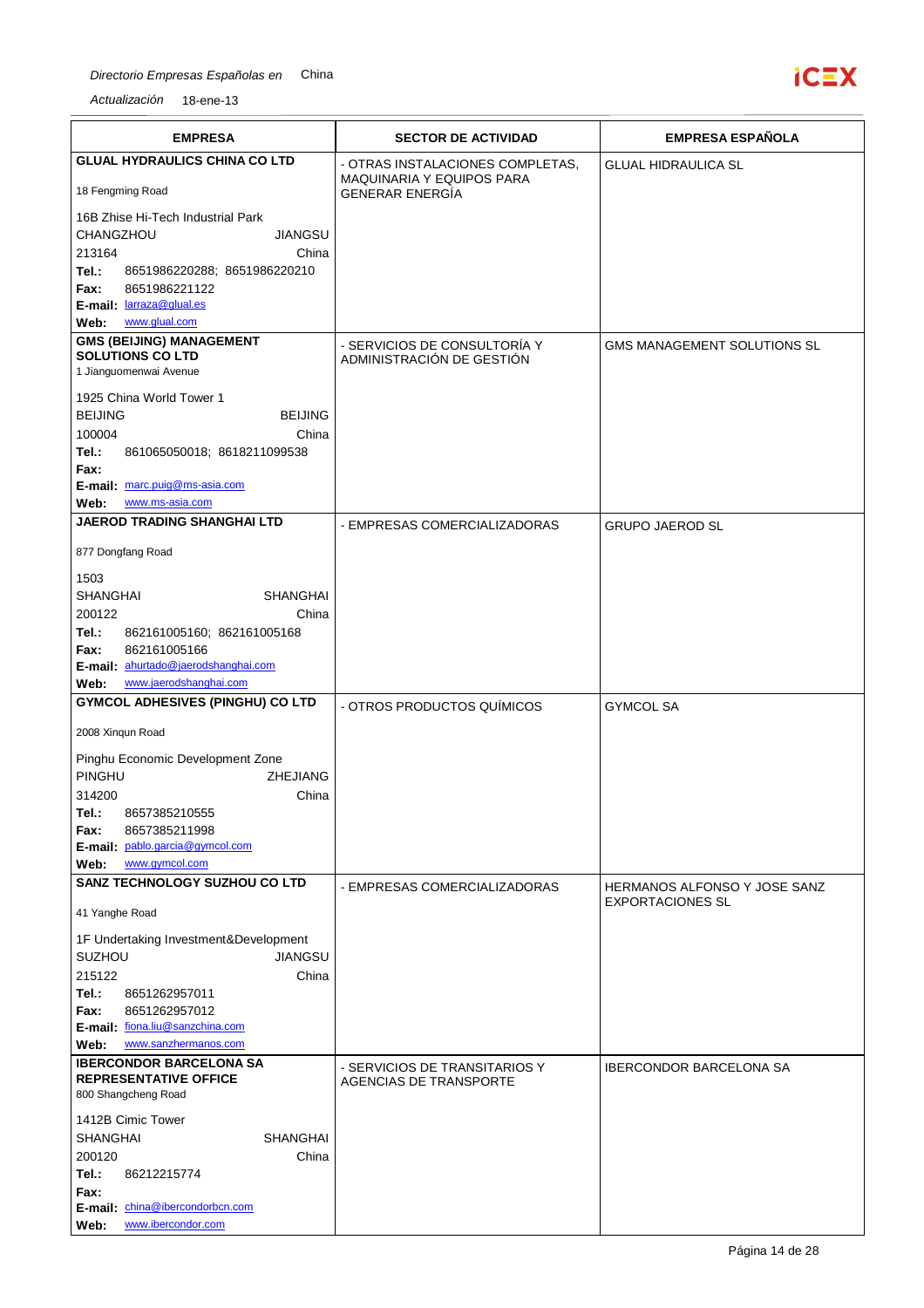

| <b>EMPRESA</b>                                                                                                                                                                                                                                                              | <b>SECTOR DE ACTIVIDAD</b>                                                                                                                        | <b>EMPRESA ESPAÑOLA</b>              |
|-----------------------------------------------------------------------------------------------------------------------------------------------------------------------------------------------------------------------------------------------------------------------------|---------------------------------------------------------------------------------------------------------------------------------------------------|--------------------------------------|
| <b>SHANGHAI IDIADA AUTOMOTIVE</b><br><b>TECHNOLOGY SERVICES CO LTD</b><br>3999 Xiupu Road                                                                                                                                                                                   | - EQUIPOS, COMPONENTES Y<br>ACCESORIOS DE AUTOMOCIÓN                                                                                              | IDIADA AUTOMOTIVE TECHNOLOGY SA      |
| Building 23 Jucheng Pioneer Park<br><b>SHANGHAI</b><br><b>SHANGHAI</b><br>201315<br>China<br>Tel.:<br>862162100894<br>862152080556<br>Fax:<br>E-mail: idiada china@idiada.com<br>www.idiada.com<br>Web:                                                                     |                                                                                                                                                   |                                      |
| <b>IGEO INVESTMENT &amp; CONSULTING</b>                                                                                                                                                                                                                                     | - SERVICIOS DE CONSULTORÍA Y<br>ADMINISTRACIÓN DE GESTIÓN                                                                                         | <b>IGEO PARTNERS SL</b>              |
| 8 Xingyi Road<br>4409 Maxdo Center<br><b>SHANGHAI</b><br><b>SHANGHAI</b><br>200336<br>China<br>Tel.:<br>862152080976                                                                                                                                                        |                                                                                                                                                   |                                      |
| 862152080970<br>Fax:<br>E-mail: igeo@igeopartners.com                                                                                                                                                                                                                       |                                                                                                                                                   |                                      |
| www.igeopartners.com<br>Web:                                                                                                                                                                                                                                                |                                                                                                                                                   |                                      |
| <b>CHINAKOR ELECTRONIC</b><br><b>SYSTEMSSUZHOU CO LTD</b><br>37 Fangda Street<br>Suzhou Industrial Park<br><b>JIANGSU</b><br><b>SUZHOU</b><br>215126<br>China<br>Tel.:<br>8651262652190<br>8651262888261<br>Fax:<br>E-mail: flopez@chinakor.cn<br>www.ikor.es<br>Web:       | - ELECTRÓNICA INDUSTRIAL                                                                                                                          | <b>IKOR SISTEMAS ELECTRONICOS SA</b> |
| <b>COSMIC BATHROOM ACCESORIES LTD</b>                                                                                                                                                                                                                                       | - ACCESORIOS DE BAÑO                                                                                                                              | <b>INDUSTRIAS COSMIC SA</b>          |
| 18 Keyuan Road<br>High-Tech Industrial Park<br><b>FOSHAN</b><br><b>GUANGDONG</b><br>528305<br>China<br>8675728884003<br>Tel.:<br>8675728884002<br>Fax:<br>E-mail: gtobajas@icosmic.cn<br>www.icosmic.com<br>Web:                                                            |                                                                                                                                                   |                                      |
| <b>SHANGHAI INELMATIC ELECTRONICS</b><br><b>COLTD</b><br>550 Dongzhou Road                                                                                                                                                                                                  | - COMPONENTES ELECTRÓNICOS<br>- ELECTRÓNICA INDUSTRIAL                                                                                            | <b>INELMATIC CASTILLA Y LEON SL</b>  |
| 4F Building 1 Songjiang Industrial Zone<br><b>SHANGHAI</b><br>SHANGHAI<br>201619<br>China<br>Tel.:<br>862167679163<br>Fax:<br>E-mail: infocn@inelmatic.com<br>www.inelmatic.com<br>Web:                                                                                     |                                                                                                                                                   |                                      |
| <b>INGENOR ARCHITECTURE AND</b><br><b>ENGINEERING CONSULTING CO LTD</b><br>398 Zhejiang Road<br>709<br><b>SHANGHAI</b><br>SHANGHAI<br>200001<br>China<br>Tel.:<br>862163525002; 8613482734427<br>Fax:<br>862163525003<br>E-mail: mgc@ingenor.cn<br>www. ingenor.com<br>Web: | - SERVICIOS DE ARQUITECTURA Y<br><b>DISEÑO</b><br>- SERVICIOS DE GESTIÓN DE<br><b>PROYECTOS</b><br>- SERVICIOS INTEGRADOS DE<br><b>INGENIERÍA</b> | <b>INGENOR SIGLO XXI SL</b>          |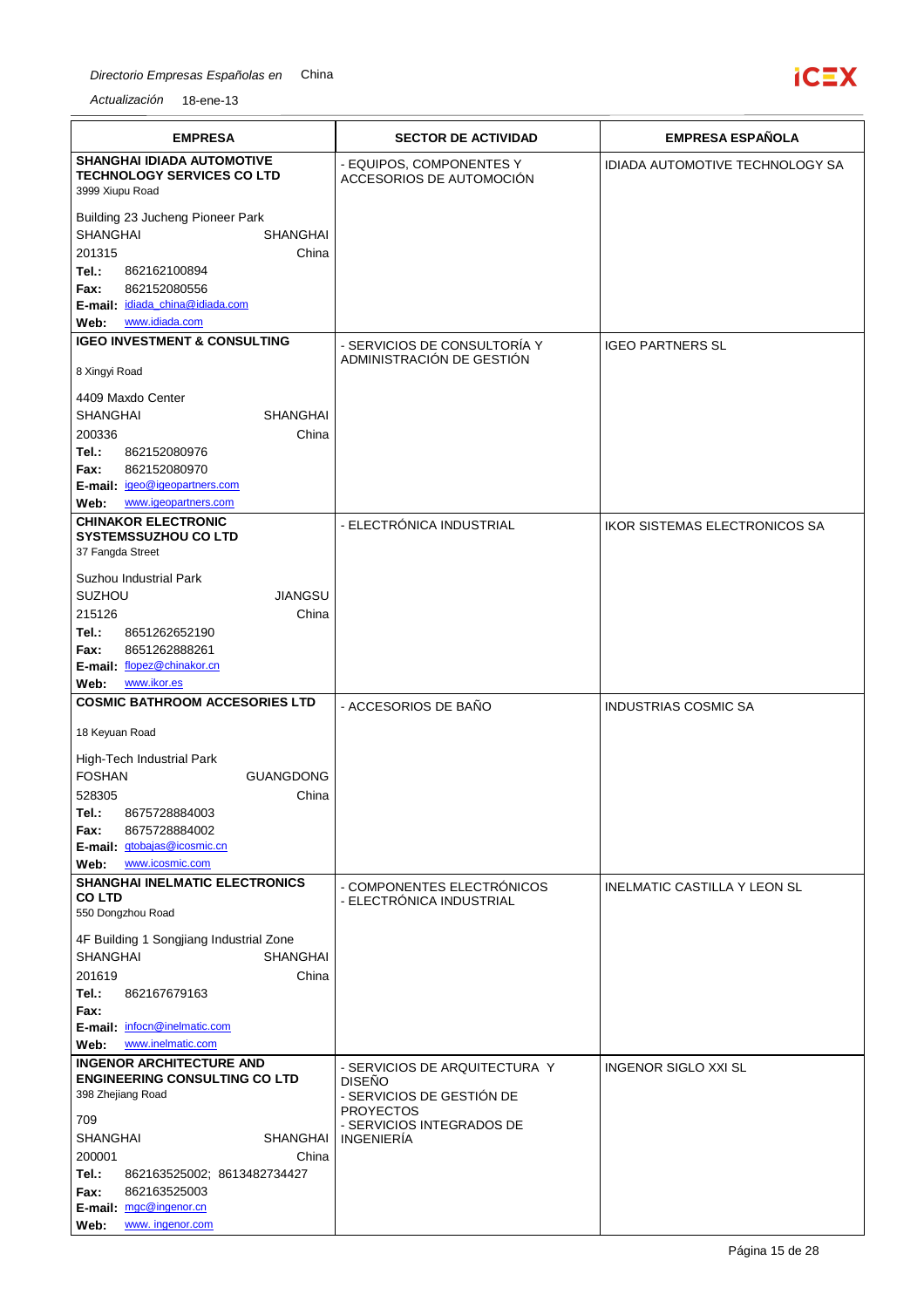

| <b>EMPRESA</b>                                                          | <b>SECTOR DE ACTIVIDAD</b>                                             | <b>EMPRESA ESPAÑOLA</b>                                       |
|-------------------------------------------------------------------------|------------------------------------------------------------------------|---------------------------------------------------------------|
| <b>INABENSA ELECTRICAL&amp;ELECTRONIC</b>                               | - MATERIAL ELÉCTRICO DE BAJA Y                                         | <b>INSTALACIONES INABENSA SA</b>                              |
| <b>MANUFACTORY TIANJIN CO LTD</b><br>78 Calle Taihua Road Teda          | <b>MEDIA TENSIÓN</b>                                                   |                                                               |
|                                                                         |                                                                        |                                                               |
| Taller-D3 Parque Industrial Hongtai<br><b>TIANJIN</b><br><b>TIANJIN</b> |                                                                        |                                                               |
| 300457<br>China                                                         |                                                                        |                                                               |
| Tel.:<br>862266298177; 862266298178                                     |                                                                        |                                                               |
| Fax:<br>862266298338                                                    |                                                                        |                                                               |
| E-mail: carlos.andres@inabensa.abengoa.com<br>www.inabensa.com<br>Web:  |                                                                        |                                                               |
| <b>INSTITUTO DE PROMOCIÓN EXTERIOR</b>                                  |                                                                        |                                                               |
| DE CASTILLA LA MANCHA IPEX                                              | - OTROS SERVICIOS COMERCIALES Y<br><b>MERCANTILES NO ESPECIFICADOS</b> | INSTITUTO DE PROMOCIÓN EXTERIOR<br>DE CASTILLA LA MANCHA IPEX |
| 488 Wunning South Road                                                  | ANTERIORMENTE                                                          |                                                               |
| 1501 Hi-Tech Plaza                                                      | - SERVICIOS DE CONSULTORÍA Y<br>ADMINISTRACIÓN DE GESTIÓN              |                                                               |
| <b>SHANGHAI</b><br>SHANGHAI                                             |                                                                        |                                                               |
| 200042<br>China                                                         |                                                                        |                                                               |
| Tel.:<br>862162327232; 862162327212<br>862162727355<br>Fax:             |                                                                        |                                                               |
| E-mail: consultas@ipex.es                                               |                                                                        |                                                               |
| www.ipex.es<br>Web:                                                     |                                                                        |                                                               |
| <b>VALENCIA EXPORT INSTITUTE -</b>                                      | - SERVICIOS A EMPRESAS                                                 | INSTITUTO VALENCIANO DE LA                                    |
| <b>SHANGHAI OFFICE</b><br>500 Hongbaoshi Rd Changning District          |                                                                        | <b>EXPORTACION IVEX</b>                                       |
|                                                                         |                                                                        |                                                               |
| 802 Tower B Dawing Center<br><b>SHANGHAI</b><br><b>SHANGHAI</b>         |                                                                        |                                                               |
| 201103<br>China                                                         |                                                                        |                                                               |
| Tel.:<br>862163295604; 862163295605                                     |                                                                        |                                                               |
| Fax:<br>862163296343                                                    |                                                                        |                                                               |
| E-mail: ivexsha@ivex.sh.cn<br>Web:<br>www.ivex.es                       |                                                                        |                                                               |
| <b>SHANDONG INDEA ENVIRONMENTAL</b>                                     | - MEDIO AMBIENTE                                                       | <b>INTEC ECOPARTNERS SL</b>                                   |
| <b>PROTECTION ENGINEERING CO LTD</b>                                    |                                                                        |                                                               |
| 113 Of Huanshan Road                                                    |                                                                        |                                                               |
| Zhifu District Room 701of Local Tax Building                            |                                                                        |                                                               |
| <b>SHANDONG</b><br>YANTAI                                               |                                                                        |                                                               |
| China<br>264000<br>865356600529<br>Tel.:                                |                                                                        |                                                               |
| 865356601316<br>Fax:                                                    |                                                                        |                                                               |
| E-mail: lizhaogiangjn@163.com                                           |                                                                        |                                                               |
| Web:                                                                    |                                                                        |                                                               |
| <b>IGS-HK LTD</b>                                                       | - SERVICIOS A EMPRESAS                                                 | INTEGRATED GLOBAL SOLUTIONS SL                                |
| 359 Hongwu Road                                                         |                                                                        |                                                               |
| 3105 West Fuxin International Building                                  |                                                                        |                                                               |
| <b>JIANGSU</b><br><b>NANJING</b>                                        |                                                                        |                                                               |
| 210002<br>China                                                         |                                                                        |                                                               |
| Tel.:<br>862584271910<br>Fax:                                           |                                                                        |                                                               |
| E-mail: diana@igsolutions.es                                            |                                                                        |                                                               |
| www.igsolutions.es<br>Web:                                              |                                                                        |                                                               |
| INTERNATIONAL HOUSE LANGUAGE                                            | - SERVICIOS DE ENSEÑANZA DE                                            | INTERNATIONAL HOUSE BARCELONA                                 |
| <b>SERVICES (BEIJING)</b><br>43 West Beisanhuan Road                    | <b>IDIOMAS</b>                                                         |                                                               |
| 1909 Qingyun Dangdai Mansion                                            |                                                                        |                                                               |
| <b>BEIJING</b><br><b>BEIJING</b>                                        |                                                                        |                                                               |
| 100086<br>China                                                         |                                                                        |                                                               |
| Tel.:<br>861051149643; 8618810603901                                    |                                                                        |                                                               |
| Fax:<br>E-mail: info@ihls-china.com                                     |                                                                        |                                                               |
| www.ihls-china.com<br>Web:                                              |                                                                        |                                                               |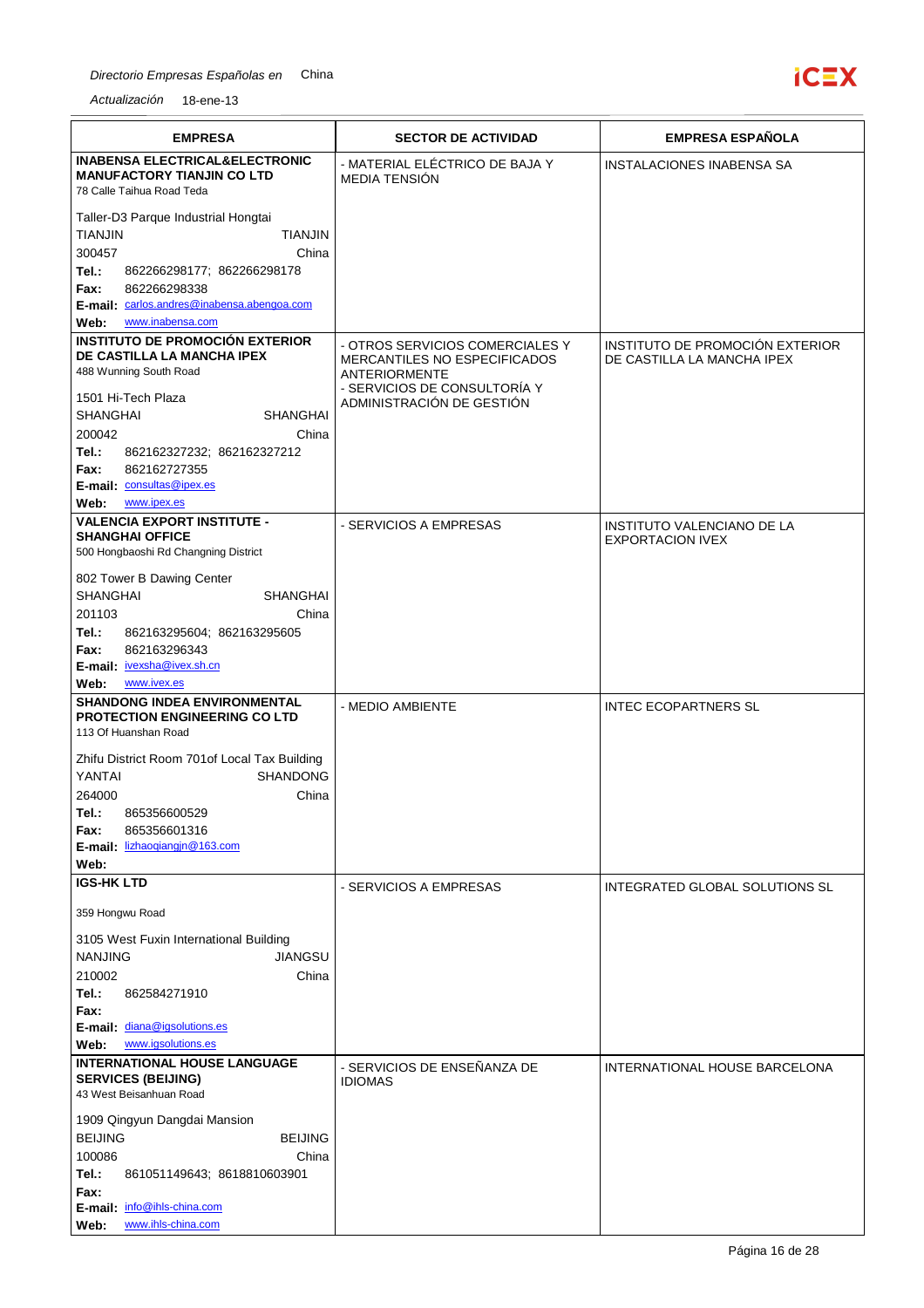

| <b>EMPRESA</b>                                                     | <b>SECTOR DE ACTIVIDAD</b>                         | <b>EMPRESA ESPAÑOLA</b>         |
|--------------------------------------------------------------------|----------------------------------------------------|---------------------------------|
| <b>J&amp;A GARRIGUES SL SHANGHAI</b>                               | - SERVICIOS JURÍDICOS                              | <b>J&amp;A GARRIGUES SLP</b>    |
| <b>REPRESENTATIVE OFFICE</b><br>1038 Nanjing West Road             |                                                    |                                 |
| 3205 West Gate Hall                                                |                                                    |                                 |
| <b>SHANGHAI</b><br><b>SHANGHAI</b>                                 |                                                    |                                 |
| 200041<br>China                                                    |                                                    |                                 |
| Tel.:<br>862152281122<br>862162726125                              |                                                    |                                 |
| Fax:<br>E-mail: francisco.soler.caballero@garriques.com            |                                                    |                                 |
| www.garrigues.com<br>Web:                                          |                                                    |                                 |
| <b>SANTIAGO PARRAMON OFFICE</b><br>ARCHITECTURAL CONSULTING CO LTD | - SERVICIOS DE ARQUITECTURA                        | JAIME PARRAMON & ASSOCIATS SLUP |
| 10 Shajing Road                                                    | - SERVICIOS DE PLANIFICACIÓN Y<br><b>URBANISMO</b> |                                 |
| 1933 Shanghai I-232 Main Building                                  | - ARQUITECTURA Y DISEÑO DE                         |                                 |
| <b>SHANGHAI</b><br><b>SHANGHAI</b>                                 | <b>INTERIORES</b>                                  |                                 |
| 200080<br>China                                                    |                                                    |                                 |
| Tel.:<br>862136393571                                              |                                                    |                                 |
| 862136393572<br>Fax:<br>E-mail: info@rta-office.com                |                                                    |                                 |
| www.rta-office.com<br>Web:                                         |                                                    |                                 |
| <b>GANZHOU JIANGWU LA FARGA</b>                                    | - PRODUCTOS SEMIELABORADOS DE                      | <b>LA FARGA GROUP</b>           |
| Yigbin Avenue                                                      | <b>COBRE Y SUS ALEACIONES</b>                      |                                 |
| Ganzhou Economic Development Zone                                  |                                                    |                                 |
| GANZHOU<br><b>JIANGXI</b>                                          |                                                    |                                 |
| 341000<br>China<br>Tel.:                                           |                                                    |                                 |
| 867978166608; 8613501150244<br>867978166600<br>Fax:                |                                                    |                                 |
| E-mail: admin@jwlfg.com                                            |                                                    |                                 |
| www.lfg.es<br>Web:                                                 |                                                    |                                 |
| <b>LAMIGRAF SHANGHAI TRADING LTD</b>                               | - RECUBRIMIENTOS DE PAPEL                          | <b>LAMIGRAF SA</b>              |
| 801 Changle Road                                                   |                                                    |                                 |
| 304 Walton Plaza<br><b>SHANGHAI</b><br><b>SHANGHAI</b>             |                                                    |                                 |
| 200031<br>China                                                    |                                                    |                                 |
| 862154034551<br>Tel.:                                              |                                                    |                                 |
| Fax:<br>862154045606<br>E-mail: shanghai@lamigraf.com              |                                                    |                                 |
| www.lamigraf.com<br>Web:                                           |                                                    |                                 |
| LANTEK (SHANGHAI) TRADING CO LTD                                   | - INFORMÁTICA SOFTWARE                             | LANTEK SHEET METAL SOLUTIONS SL |
| 60 Mudan Road                                                      |                                                    |                                 |
| 1802 Dongcheng Tower                                               |                                                    |                                 |
| <b>SHANGHAI</b><br><b>SHANGHAI</b>                                 |                                                    |                                 |
| 201204<br>China                                                    |                                                    |                                 |
| Tel.:<br>862168455606<br>Fax:<br>862168455605                      |                                                    |                                 |
| E-mail: sales.china@lanteksms.com                                  |                                                    |                                 |
| Web:<br>www.lanteksms.com                                          |                                                    |                                 |
| LEKUE TECHNOLOGY (SUZHOU) CO LTD                                   | - OTROS ARTÍCULOS DE COCINA, MESA                  | <b>LEKUE SL</b>                 |
| 20 Datong Road                                                     | Y HOGAR                                            |                                 |
| C-17 Building                                                      |                                                    |                                 |
| SUZHOU<br><b>JIANGSU</b>                                           |                                                    |                                 |
| 215151<br>China<br>Tel.:<br>8651268180273                          |                                                    |                                 |
| 8651268180266<br>Fax:                                              |                                                    |                                 |
| E-mail: eluengo@lekueasia.com                                      |                                                    |                                 |
| www.lekue.es<br>Web:                                               |                                                    |                                 |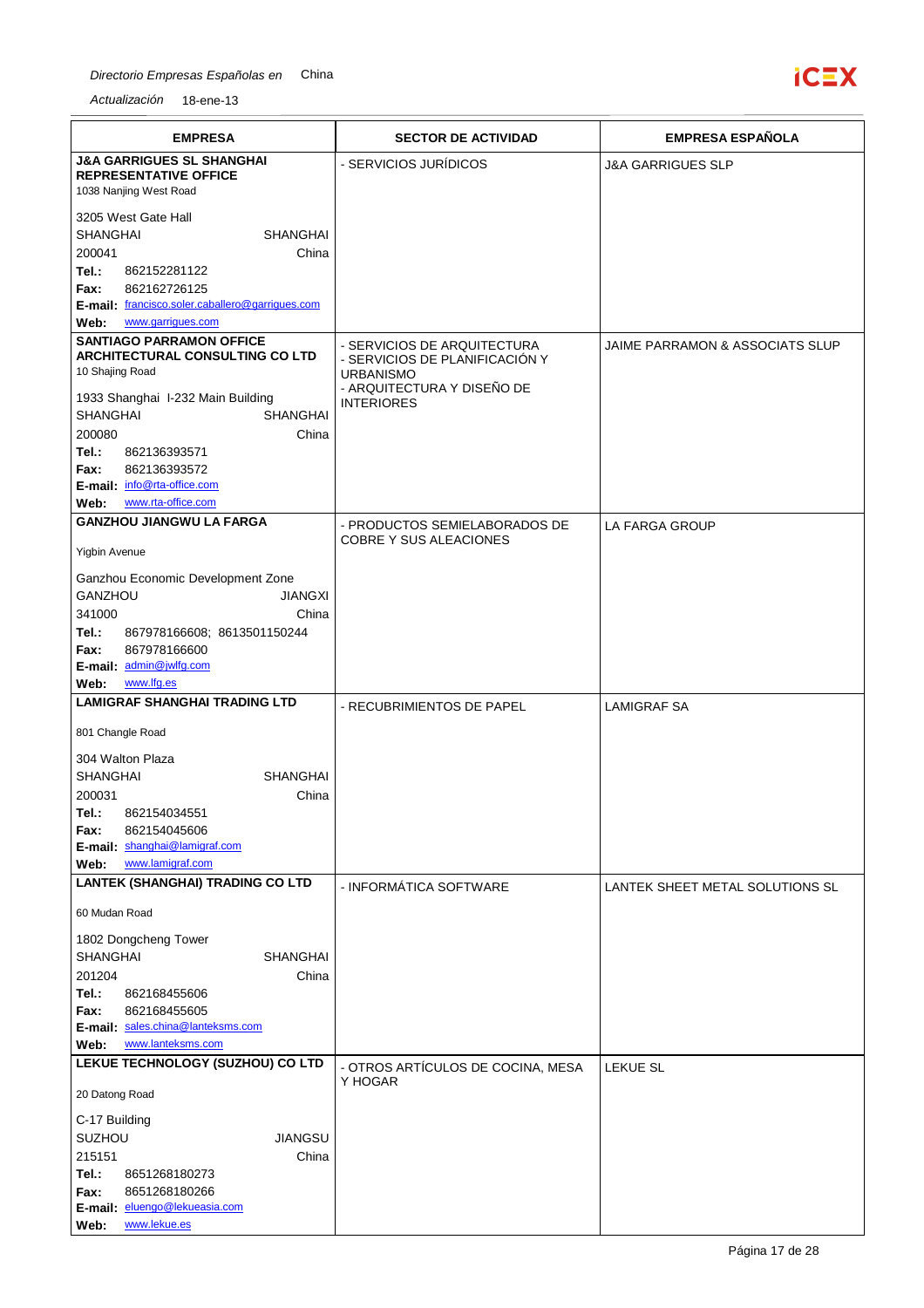

| <b>EMPRESA</b>                                                                                       | <b>SECTOR DE ACTIVIDAD</b>                                                                          | <b>EMPRESA ESPAÑOLA</b>                 |
|------------------------------------------------------------------------------------------------------|-----------------------------------------------------------------------------------------------------|-----------------------------------------|
| <b>LKS CONSTRUCTION AND ENGINEERING</b><br><b>CONSULTING CO LTD</b><br>80 Yuxi Road<br>Qiandeng Town | - SERVICIOS DE GESTIÓN DE<br><b>PROYECTOS</b><br>- SERVICIOS INTEGRADOS DE<br>INGENIERÍA INDUSTRIAL | LKS INGENIERIA SCOOP                    |
| <b>KUNSHAN</b><br>JIANGSU<br>215341<br>China                                                         | - SERVICIOS DE ARQUITECTURA Y<br><b>DISEÑO</b>                                                      |                                         |
| Tel.:<br>8615850154685; 8615901784783<br>Fax:<br>E-mail: china@lks-global.com                        |                                                                                                     |                                         |
| www.lks-global.com<br>Web:                                                                           |                                                                                                     |                                         |
| LLUIS PAGES CHINA GLOBAL SERVICES<br>SL SUZHOU REPRESENTATIVE OFFICE<br>327Shizi Street              | - EMPRESAS COMERCIALIZADORAS                                                                        | LLUIS PAGES CHINA GLOBAL SERVICES<br>SL |
| Room 212<br><b>SUZHOU</b><br><b>JIANGSU</b><br>215006<br>China                                       |                                                                                                     |                                         |
| Tel.:<br>8651265210073<br>8651265210075<br>Fax:<br>E-mail: contactar@cn-gs.net                       |                                                                                                     |                                         |
| Web:<br>www.cn-gs.net<br><b>LOGISFASHION</b>                                                         |                                                                                                     |                                         |
| 218 Hengfeng Road                                                                                    | - SERVICIOS DE TRANSPORTE                                                                           | <b>LOGISFASHION SA</b>                  |
| 1101                                                                                                 |                                                                                                     |                                         |
| <b>SHANGHAI</b><br><b>SHANGHAI</b>                                                                   |                                                                                                     |                                         |
| 200070<br>China<br>Tel.:<br>862151801025                                                             |                                                                                                     |                                         |
| 862151801027<br>Fax:                                                                                 |                                                                                                     |                                         |
| E-mail: alosarcos.cn@logisfashion.com<br>www.logisfashion.com                                        |                                                                                                     |                                         |
| Web:<br><b>LORAMENDI SCOOP BEIJING</b>                                                               | - MAQUINARIA PARA ACERÍA Y                                                                          | LORAMENDI SCOOP                         |
| <b>REPRESENTATIVE OFFICE</b><br>32 Liangma Gridge Road                                               | FUNDICIÓN METALÚRGICA                                                                               |                                         |
| 901 Golden Land Building<br><b>BEIJING</b><br><b>BEIJING</b>                                         |                                                                                                     |                                         |
| 100016<br>China                                                                                      |                                                                                                     |                                         |
| 861064622139; 861065900993<br>Tel.:                                                                  |                                                                                                     |                                         |
| Fax:<br>861064622140<br>E-mail: wwang@loramendi.com                                                  |                                                                                                     |                                         |
| www.loramendi.com<br>Web:                                                                            |                                                                                                     |                                         |
| <b>MAC PUAR SA BEIJING</b><br><b>REPRESENTATIVE OFFICE</b><br>17 Xidawang Road                       | - MAQUINARIA DE ELEVACIÓN,<br>TRANSPORTE Y MANUTENCIÓN                                              | <b>MAC PUAR SA</b>                      |
| 206 Alsa Building                                                                                    |                                                                                                     |                                         |
| <b>BEIJING</b><br><b>BEIJING</b><br>100022<br>China                                                  |                                                                                                     |                                         |
| Tel.:<br>861067713050; 861067713044                                                                  |                                                                                                     |                                         |
| 861067713044<br>Fax:                                                                                 |                                                                                                     |                                         |
| E-mail: mpchina@macpuarsa.cn<br>Web:<br>www.macpuarsa.es                                             |                                                                                                     |                                         |
| <b>MAPFRE</b>                                                                                        | - SEGUROS                                                                                           | <b>MAPFRE SA</b>                        |
| A6 Gongti North Road                                                                                 |                                                                                                     |                                         |
| 1809 Zhongyu Plaza                                                                                   |                                                                                                     |                                         |
| <b>BEIJING</b><br><b>BEIJING</b>                                                                     |                                                                                                     |                                         |
| 100027<br>China<br>Tel.:<br>861059752558; 861059752656                                               |                                                                                                     |                                         |
| Fax:<br>861059752659                                                                                 |                                                                                                     |                                         |
| E-mail: irodriguez@mapfre.com<br>www.mapfre.com<br>Web:                                              |                                                                                                     |                                         |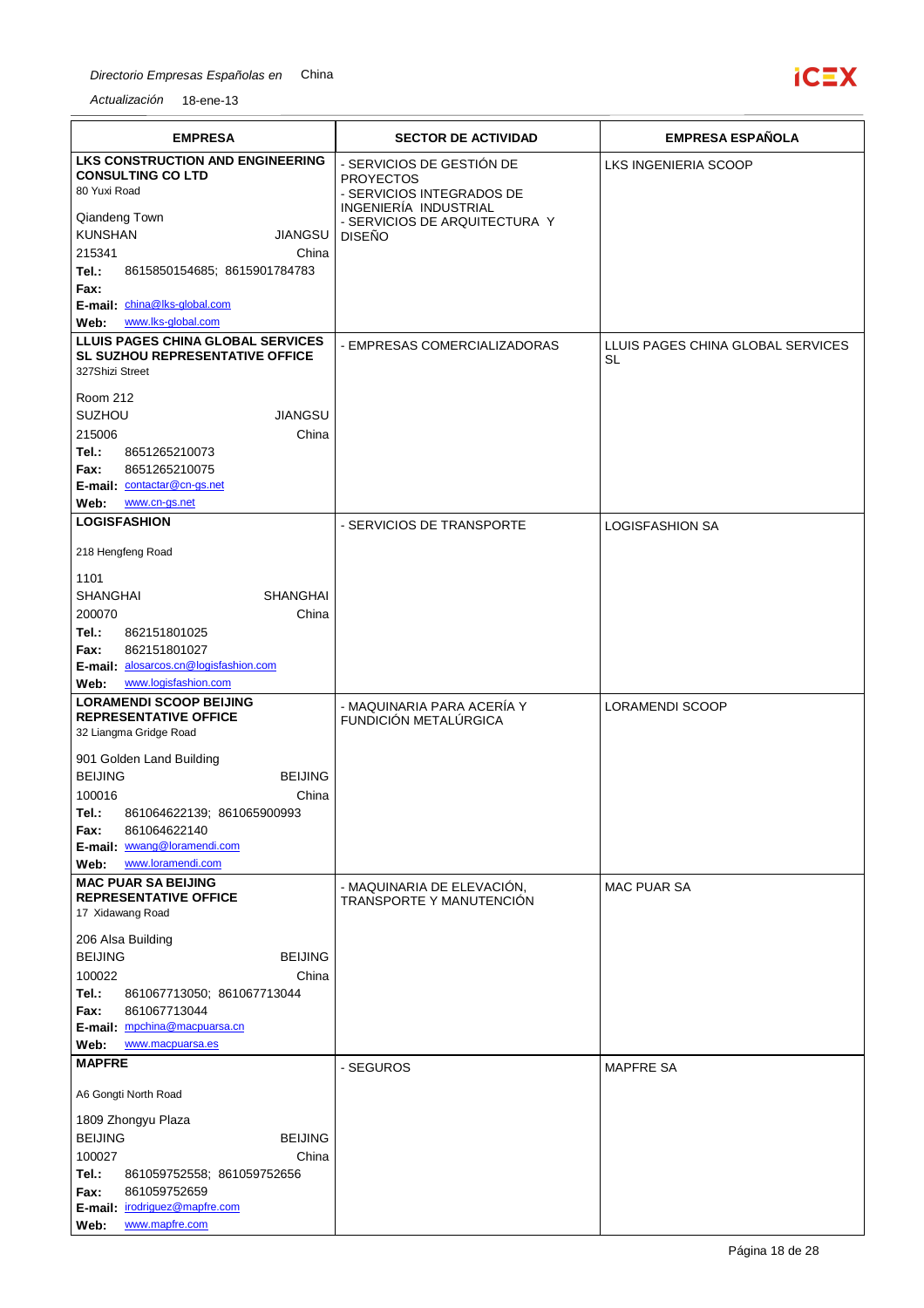

| <b>EMPRESA</b>                                                                                                                                                                                                                                                                                                                                                       | <b>SECTOR DE ACTIVIDAD</b>                                                                                                         | <b>EMPRESA ESPAÑOLA</b>                                                                 |
|----------------------------------------------------------------------------------------------------------------------------------------------------------------------------------------------------------------------------------------------------------------------------------------------------------------------------------------------------------------------|------------------------------------------------------------------------------------------------------------------------------------|-----------------------------------------------------------------------------------------|
| <b>GUANGZHOU SANCHEZ INSULATION</b><br><b>MATERIALS CO LTD</b><br>333 Tianrun Road                                                                                                                                                                                                                                                                                   | - AISLAMIENTOS E IMPERMEABILIZACION                                                                                                | MATERIALES DE AISLAMIENTO<br>SANCHEZ IBERICA SL                                         |
| 206 Guangzhou Project Construction<br>GUANGZHOU<br><b>GUANGDONG</b><br>510635<br>China<br>Tel.:<br>862038811021; 862038825037<br>862038844655<br>Fax:                                                                                                                                                                                                                |                                                                                                                                    |                                                                                         |
| E-mail: juliansanchez@sanchez-insulation.com<br>www.sanchez-insulation.com<br>Web:                                                                                                                                                                                                                                                                                   |                                                                                                                                    |                                                                                         |
| <b>MINGLI METAL PRODUCTS CO LTD</b>                                                                                                                                                                                                                                                                                                                                  | - EQUIPOS, COMPONENTES Y                                                                                                           | <b>MECALBE SA</b>                                                                       |
| 9 Changjiang Road                                                                                                                                                                                                                                                                                                                                                    | ACCESORIOS DE AUTOMOCIÓN<br>- PRODUCTOS SIDERÚRGICOS<br>- COMPONENTES, ACCESORIOS Y                                                |                                                                                         |
| Economic Development Zone<br><b>YANCHENG</b><br>JIANGSU                                                                                                                                                                                                                                                                                                              | HERRAMIENTA DE CORTE PARA<br>MAQUINARIA HERRAMIENTA                                                                                |                                                                                         |
| 224007<br>China<br>Tel.:<br>8651568888007; 8651568888001<br>008651568888008<br>Fax:<br>E-mail: javier@mecalbe.com;aegido@mecalbe.co<br>www.grupomecalbe.com<br>Web:                                                                                                                                                                                                  |                                                                                                                                    |                                                                                         |
| <b>MECANOPLASTICA SA SHANGHAI</b>                                                                                                                                                                                                                                                                                                                                    | - MOLDES Y MATRICES                                                                                                                | <b>MECANOPLASTICA SA</b>                                                                |
| <b>REPRESENTATIVE OFFICE</b><br>500 Xiangyang South Road                                                                                                                                                                                                                                                                                                             |                                                                                                                                    |                                                                                         |
| 1217<br><b>SHANGHAI</b><br><b>SHANGHAI</b><br>200031<br>China<br>Tel.:<br>862164666572<br>Fax:<br>00862164666572<br>E-mail: mecanoplastica@mecanoplastica.com<br>www.mecanoplastica.com<br>Web:<br><b>MEDITERRANEAN BUSINESS COMPANY</b><br><b>GOLDEN FORTUNE STAR</b><br>67JinSha Road<br>902 Room 1st Building JinXin Garden<br><b>SHANTOU</b><br><b>GUANGDONG</b> | - SERVICIOS CONTABLES, DE<br>TENEDURÍA Y DE ASESORAMIENTO<br><b>CONTABLE</b><br>- SERVICIOS DE INVESTIGACIÓN DE<br><b>MERCADOS</b> | MEDITERRANEAN BUSINESS COMPANY<br><b>GOLDEN FORTUNE STAR</b><br><b>INTERNATIONAL SL</b> |
| 515041<br>China<br>Tel.:<br>8675489980592; 8675488305719<br>8675488305039<br>Fax:<br>E-mail: bcnmediterraneo@bcnmediterraneo.com<br>www.bcnmediterraneo.com<br>Web:                                                                                                                                                                                                  |                                                                                                                                    |                                                                                         |
| <b>SHANGDONG BLUE STAR STONE</b><br><b>MATERIALS MD CO LTD BEIJING OFFICE</b><br>68 Xinzhong Street                                                                                                                                                                                                                                                                  | - GRANITO Y SUS MANUFACTURAS<br>PARA CONSTRUCCIÓN                                                                                  | MINING DEVELOPMENTS SL                                                                  |
| 7-7E Julong Huayuan<br><b>BEIJING</b><br><b>BEIJING</b><br>100027<br>China<br>Tel.:<br>861065527369<br>Fax:<br>861065527886<br>E-mail: mindepek@vip.163.com<br>www.sdbluestar.com<br>Web:                                                                                                                                                                            |                                                                                                                                    |                                                                                         |
| <b>MONTESANO SHANGHAI OFFICE</b>                                                                                                                                                                                                                                                                                                                                     | - JAMON Y PALETA SERRANO                                                                                                           | MONTESANO EXTREMADURA SA                                                                |
| 333 Lane Songlin Road<br>1701 Building 6                                                                                                                                                                                                                                                                                                                             | - CHORIZO Y OTROS PRODUCTOS<br><b>CURADOS</b><br>- QUESOS                                                                          |                                                                                         |
| <b>SHANGHAI</b><br>SHANGHAI<br>200122<br>China<br>Tel.:<br>862168769552; 8613916100720                                                                                                                                                                                                                                                                               |                                                                                                                                    |                                                                                         |
| Fax:                                                                                                                                                                                                                                                                                                                                                                 |                                                                                                                                    |                                                                                         |
| E-mail: marta@china.com<br>Web:<br>www.montesano.es                                                                                                                                                                                                                                                                                                                  |                                                                                                                                    |                                                                                         |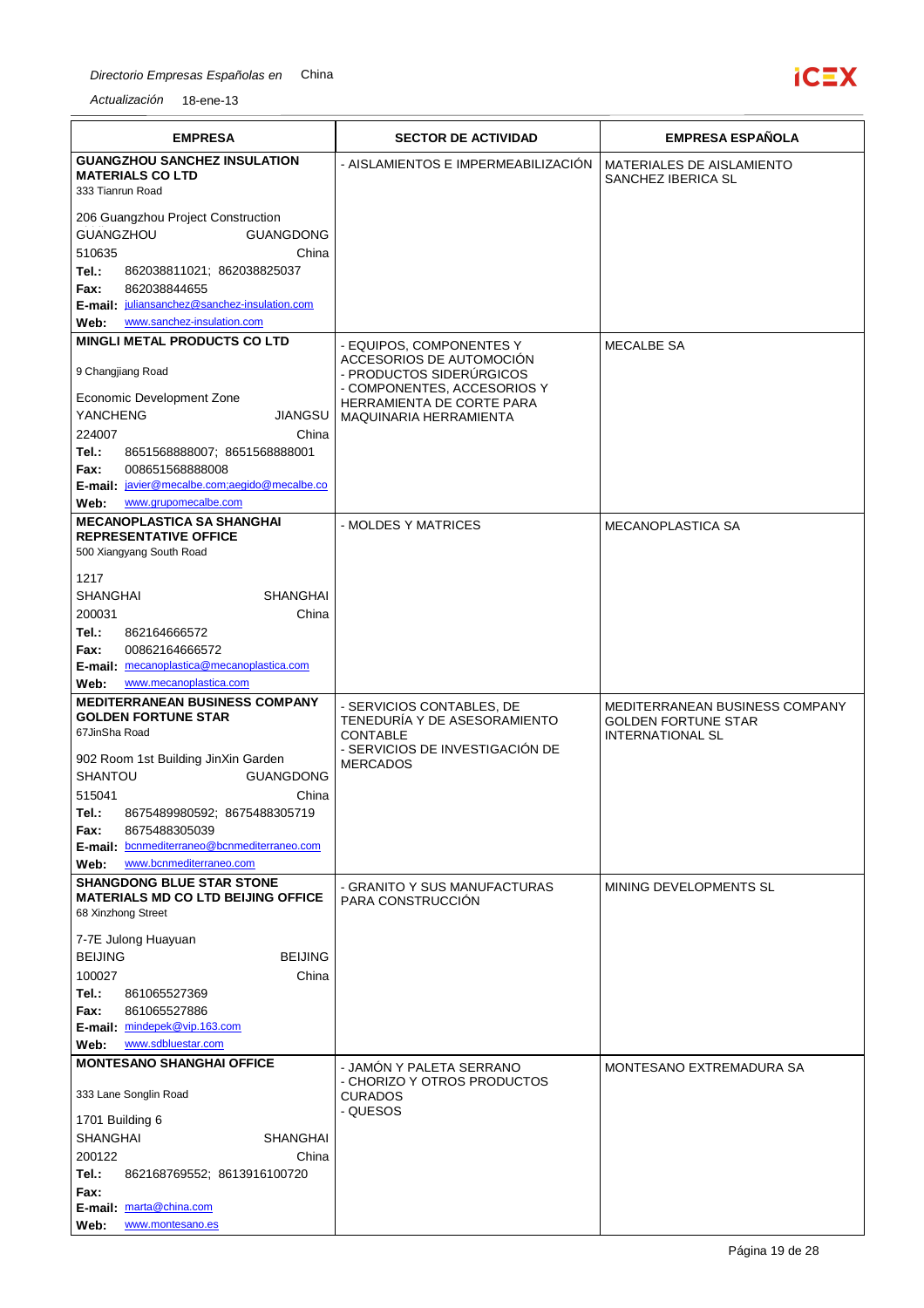## Directorio Empresas Españolas en China



| <b>EMPRESA</b>                                                           | <b>SECTOR DE ACTIVIDAD</b>                                                              | <b>EMPRESA ESPAÑOLA</b>  |
|--------------------------------------------------------------------------|-----------------------------------------------------------------------------------------|--------------------------|
| <b>MOTOINSA SA</b>                                                       | - EMPRESAS COMERCIALIZADORAS                                                            | <b>MOTOINSA SA</b>       |
| Yumin 12                                                                 |                                                                                         |                          |
| Chin International Science and Tecnology                                 |                                                                                         |                          |
| <b>BEIJING</b><br><b>BEIJING</b>                                         |                                                                                         |                          |
| 100029<br>China<br>Tel.:<br>861082253457; 861082253458                   |                                                                                         |                          |
| Fax:<br>861082253461                                                     |                                                                                         |                          |
| E-mail: gloria@motoinsa.com                                              |                                                                                         |                          |
| Web:<br>www.motoinsa.net<br><b>MS TECHNO BEIJING CO LTD</b>              |                                                                                         |                          |
|                                                                          | - SERVICIOS INTEGRADOS DE<br><b>INGENIERÍA</b>                                          | <b>MS TECHNO SL</b>      |
| 17 Zangjingguan                                                          | - SERVICIOS RELACIONADOS CON LOS                                                        |                          |
| B102 Jiachengyinxiang Building                                           | RECURSOS ENERGÉTICOS                                                                    |                          |
| <b>BEIJING</b><br><b>BEIJING</b>                                         |                                                                                         |                          |
| 100007<br>China<br>Tel.:<br>861056225326; 861056225327                   |                                                                                         |                          |
| 861056225326<br>Fax:                                                     |                                                                                         |                          |
| E-mail: jcpalacios@ms-techno.com                                         |                                                                                         |                          |
| www.ms-techno.com<br>Web:<br><b>NETWORK OUTSOURCING SL</b>               |                                                                                         |                          |
|                                                                          | - SERVICIOS INFORMÁTICOS                                                                | NETWORK OUTSOURCING SL   |
| 985 Tanggu Road                                                          |                                                                                         |                          |
| Room 2003 Floor 20<br><b>SHANGHAI</b><br><b>SHANGHAI</b>                 |                                                                                         |                          |
| 200085<br>China                                                          |                                                                                         |                          |
| Tel.:<br>8613925223951                                                   |                                                                                         |                          |
| 862163065202<br>Fax:                                                     |                                                                                         |                          |
| E-mail: info@nkog.com<br>www.nkog.com<br>Web:                            |                                                                                         |                          |
| <b>NEUTRAL PARTNER SPAIN SL</b>                                          | - TRANSPORTE POR CARRETERA DE                                                           | NEUTRAL PARTNER SPAIN SL |
| <b>REPRESENTATIVE OFFICE</b>                                             | <b>MERCANCÍAS</b>                                                                       |                          |
| 88 Zhujiang Rd                                                           |                                                                                         |                          |
| Room 4315 A Building New World Centre<br><b>NANJING</b>                  |                                                                                         |                          |
| <b>JIANGSU</b><br>China                                                  |                                                                                         |                          |
| 862584530168; 8613057585082<br>Tel.:                                     |                                                                                         |                          |
| 862584530198<br>Fax:                                                     |                                                                                         |                          |
| E-mail: amyzhang818@yahoo.cn<br>Web:<br>www.neutralpartnergroup.com      |                                                                                         |                          |
| <b>NICOLAS CORREA SA CHINA</b>                                           | - MAQUINARIA HERRAMIENTA PARA                                                           | NICOLAS CORREA SA        |
| <b>REPRESENTATIVE OFFICE (SHANGHAI)</b><br>4711 Jiaotong Road            | <b>TRABAJAR METALES</b>                                                                 |                          |
| 3B02 Liziyuan Tower                                                      |                                                                                         |                          |
| <b>SHANGHAI</b><br><b>SHANGHAI</b>                                       |                                                                                         |                          |
| 200331<br>China                                                          |                                                                                         |                          |
| Tel.:<br>862126016067; 862126016069<br>Fax:<br>862126016066              |                                                                                         |                          |
| E-mail: shanghai@correanayak.eu                                          |                                                                                         |                          |
| Web:<br>www.correanayk.eu                                                |                                                                                         |                          |
| SHENZHEN SMARTECH QUALITY<br><b>MACHINE CO LTD</b><br>Xinzhou South Road | - OTROS SERVICIOS COMERCIALES Y<br><b>MERCANTILES NO ESPECIFICADOS</b><br>ANTERIORMENTE | NICOLAS CORREA SA        |
| 2B Block 31 Goldenfield Seaview Garden                                   |                                                                                         |                          |
| <b>SHENZHEN</b><br><b>GUANGDONG</b>                                      |                                                                                         |                          |
| 518048<br>China                                                          |                                                                                         |                          |
| Tel.:<br>8675583472116; 8675583472193<br>Fax:<br>8675583472096           |                                                                                         |                          |
| E-mail: sales@correa.cn                                                  |                                                                                         |                          |
| www.correanayak.cn<br>Web:                                               |                                                                                         |                          |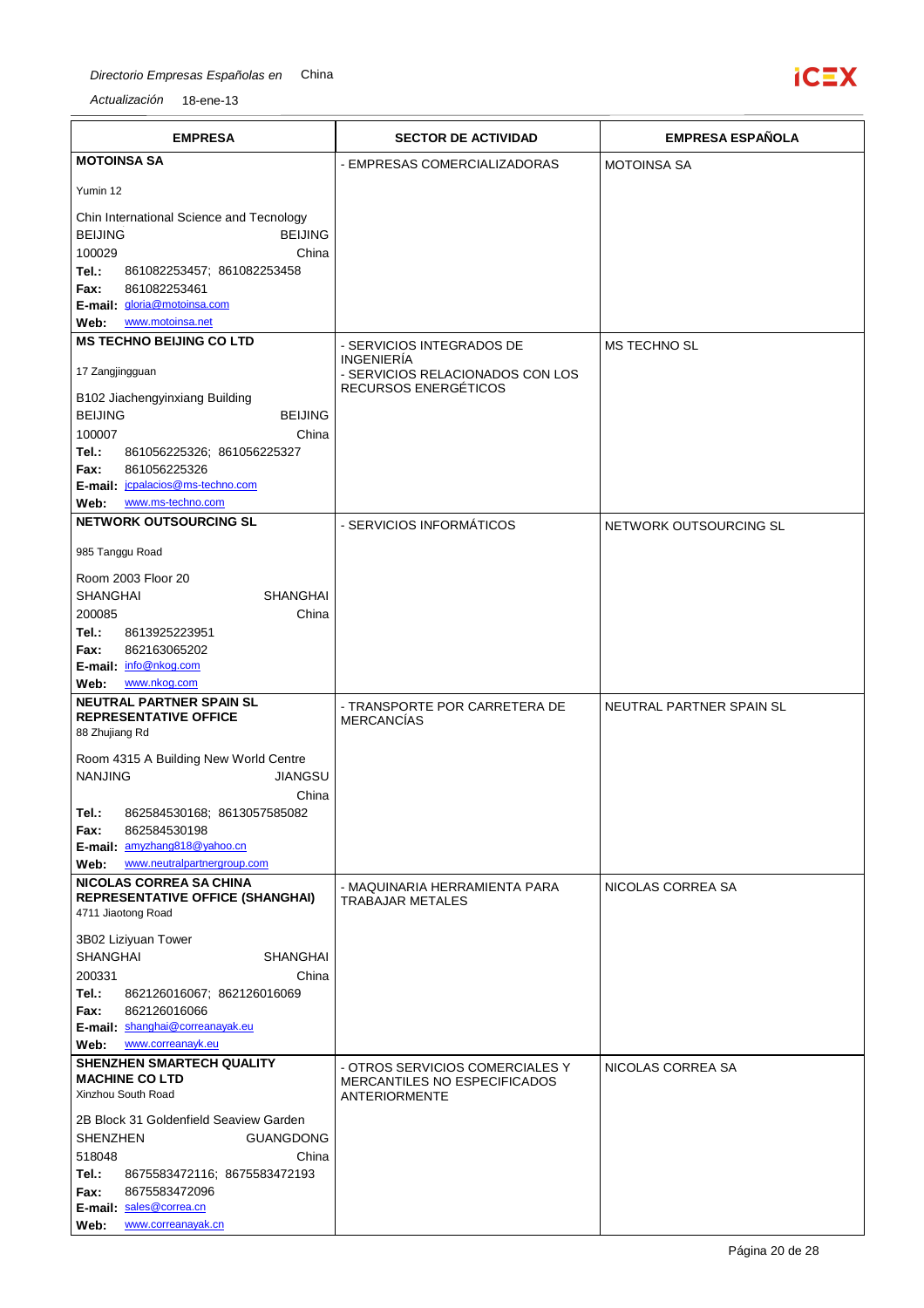

| <b>EMPRESA</b>                                                  | <b>SECTOR DE ACTIVIDAD</b>                                                  | <b>EMPRESA ESPAÑOLA</b>     |
|-----------------------------------------------------------------|-----------------------------------------------------------------------------|-----------------------------|
| <b>NOE CONCEPT DESIGN CO LTD</b><br>(BEIJING)<br>12 Xinzhongjie | - SERVICIOS DE ARQUITECTURA Y<br><b>DISEÑO</b><br>- SERVICIOS DE GESTIÓN DE | NOE CONCEPTOS ESPECIALES SL |
| 621 Dongwai Mansion<br><b>BEIJING</b><br><b>BEIJING</b>         | <b>PROYECTOS</b>                                                            |                             |
| 100010<br>China                                                 |                                                                             |                             |
| Tel.:<br>861065525994; 861064166469                             |                                                                             |                             |
| 861064166469<br>Fax:<br>E-mail: beijing@noechina.com            |                                                                             |                             |
| www.noechina.com<br>Web:                                        |                                                                             |                             |
| <b>NOE CONCEPT DESIGN CO LTD</b><br>(SHANGHAI)                  | - ARQUITECTURA Y DISEÑO DE                                                  | NOE CONCEPTOS ESPECIALES SL |
| 211 Urumchi North Road                                          | <b>INTERIORES</b><br>- OTROS SERVICIOS DE ARQUITECTURA                      |                             |
| 616 Juan Business Center                                        | Y DISEÑO                                                                    |                             |
| <b>SHANGHAI</b><br><b>SHANGHAI</b>                              |                                                                             |                             |
| 200040<br>China                                                 |                                                                             |                             |
| Tel.:<br>862151696889<br>Fax:<br>862151079779                   |                                                                             |                             |
| E-mail: info@noechina.com                                       |                                                                             |                             |
| www.noechina.com<br>Web:                                        |                                                                             |                             |
| CEP LTD (CHINA EXPORT PARTNERS)                                 | - ENVASES Y EMBALAJES<br>- PIEDRA NATURAL Y SUS                             | ORIENTAL PARTNERS SA        |
| H2 Dongsanhuan North Road                                       | <b>MANUFACTURAS</b><br>- PRENDAS TEXTILES DE VESTIR                         |                             |
| 1107A Diyang Tower<br><b>BEIJING</b><br><b>BEIJING</b>          |                                                                             |                             |
| 100027<br>China                                                 |                                                                             |                             |
| Tel.:<br>861084537930; 861084537931                             |                                                                             |                             |
| 861084537932<br>Fax:<br>E-mail: cep@chinaexportpartners.com     |                                                                             |                             |
| www.chinaexportpartners.com<br>Web:                             |                                                                             |                             |
| ORKLI KUNSHAN CO LTD                                            | - DEMÁS MAQUINARIA Y BIENES DE                                              | <b>ORKLI SCL</b>            |
| West Huangpu Jiang Road                                         | <b>EQUIPO</b>                                                               |                             |
| Qian Deng                                                       |                                                                             |                             |
| <b>KUNSHAN</b><br><b>JIANGSU</b><br>215341<br>China             |                                                                             |                             |
| Tel.:<br>8651255155000                                          |                                                                             |                             |
| 8651255155999<br>Fax:                                           |                                                                             |                             |
| E-mail: musandizaga@orkli.com.cn<br>www.orkli.com<br>Web:       |                                                                             |                             |
| PAULE CHEMICAL GUANGZHOU CO LTD                                 | - PINTURAS, BARNICES, TINTA DE                                              | PAULE CHEMICAL SLU          |
| 5 Jingquan 1st Street                                           | <b>IMPRENTA Y MASTIQUES</b>                                                 |                             |
| Yonghe Economic Zone GETDD                                      |                                                                             |                             |
| GUANGZHOU<br><b>GUANGDONG</b>                                   |                                                                             |                             |
| 511356<br>China<br>Tel.:<br>862082980969; 862082980970          |                                                                             |                             |
| Fax:<br>862082980971                                            |                                                                             |                             |
| E-mail: paulecn@paule-chem.com                                  |                                                                             |                             |
| www.paule-chem.com<br>Web:<br><b>PIMURSA SL</b>                 |                                                                             |                             |
| 178 Yinhe Road                                                  | - OTRAS ESPECIAS                                                            | PIMURSA SL                  |
| 181-2 Xiangxitingyuan                                           |                                                                             |                             |
| QINGDAO<br><b>SHANDONG</b>                                      |                                                                             |                             |
| 266107<br>China                                                 |                                                                             |                             |
| Tel.:<br>8613791938306<br>Fax:                                  |                                                                             |                             |
| E-mail: luoyi@pimursa.es                                        |                                                                             |                             |
| www.pimursa.es<br>Web:                                          |                                                                             |                             |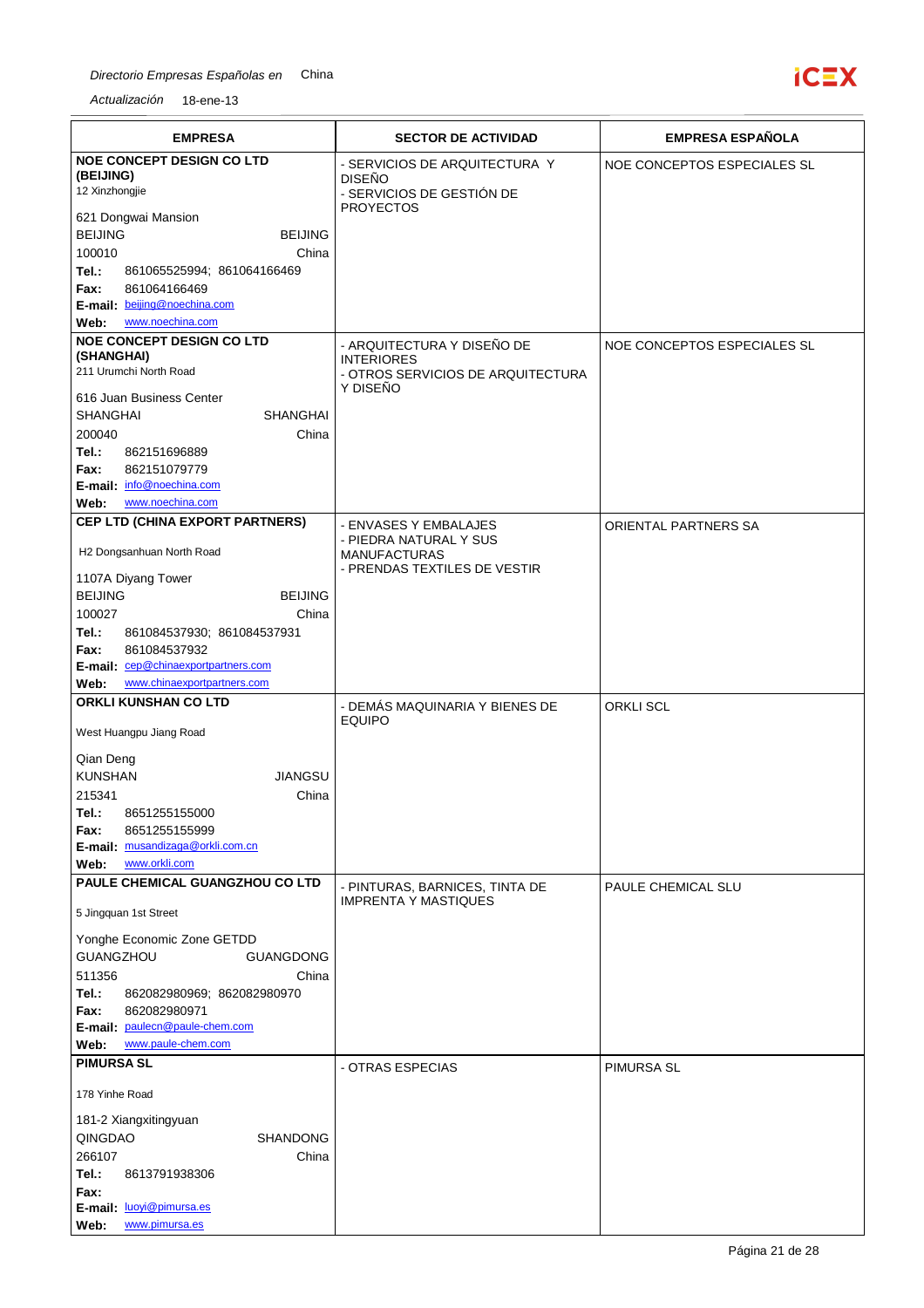

| <b>EMPRESA</b>                                                  | <b>SECTOR DE ACTIVIDAD</b>                             | <b>EMPRESA ESPAÑOLA</b>         |
|-----------------------------------------------------------------|--------------------------------------------------------|---------------------------------|
| <b>PREMIR EDUCATION CONSULTING</b>                              | - SERVICIOS EDUCATIVOS                                 | PREMIR OPOSICIONES MÉDICA SL    |
| <b>BEIJING LTD</b><br>76 Baiziwan Nan Er Road                   |                                                        |                                 |
| Landgent International Apartment 7 Room                         |                                                        |                                 |
| <b>BEIJING</b><br><b>BEIJING</b>                                |                                                        |                                 |
| 100022<br>China                                                 |                                                        |                                 |
| Tel.:<br>861087724644; 861087724640<br>861087724644<br>Fax:     |                                                        |                                 |
| E-mail: info@premir.net.cn;info@premir.es                       |                                                        |                                 |
| www.premir.net.cn;www.premir.es<br>Web:                         |                                                        |                                 |
| PREMO ELECTRONIC (WUXI) CO LTD                                  | - COMPONENTES ELECTRÓNICOS                             | PREMO SLU                       |
| 214027 Hanjiang Road                                            |                                                        |                                 |
| Building 26-B Lot 52                                            |                                                        |                                 |
| <b>WUXI</b><br><b>JIANGSU</b>                                   |                                                        |                                 |
| 214028<br>China<br>Tel.:<br>8651085213138                       |                                                        |                                 |
| 8651085213638<br>Fax:                                           |                                                        |                                 |
| E-mail: info@grupopremo.com                                     |                                                        |                                 |
| Web:<br>www.grupopremo.com<br><b>CENTRO FLAMENCO DE BEIJING</b> |                                                        |                                 |
|                                                                 | - AUDIOVISUAL<br>- SERVICIOS AUDIOVISUALES Y           | <b>PRODIGIO BAF FLAMENCO SL</b> |
| 13 Xinzhongxili                                                 | <b>FOTOGRÁFICOS</b><br>- SERVICIOS RELACIONADOS CON LA |                                 |
| 6G Grand Rock Plaza                                             | <b>INDUSTRIA MUSICAL</b>                               |                                 |
| <b>BEIJING</b><br><b>BEIJING</b><br>100027<br>China             |                                                        |                                 |
| Tel.:<br>861051909808; 861064175507                             |                                                        |                                 |
| 861064177551<br>Fax:                                            |                                                        |                                 |
| E-mail: info@bjflamenco.org<br>www.biflamenco.org<br>Web:       |                                                        |                                 |
| <b>RELATS INSULATION MATERIAL</b>                               | - TEJIDOS TÉCNICOS                                     | <b>RELATS SA</b>                |
| (SUZHOU) CO LTD<br>168 Meixin Road                              |                                                        |                                 |
|                                                                 |                                                        |                                 |
| Zhenze Town<br><b>WUJIANG</b><br><b>JIANGSU</b>                 |                                                        |                                 |
| 215231<br>China                                                 |                                                        |                                 |
| Tel.:<br>8651263787018                                          |                                                        |                                 |
| 8651263787028<br>Fax:<br>E-mail: relats@relats.com              |                                                        |                                 |
| www.relats.com<br>Web:                                          |                                                        |                                 |
| <b>ROCA JUNYENT</b>                                             | - SERVICIOS JURÍDICOS                                  | ROCA JUNYENT INTERNACIONAL SLP  |
| 1038 Nanjing West Road                                          |                                                        |                                 |
| 2209 Westgate Mall                                              |                                                        |                                 |
| <b>SHANGHAI</b><br><b>SHANGHAI</b>                              |                                                        |                                 |
| 200041<br>China                                                 |                                                        |                                 |
| Tel.:<br>862162180666<br>Fax:<br>862163112291                   |                                                        |                                 |
| E-mail: sha@rocajunyent.com                                     |                                                        |                                 |
| www.rocajunyent.com<br>Web:                                     |                                                        |                                 |
| <b>ROCA (CHINA) CO LTD</b>                                      | - APARATOS SANITARIOS Y GRIFERÍA                       | ROCA SANITARIO SA               |
| 396 Caoxi North Road                                            |                                                        |                                 |
| 503-505 City Gateway                                            |                                                        |                                 |
| <b>SHANGHAI</b><br><b>SHANGHAI</b>                              |                                                        |                                 |
| 200030<br>China<br>Tel.:<br>862133688822                        |                                                        |                                 |
| 862133688299<br>Fax:                                            |                                                        |                                 |
| E-mail: alex_chen@roca.net.cn<br>www.roca.cn<br>Web:            |                                                        |                                 |
|                                                                 |                                                        |                                 |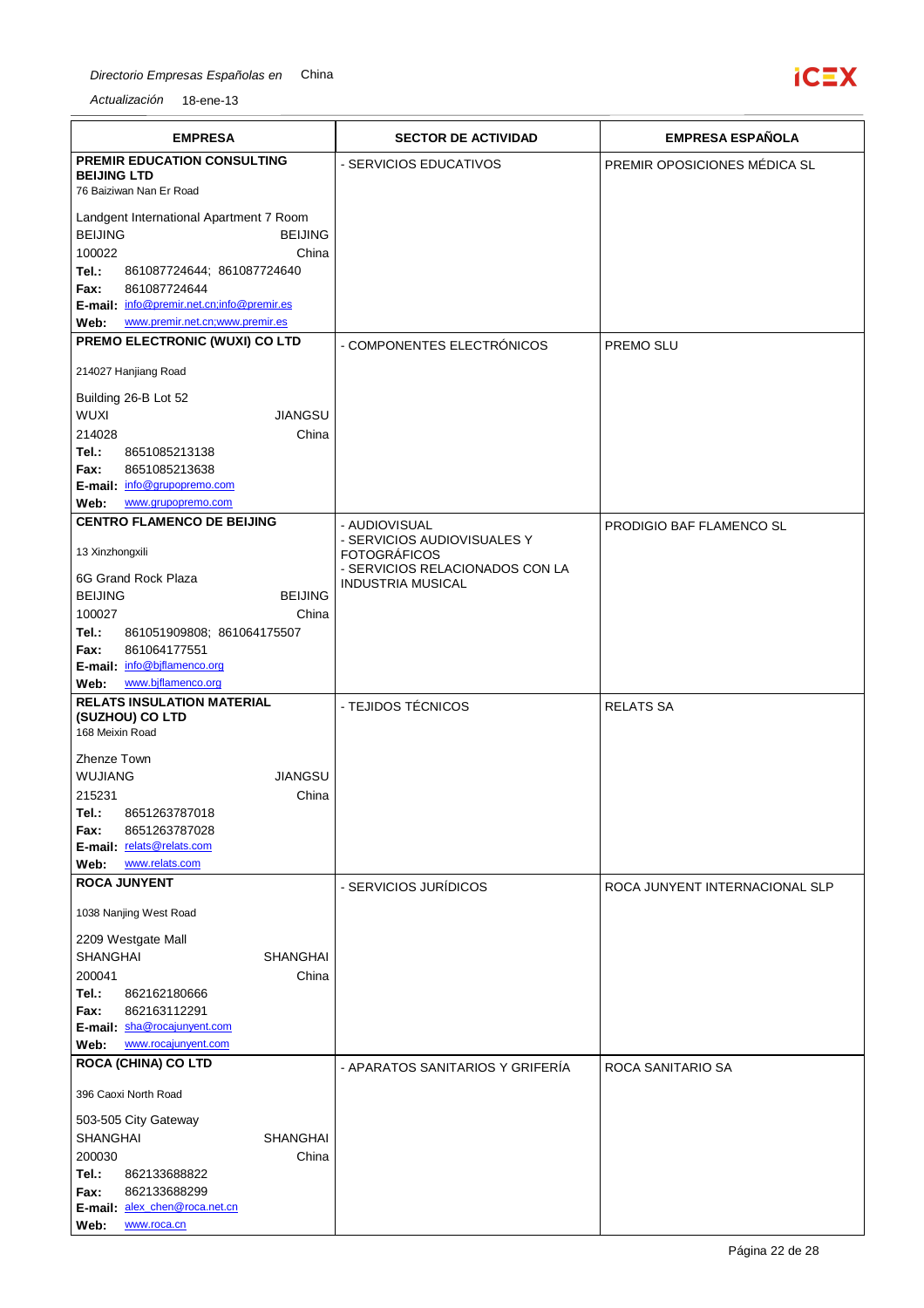

| <b>EMPRESA</b>                                                                     | <b>SECTOR DE ACTIVIDAD</b>                                                        | <b>EMPRESA ESPAÑOLA</b>                                  |
|------------------------------------------------------------------------------------|-----------------------------------------------------------------------------------|----------------------------------------------------------|
| <b>RODA INTERNACIONAL SL QINGDAO</b>                                               | - EMPRESAS COMERCIALIZADORAS                                                      | RODA INTERNACIONAL SL                                    |
| <b>REPRESENTATIVE OFFICE</b><br>118 Shandong Road                                  |                                                                                   |                                                          |
| 1803 Unit 2 Building 3                                                             |                                                                                   |                                                          |
| QINGDAO<br><b>SHANDONG</b>                                                         |                                                                                   |                                                          |
| 266002<br>China                                                                    |                                                                                   |                                                          |
| Tel.:<br>8653282652259<br>Fax:                                                     |                                                                                   |                                                          |
| E-mail: info@rodaint.com                                                           |                                                                                   |                                                          |
| www.rodaint.com<br>Web:                                                            |                                                                                   |                                                          |
| <b>SAHECO NANTONG HARDWARE CO LTD</b>                                              | - CERRAJERÍA Y HERRAJES                                                           | SA HERRAJES DE CORREDERA                                 |
| North Jingxing Road                                                                |                                                                                   |                                                          |
| Nantong Economic & Technological                                                   |                                                                                   |                                                          |
| <b>NANTONG</b><br><b>JIANGSU</b>                                                   |                                                                                   |                                                          |
| 226009<br>China<br>Tel.:<br>8651385915081                                          |                                                                                   |                                                          |
| 8651385915082<br>Fax:                                                              |                                                                                   |                                                          |
| E-mail: david@saheco.cn                                                            |                                                                                   |                                                          |
| www.saheco.cn<br>Web:                                                              |                                                                                   |                                                          |
| <b>SALANS</b>                                                                      | - SERVICIOS JURÍDICOS                                                             | <b>SALANS ABOGADOS</b>                                   |
| 1601 Nanjing West Road                                                             |                                                                                   |                                                          |
| Park Place Office Tower Floor 22                                                   |                                                                                   |                                                          |
| <b>SHANGHAI</b><br>SHANGHAI<br>200040<br>China                                     |                                                                                   |                                                          |
| Tel.:<br>86216103 6000                                                             |                                                                                   |                                                          |
| 86216103 6011<br>Fax:                                                              |                                                                                   |                                                          |
| E-mail: shanghai@salans.com                                                        |                                                                                   |                                                          |
| www.salans.com<br>Web:<br><b>SBC &amp; ASSOCIATES LTD</b>                          | - DISTRIBUCIÓN DEL COMERCIO                                                       | SBC SIEMPRE BUENA CALIDAD SL                             |
| 360 Hengtong Road                                                                  | <b>MAYORISTA</b>                                                                  |                                                          |
|                                                                                    |                                                                                   |                                                          |
| 18C02<br><b>SHANGHAI</b><br><b>SHANGHAI</b>                                        |                                                                                   |                                                          |
| 200070<br>China                                                                    |                                                                                   |                                                          |
| Tel.:<br>862163801862                                                              |                                                                                   |                                                          |
| 862163801862<br>Fax:<br>E-mail: jgiroc@sh163.net                                   |                                                                                   |                                                          |
| Web:                                                                               |                                                                                   |                                                          |
| <b>BEIJING SEDECAL MEDICAL</b>                                                     | - EQUIPO MÉDICO-HOSPITALARIO                                                      | SEDECAL SOCIEDAD ESPAÑOLA DE                             |
| <b>EQUIPMENT CO LTD</b><br>7 Rongchang East Street                                 |                                                                                   | ELECTROMEDICINA Y CALIDAD SA                             |
| 104 Building 1                                                                     |                                                                                   |                                                          |
| <b>BEIJING</b><br><b>BEIJING</b>                                                   |                                                                                   |                                                          |
| 100176<br>China                                                                    |                                                                                   |                                                          |
| Tel.:<br>861067806788; 861067805988                                                |                                                                                   |                                                          |
| Fax:<br>861067806188<br>E-mail: info@sedecal.cn                                    |                                                                                   |                                                          |
| www.sedecal.com<br>Web:                                                            |                                                                                   |                                                          |
| <b>SETRANSA SERVICIOS</b><br><b>TRANSOCEANICOS BARCELONA SL</b><br>831 Xinzha Road | - TRANSPORTE AÉREO DE MERCANCÍAS<br>- TRANSPORTE MARÍTIMO DE<br><b>MERCANCÍAS</b> | SERVICIOS TRANSOCEANICOS<br><b>BARCELONA SL SETRANSA</b> |
| 121                                                                                |                                                                                   |                                                          |
| <b>SHANGHAI</b><br>SHANGHAI                                                        |                                                                                   |                                                          |
| 200041<br>China<br>Tel.:<br>862132170146; 8618602168816                            |                                                                                   |                                                          |
| Fax:<br>862162189047                                                               |                                                                                   |                                                          |
| E-mail: shanghai@setransa.com                                                      |                                                                                   |                                                          |
| Web:<br>www.setransa.com                                                           |                                                                                   |                                                          |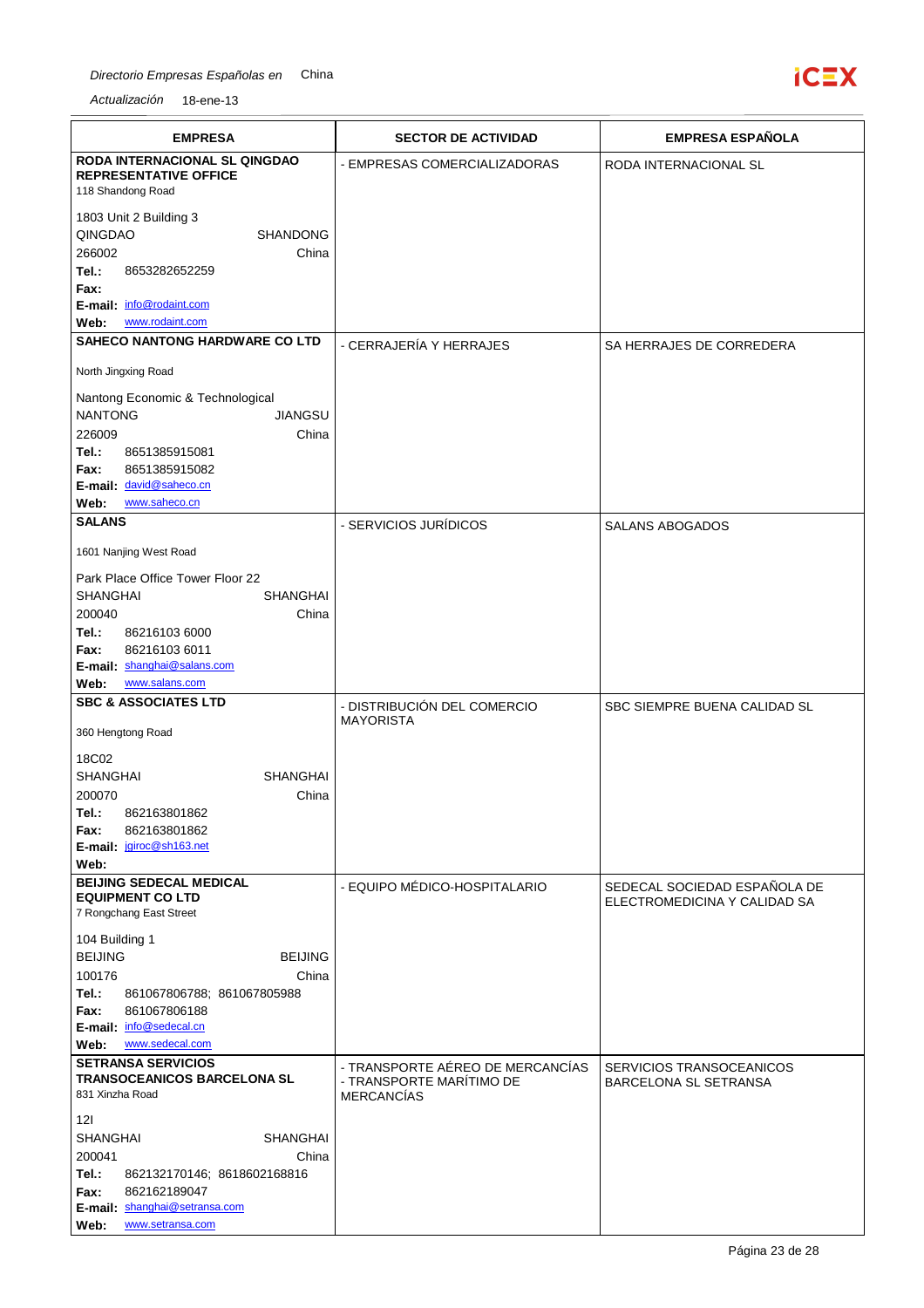

| <b>EMPRESA</b>                                                                   | <b>SECTOR DE ACTIVIDAD</b>                               | <b>EMPRESA ESPAÑOLA</b>             |
|----------------------------------------------------------------------------------|----------------------------------------------------------|-------------------------------------|
| <b>SHANGHAI MANAGEMENT CENTER OF</b><br>SIMON ELECTRIC (CHINA) CO LTD            | - ILUMINACIÓN                                            | <b>SIMON HOLDING</b>                |
| 1388 Zhangdong Road                                                              | - MATERIAL ELÉCTRICO DE BAJA Y<br><b>MEDIA TENSIÓN</b>   |                                     |
| Building 13 Zhangjiang Hi-tech Park                                              |                                                          |                                     |
| <b>SHANGHAI</b><br>SHANGHAI<br>201203<br>China                                   |                                                          |                                     |
| Tel.:<br>862168790177; 862138555330                                              |                                                          |                                     |
| 862138555339<br>Fax:<br>E-mail: stella.ling@simon.com.cn                         |                                                          |                                     |
| Web:<br>www.simon.com.cn                                                         |                                                          |                                     |
| <b>SINOCORP BUSINESS SERVICES</b><br>(SHANGHAI) CO LTD<br>1700 Beijing West Road | - OTROS SERVICIOS RELACIONADOS                           | SINOCORP SL                         |
| 2902                                                                             |                                                          |                                     |
| <b>SHANGHAI</b><br><b>SHANGHAI</b>                                               |                                                          |                                     |
| 200040<br>China<br>Tel.:<br>862150152801                                         |                                                          |                                     |
| 862151062010<br>Fax:                                                             |                                                          |                                     |
| E-mail: info@sinocorp.net<br>www.sinocorp.net<br>Web:                            |                                                          |                                     |
| <b>LANGFANG IFT IRRIGATION &amp;</b>                                             | - INSTALACIONES COMPLETAS,                               | SISTEMA AZUD SA                     |
| <b>FILTRATION SYSTEMS CO LTD</b>                                                 | <b>MAQUINARIA Y EQUIPOS PARA EL</b>                      |                                     |
| Chuangye Avenue                                                                  | <b>TRATAMIENTO DE AGUAS</b>                              |                                     |
| Wantong Industry Park<br><b>LANGFANG</b><br>HEBEI                                |                                                          |                                     |
| 65001<br>China                                                                   |                                                          |                                     |
| Tel.:<br>863166075509; 863166075510                                              |                                                          |                                     |
| 863166075508<br>Fax:<br>E-mail: azudchina@azud.com                               |                                                          |                                     |
| www.azud.com.cn<br>Web:                                                          |                                                          |                                     |
| <b>GUANGZHOU SHUNRUI TRADING CO</b><br><b>LTD</b>                                | - SERVICIOS DE LOGÍSTICA<br>- SERVICIOS DE CONSULTORÍA Y | SIV SERVICIOS INTEGRALES VICINAY SA |
| 76 West Huangpu Road                                                             | ADMINISTRACIÓN DE GESTIÓN<br>- SERVICIOS DE COMPRAVENTA  |                                     |
| 3816 Yinglong Plaza                                                              |                                                          |                                     |
| GUANGZHOU<br><b>GUANGDONG</b><br>510620<br>China                                 |                                                          |                                     |
| 862038390221<br>Tel.:                                                            |                                                          |                                     |
| 862038392727<br>Fax:<br>E-mail: dandan@sivicinay.com                             |                                                          |                                     |
| www.sivicinay.com<br>Web:                                                        |                                                          |                                     |
| <b>GUANGZHOU SIV FOREIGN TRADE CO</b>                                            | - SERVICIOS A EMPRESAS                                   | SIV SERVICIOS INTEGRALES VICINAY SA |
| <b>LTD</b><br>76 West Huangpu Road                                               |                                                          |                                     |
| 3816 Yinglong Plaza                                                              |                                                          |                                     |
| <b>GUANGZHOU</b><br><b>GUANGDONG</b><br>China<br>510623                          |                                                          |                                     |
| Tel.:<br>862038390221                                                            |                                                          |                                     |
| 862038392727<br>Fax:                                                             |                                                          |                                     |
| E-mail: dandan@sivicinay.com<br>www.sivchina.com<br>Web:                         |                                                          |                                     |
| <b>SPAIN SNIACE SA SHANGHAI</b>                                                  | - OTROS PRODUCTOS NO                                     | SNIACE SA                           |
| <b>REPRESENTATIVE OFFICE</b><br>830 Xinzha Road                                  | <b>COMPRENDIDOS EN OTRO SECTOR</b><br>- FIBRAS           |                                     |
| 23J                                                                              |                                                          |                                     |
| <b>SHANGHAI</b><br><b>SHANGHAI</b><br>200041<br>China                            |                                                          |                                     |
| Tel.:<br>862162170948                                                            |                                                          |                                     |
| 862162176554<br>Fax:                                                             |                                                          |                                     |
| E-mail: sniace@sniace.com<br>www.sniace.com<br>Web:                              |                                                          |                                     |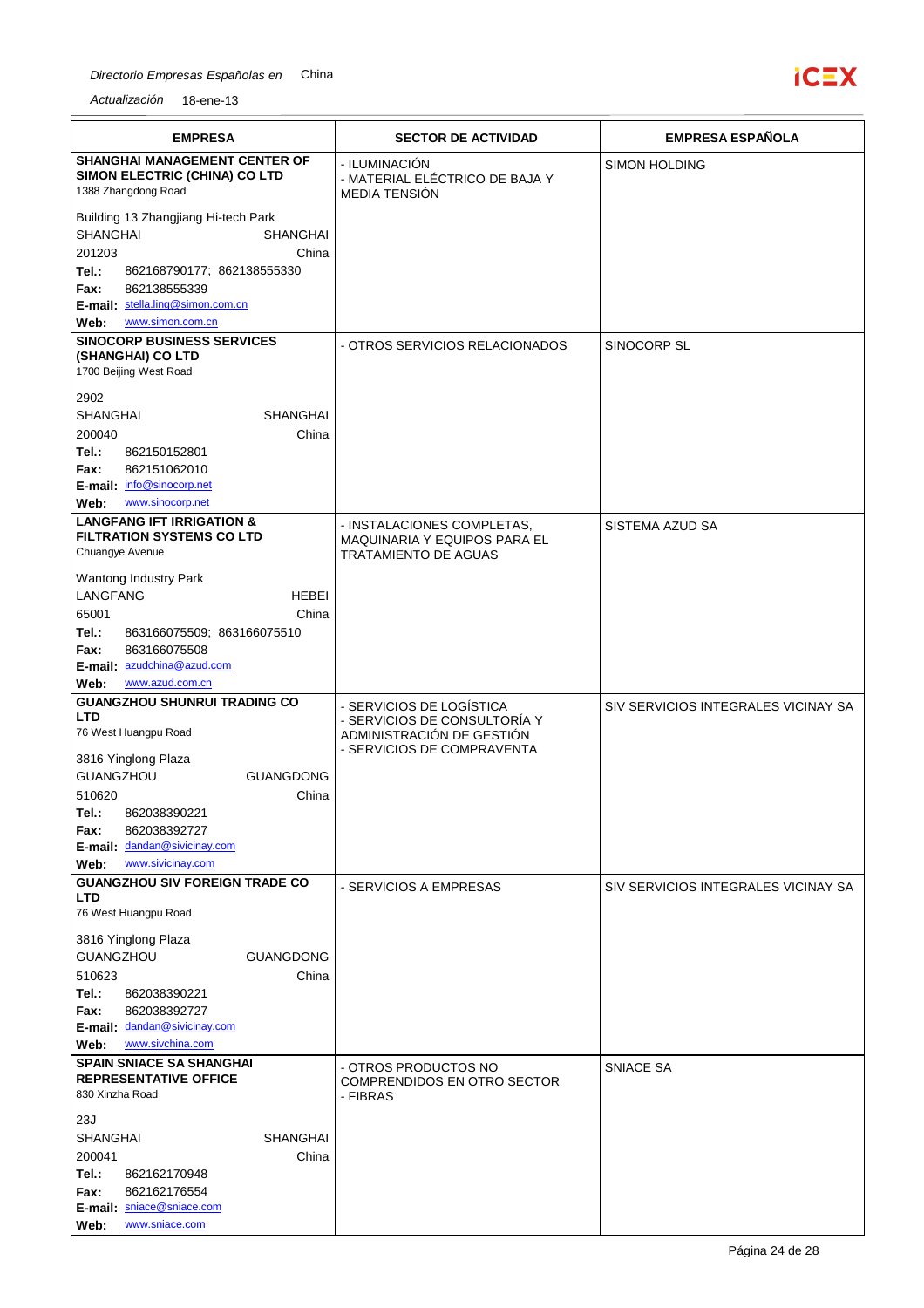

| <b>EMPRESA</b>                                                                  | <b>SECTOR DE ACTIVIDAD</b>                                     | <b>EMPRESA ESPAÑOLA</b>                                   |
|---------------------------------------------------------------------------------|----------------------------------------------------------------|-----------------------------------------------------------|
| APERTURA ESPAÑOLA BEIJING                                                       | - OTROS SERVICIOS RELACIONADOS                                 | SOCIEDAD ESTATAL ESPAÑA                                   |
| A1 Gongti South Road                                                            |                                                                | EXPANSIÓN EXTERIOR SA                                     |
| 5F Spain Building                                                               |                                                                |                                                           |
| <b>BEIJING</b><br><b>BEIJING</b>                                                |                                                                |                                                           |
| 100020<br>China<br>Tel.:<br>861058799755                                        |                                                                |                                                           |
| 861058799756<br>Fax:                                                            |                                                                |                                                           |
| E-mail: eebeijing@vip.163.com<br>www.sociedadestatal.org;www.expansione<br>Web: |                                                                |                                                           |
| SOCIEDAD GENERAL DE AUTORES Y                                                   | $-OCIO$                                                        | SOCIEDAD GENERAL DE AUTORES Y                             |
| <b>EDITORES DE ESPAÑA SGAE</b>                                                  |                                                                | <b>EDITORES</b>                                           |
| 356 Xinzha Road                                                                 |                                                                |                                                           |
| 1001<br>SHANGHAI<br><b>SHANGHAI</b>                                             |                                                                |                                                           |
| 200003<br>China                                                                 |                                                                |                                                           |
| Tel.:<br>862163391245; 862163391246                                             |                                                                |                                                           |
| 862163391246<br>Fax:<br>E-mail: mcalonso@sgaechina.com                          |                                                                |                                                           |
| Web:<br>www.sgae.es                                                             |                                                                |                                                           |
| SPRI SHANGHAI REPRESENTATIVE                                                    | - SERVICIOS A EMPRESAS                                         | SOCIEDAD PARA LA TRANSFORMACIÓN                           |
| <b>OFFICE</b><br>222 Huaihai Zhong Road                                         |                                                                | COMPETITIVA SA ERALDAKETA<br>LEHIAKORRERAKO SOZIETATEA IG |
| Lippo Plaza Floor 19 Room 1902                                                  |                                                                |                                                           |
| SHANGHAI<br><b>SHANGHAI</b>                                                     |                                                                |                                                           |
| 200021<br>China                                                                 |                                                                |                                                           |
| Tel.:<br>862163906376; 862163906378<br>862153966675                             |                                                                |                                                           |
| Fax:<br>E-mail: webmaster@sprichina.cn                                          |                                                                |                                                           |
| www.sprichina.cn;www.spri.es<br>Web:                                            |                                                                |                                                           |
| <b>SOLARIG</b>                                                                  | - INSTALACIONES COMPLETAS,<br><b>MAQUINARIA Y EQUIPOS PARA</b> | SOLARIG N-GAGE                                            |
| 6 Jiangtai Road                                                                 | ENERGÍAS RENOVABLES<br>- OTRAS INSTALACIONES COMPLETAS,        |                                                           |
| 709 Lido Office Building                                                        | MAQUINARIA Y EQUIPOS PARA                                      |                                                           |
| <b>BEIJING</b><br><b>BEIJING</b><br>100004<br>China                             | <b>GENERAR ENERGIA</b>                                         |                                                           |
| Tel.:<br>861064367586                                                           |                                                                |                                                           |
| Fax:<br>861064367502                                                            |                                                                |                                                           |
| E-mail: jcastillo@solarig.com<br>www.solarig.com<br>Web:                        |                                                                |                                                           |
| <b>HANGZHOU STYB WRITING</b>                                                    | - PAPELERÍA Y ESCRITORIO                                       | <b>STYB SA</b>                                            |
| <b>INSTRUMENTS CO LTD</b><br>501 Wusheng Road                                   |                                                                |                                                           |
| <b>Tonglu County</b>                                                            |                                                                |                                                           |
| <b>FENSHUI</b><br><b>ZHEJIANG</b>                                               |                                                                |                                                           |
| 311519<br>China<br>Tel.:<br>8657164319828                                       |                                                                |                                                           |
| 8657164319827<br>Fax:                                                           |                                                                |                                                           |
| E-mail: jcmuliterno@styb.com                                                    |                                                                |                                                           |
| www.styb.com<br>Web:<br>SHANGHAI TDV PHARMACEUTICAL                             |                                                                |                                                           |
| <b>CONSULTING CO LTD</b><br>888 Wanhangdu Lu                                    | - SERVICIOS PARA LA INDUSTRIA DE<br>PRODUCTOS QUÍMICOS         | <b>TDV SL</b>                                             |
| Office 13-I Kaikai Building                                                     |                                                                |                                                           |
| <b>SHANGHAI</b><br><b>SHANGHAI</b>                                              |                                                                |                                                           |
| 200042<br>China                                                                 |                                                                |                                                           |
| Tel.:<br>862132200167<br>862132205167<br>Fax:                                   |                                                                |                                                           |
| E-mail: ocolomina@tdvct.com                                                     |                                                                |                                                           |
| www.tdvct.com<br>Web:                                                           |                                                                |                                                           |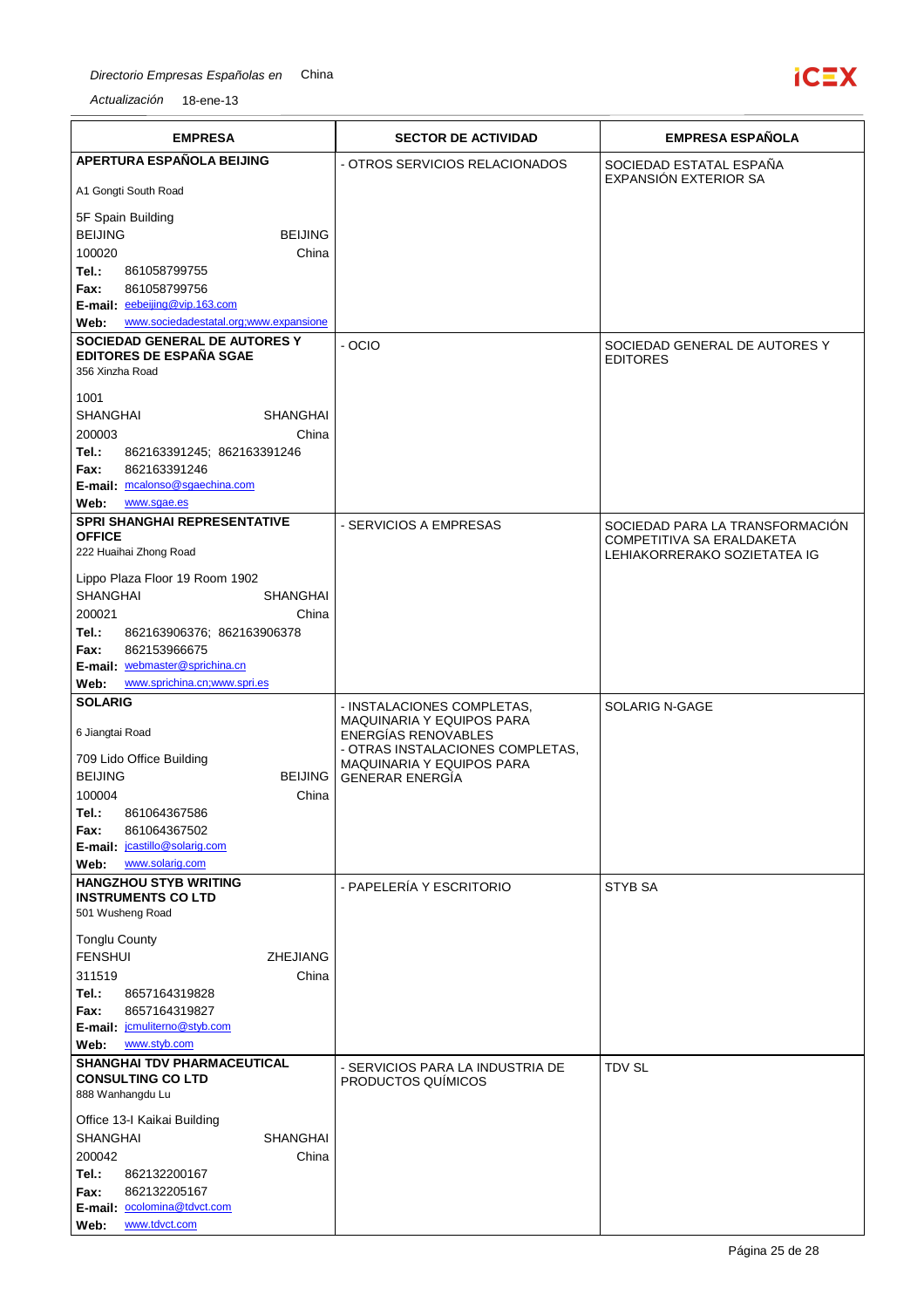

| <b>EMPRESA</b>                                                         | <b>SECTOR DE ACTIVIDAD</b>                                | <b>EMPRESA ESPAÑOLA</b>                    |
|------------------------------------------------------------------------|-----------------------------------------------------------|--------------------------------------------|
| <b>TELDAT</b>                                                          | - SERVICIOS DE TELECOMUNICACIONES                         | <b>TELDAT SA</b>                           |
| 19A East 3rd Ring North Road                                           |                                                           |                                            |
| F10 Soho Nexus Center                                                  |                                                           |                                            |
| <b>BEIJING</b><br><b>BEIJING</b>                                       |                                                           |                                            |
| 100020<br>China                                                        |                                                           |                                            |
| Tel.:<br>861057351071<br>861057351073<br>Fax:                          |                                                           |                                            |
| E-mail: hi-tech@teldat.com                                             |                                                           |                                            |
| www.teldat.com<br>Web:<br><b>TELEVES SA</b>                            |                                                           |                                            |
|                                                                        | - TECNOLOGÍA INDUSTRIAL                                   | <b>TELEVES SA</b>                          |
| 376 Wu Kang Road                                                       |                                                           |                                            |
| Room 208 Xuhui District                                                |                                                           |                                            |
| SHANGHAI<br><b>SHANGHAI</b><br>China                                   |                                                           |                                            |
| 8615001959574<br>Tel.:                                                 |                                                           |                                            |
| 862164666431<br>Fax:                                                   |                                                           |                                            |
| E-mail: lizzie@televes.net.cn<br>www.televes.com<br>Web:               |                                                           |                                            |
| TELVENT CONTROL SYSTEM CHINA CO                                        | - SERVICIOS INTEGRADOS DE                                 | <b>TELVENT GIT SA</b>                      |
| <b>LTD</b><br>2 Jing Yuan Bei Jie Beijing Development Area             | <b>INGENIERÍA</b>                                         |                                            |
|                                                                        |                                                           |                                            |
| 18 Bda International Business Park<br><b>BEIJING</b><br><b>BEIJING</b> |                                                           |                                            |
| 100176<br>China                                                        |                                                           |                                            |
| Tel.:<br>861067856298; 861067856298                                    |                                                           |                                            |
| 861067885112<br>Fax:<br>E-mail: man.zhang@telvent.com                  |                                                           |                                            |
| www.telvent.com<br>Web:                                                |                                                           |                                            |
| <b>SANTEX HANGHOU TEXTILE CO LTD</b>                                   | - TEJIDOS PARA CONFECCIÓN                                 | TEXTIL SANTANDERINA SA                     |
| 23 Jiaogong Road                                                       |                                                           |                                            |
| 1111 Bainaohui Technology Building                                     |                                                           |                                            |
| <b>HANGZHOU</b><br>ZHEJIANG                                            |                                                           |                                            |
| 310012<br>China<br>8657156834236; 8657156834237<br>Tel.:               |                                                           |                                            |
| Fax:<br>8657156834232                                                  |                                                           |                                            |
| E-mail: china@tsanta.es<br>www.tiansan.cn                              |                                                           |                                            |
| Web:<br><b>POESSA</b>                                                  |                                                           |                                            |
| 40 Cidujiayuan                                                         | - DISTRIBUCIÓN DEL COMERCIO<br><b>MAYORISTA</b>           | THE PAPER OFFICE EQUIPMENT SPAIN<br>ASS SA |
|                                                                        |                                                           |                                            |
| Ximenwai Longshan Town<br><b>CIXI</b><br><b>ZHEJIANG</b>               |                                                           |                                            |
| 315311<br>China                                                        |                                                           |                                            |
| Tel.:<br>8657463781212; 8613989330691                                  |                                                           |                                            |
| 8657463782013<br>Fax:<br>E-mail: poessa@poessa.com                     |                                                           |                                            |
| Web:<br>www.poessa.com                                                 |                                                           |                                            |
| <b>TRADECO COMERCIO Y COOPERACION</b><br><b>SL SHANGHAI OFFICE</b>     | - SERVICIOS DE CONSULTORÍA Y<br>ADMINISTRACIÓN DE GESTIÓN | TRADECO COMERCIO Y COOPERACION             |
| Guangdong Rd 689                                                       |                                                           | SL                                         |
| Room 1807 Haitong Securities Tower                                     |                                                           |                                            |
| <b>SHANGHAI</b><br><b>SHANGHAI</b>                                     |                                                           |                                            |
| 200001<br>China<br>Tel.:<br>862133665050                               |                                                           |                                            |
| 862133665266<br>Fax:                                                   |                                                           |                                            |
| E-mail: shanghai@tradeco.es                                            |                                                           |                                            |
| www.tradeco.es<br>Web:                                                 |                                                           |                                            |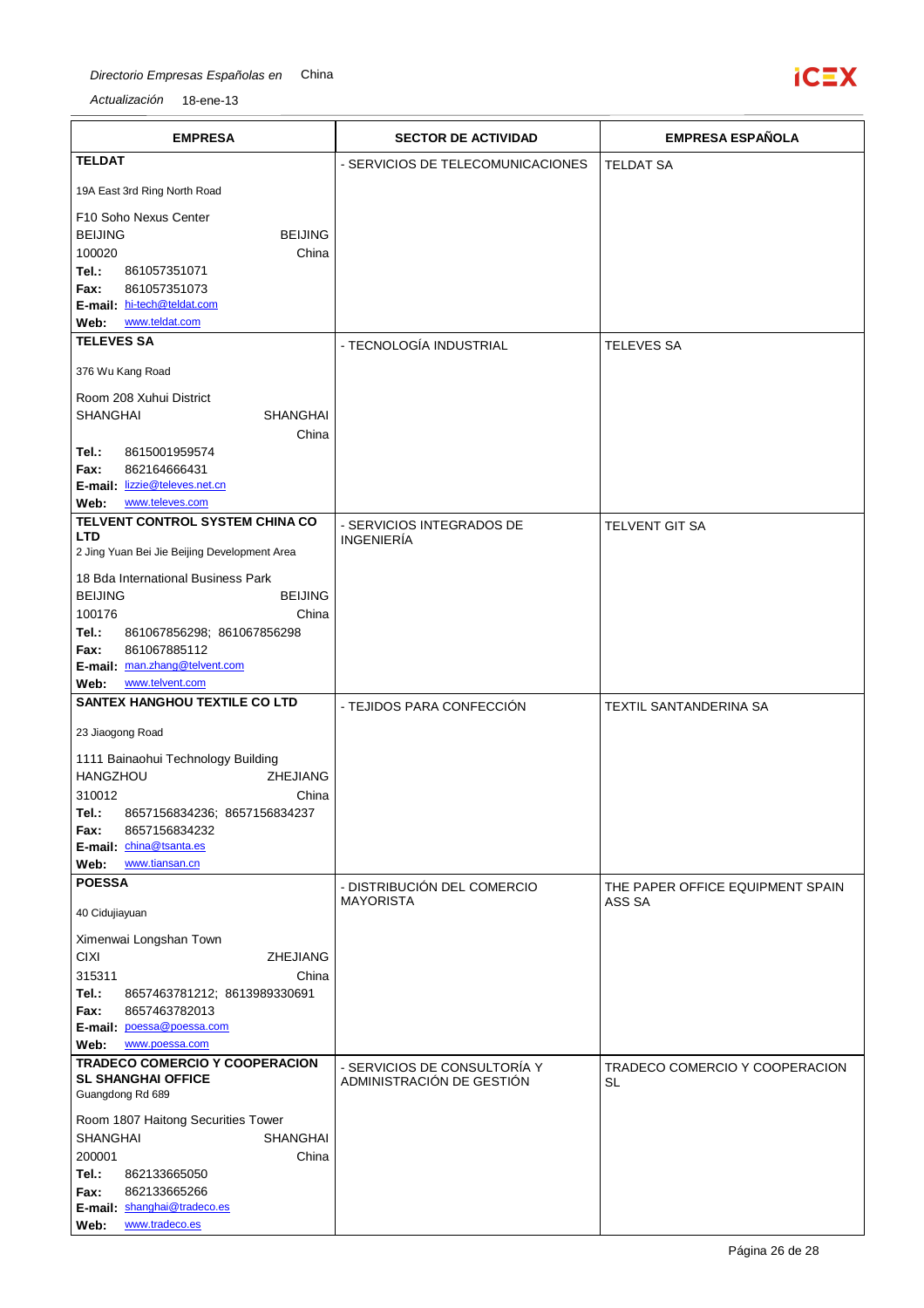

| <b>EMPRESA</b>                                                                                                                                                                                         | <b>SECTOR DE ACTIVIDAD</b>                                                | <b>EMPRESA ESPAÑOLA</b>                     |
|--------------------------------------------------------------------------------------------------------------------------------------------------------------------------------------------------------|---------------------------------------------------------------------------|---------------------------------------------|
| <b>TRADECO COMERCIO Y COOPERACION</b><br><b>SL SHANGHAI OFFICE</b><br>175 Yanan East Road                                                                                                              | - SERVICIOS DE CONSULTORÍA Y<br>ADMINISTRACIÓN DE GESTIÓN                 | TRADECO COMERCIO Y COOPERACION<br><b>SL</b> |
| 904 Wangjiao Plaza<br><b>SHANGHAI</b><br><b>SHANGHAI</b><br>200002<br>China<br>Tel.:<br>862133665050<br>862133665266<br>Fax:<br>E-mail: shanghai@tradeco.es<br>www.tradeco.es<br>Web:                  |                                                                           |                                             |
| <b>TRANSPORTES AZKAR SA SHANGHAI</b>                                                                                                                                                                   | - TRANSPORTE AÉREO DE MERCANCÍAS                                          | TRANSPORTES AZKAR SA                        |
| <b>REPRESENTATIVE OFFICE</b><br>918 Huaihai Road<br>21D<br><b>SHANGHAI</b><br>SHANGHAI                                                                                                                 | - TRANSPORTE MARÍTIMO DE<br><b>MERCANCÍAS</b><br>- SERVICIOS DE LOGÍSTICA |                                             |
| 200020<br>China<br>Tel.:<br>862133665232<br>862133665233<br>Fax:                                                                                                                                       |                                                                           |                                             |
| E-mail: oleg.novikov@azkar.com<br>www.azkar.asia<br>Web:                                                                                                                                               |                                                                           |                                             |
| TKG OUTSOURCING CO LTD                                                                                                                                                                                 | - DISTRIBUCIÓN DEL COMERCIO                                               | <b>TRISKALION GROUP SL</b>                  |
| 368 Hanjiangzhong Road                                                                                                                                                                                 | <b>MAYORISTA</b>                                                          |                                             |
| 1516 Jincheng Building<br>CHANGZHOU<br>JIANGSU<br>213022<br>China<br>Tel.:<br>8651985196127                                                                                                            |                                                                           |                                             |
| 8651985193597<br>Fax:<br>E-mail: clucea@tkgservice.com<br>www.tkgservice.com<br>Web:                                                                                                                   |                                                                           |                                             |
| <b>TUBOS REUNIDOS S.A BEIJING OFFICE</b>                                                                                                                                                               | - PRODUCTOS SIDERÚRGICOS                                                  | TUBOS REUNIDOS SA                           |
| 172 Bei Yuan Road                                                                                                                                                                                      |                                                                           |                                             |
| A-917Oulu Building Chao Yang District<br><b>BEIJING</b><br><b>BEIJING</b><br>100101<br>China<br>861064893018<br>Tel.:<br>Fax:<br>861064949106                                                          |                                                                           |                                             |
| E-mail: charlescao.trbj@163.com<br>www.tubosreunidos.com                                                                                                                                               |                                                                           |                                             |
| Web:<br><b>TUTTO PICCOLO</b>                                                                                                                                                                           | - MODA                                                                    | <b>TUTTO PICCOLO SA</b>                     |
| 33 Jian She Liu Ma Road                                                                                                                                                                                |                                                                           |                                             |
| Yian Plaza Yeuxiu District Room 702<br><b>GUANGZHOU</b><br><b>GUANGDONG</b><br>510060<br>China<br>Tel.:<br>862083644737; 862083634155<br>Fax:<br>862083634783<br>E-mail: bmataixtuttopiccolo@gmail.com |                                                                           |                                             |
| www.tuttopiccolo.es<br>Web:<br><b>VISCOFAN TECHNOLOGY SUZHOU CO</b>                                                                                                                                    |                                                                           |                                             |
| LTD<br>8 Shuilang Street                                                                                                                                                                               | - CARNES FRESCAS Y CONGELADAS                                             | <b>VISCOFAN SA</b>                          |
| Weiting District Suzhou Industrial Park<br><b>SUZHOU</b><br>JIANGSU<br>215122<br>China<br>Tel.:<br>851262897300<br>Fax:<br>851262897286<br>E-mail: china@viscofan.com<br>www.viscofan.com<br>Web:      |                                                                           |                                             |